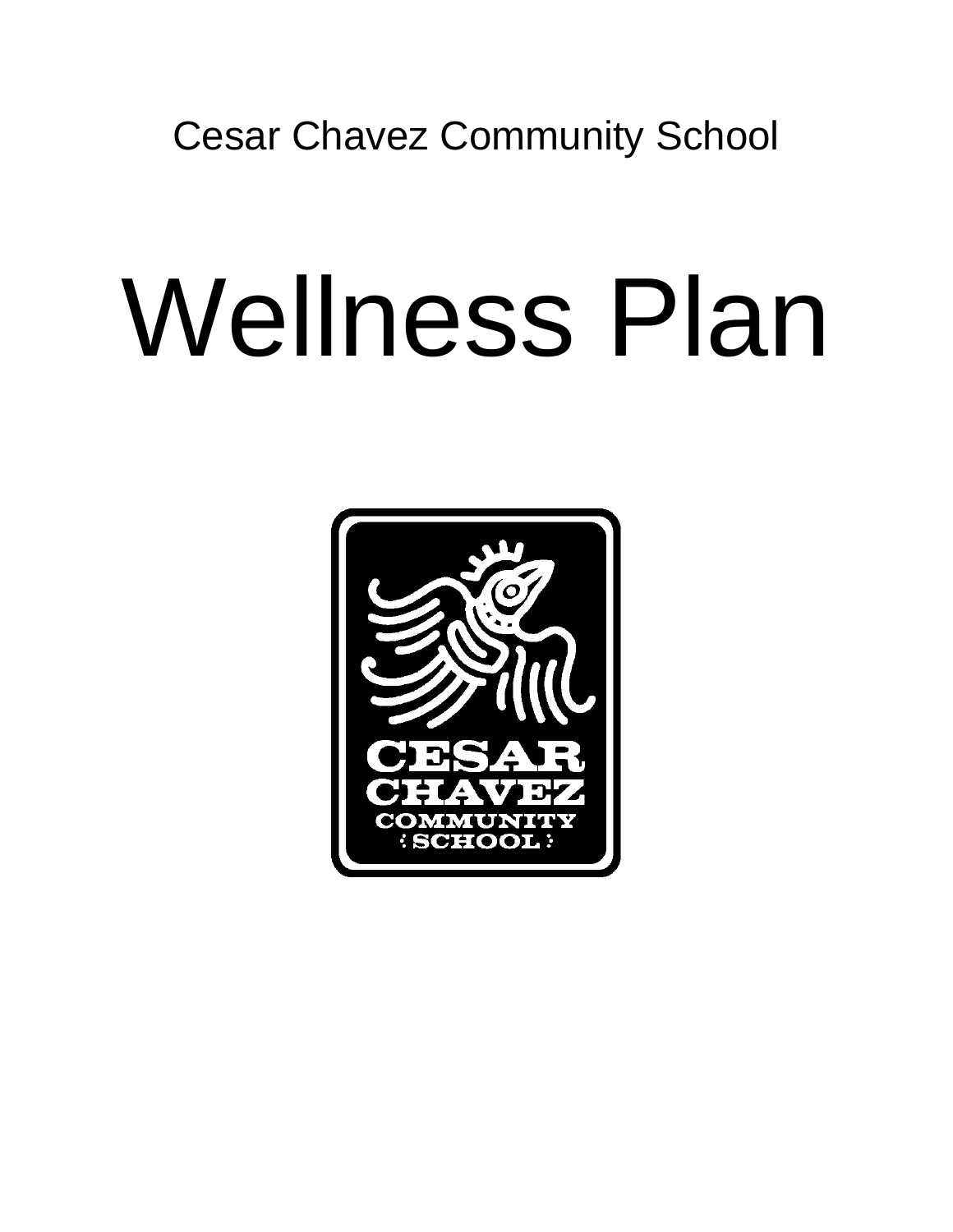# **TABLE OF CONTENTS Page**

|                                                             | 3  |  |  |
|-------------------------------------------------------------|----|--|--|
|                                                             |    |  |  |
|                                                             | 10 |  |  |
|                                                             | 13 |  |  |
|                                                             | 20 |  |  |
|                                                             | 24 |  |  |
|                                                             | 26 |  |  |
|                                                             | 28 |  |  |
|                                                             | 31 |  |  |
|                                                             | 33 |  |  |
| Appendix A: School Health Advisory Council Members          | 35 |  |  |
|                                                             | 36 |  |  |
|                                                             | 39 |  |  |
| Appendix D: Options for Measuring Impact of Wellness Policy | 43 |  |  |
|                                                             | 44 |  |  |
|                                                             | 48 |  |  |
| Appendix G: Social and Emotional Wellness Plan              | 49 |  |  |
|                                                             | 50 |  |  |
|                                                             | 51 |  |  |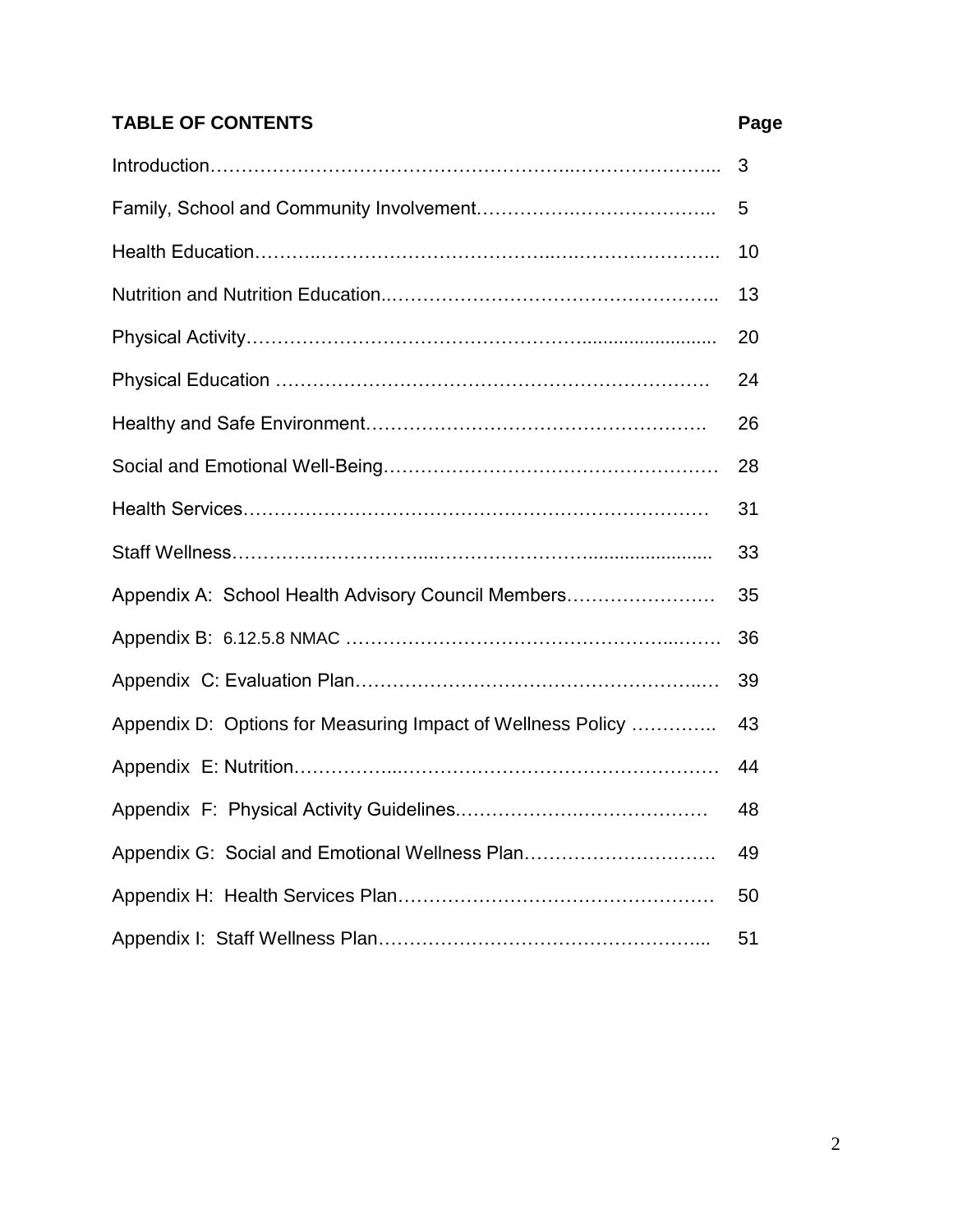# **Introduction: Cesar Chavez Community School Wellness Policy**

Cesar Chavez Community School (hereto referred to as CCCS) is committed to optimal development of every student. CCCS believes that for students to have the opportunity to achieve personal, academic, developmental, and social success, we need to create positive, safe, and health-promoting learning environments at every level, in every setting, throughout the school year.

Research shows that two components, good nutrition and physical activity before, during, and after the school day, are strongly correlated with positive student outcomes. This policy outlines CCCS's approach to ensuring environments and opportunities for all students to practice healthy eating and physical activity behaviors throughout the school day while minimizing commercial distractions. Specifically, this policy establishes goals and procedures to ensure that:

- Students at CCCS have access to healthy foods throughout the school day both through reimbursable school meals and other foods available throughout the school campus (See 6.12.5 Competitive Foods Requirements per terms defined by federal laws and regulations, USDA competitive foods rules at 7 CFR 210.11and 7 CFR 210.11a)—providing that all foods sold in schools and smart snacks provisions of the Healthy, Hunger Free Kids Act of 2010, the Richard B. Russell National School Lunch Act and the Child Nutrition Act of 1966 are incorporated for purposes of these rules.
- Students receive quality nutrition education that helps them to develop lifelong healthy eating behaviors.
- Students have opportunities to be physically active before, during, and after school.
- Schools engage in nutrition and physical activity promotion and other activities that promote student wellness.
- School staff are encouraged and supported to practice healthy nutrition and physical activity behaviors in and out of school.
- The community is engaged in supporting the work of CCCS in creating continuity between school and other settings for students and staff to practice lifelong healthy habits.
- CCCS establishes and maintains an infrastructure for management, oversight, implementation, communication about, and monitoring of the policy and its established goals and objectives.

In consideration of requirements governing possible food allergies in schools, children with food allergies may qualify for a Section 504 plan through the individualized education program's (IEP) individualized health plan (IHP). (See Individualized Healthcare Plan memo, March 19, 2015 - PED.) Schools are to follow these guidelines to ensure protection of students against allergic reaction to foods:

- Ensure that a copy of the student's current IHP is attached to the student's current IEP;
- Follow guidance from Section 504 of the 1973 Rehabilitation Act in regards to persons with disabilities to include substantial limitations for an individual based on his or her food allergies; and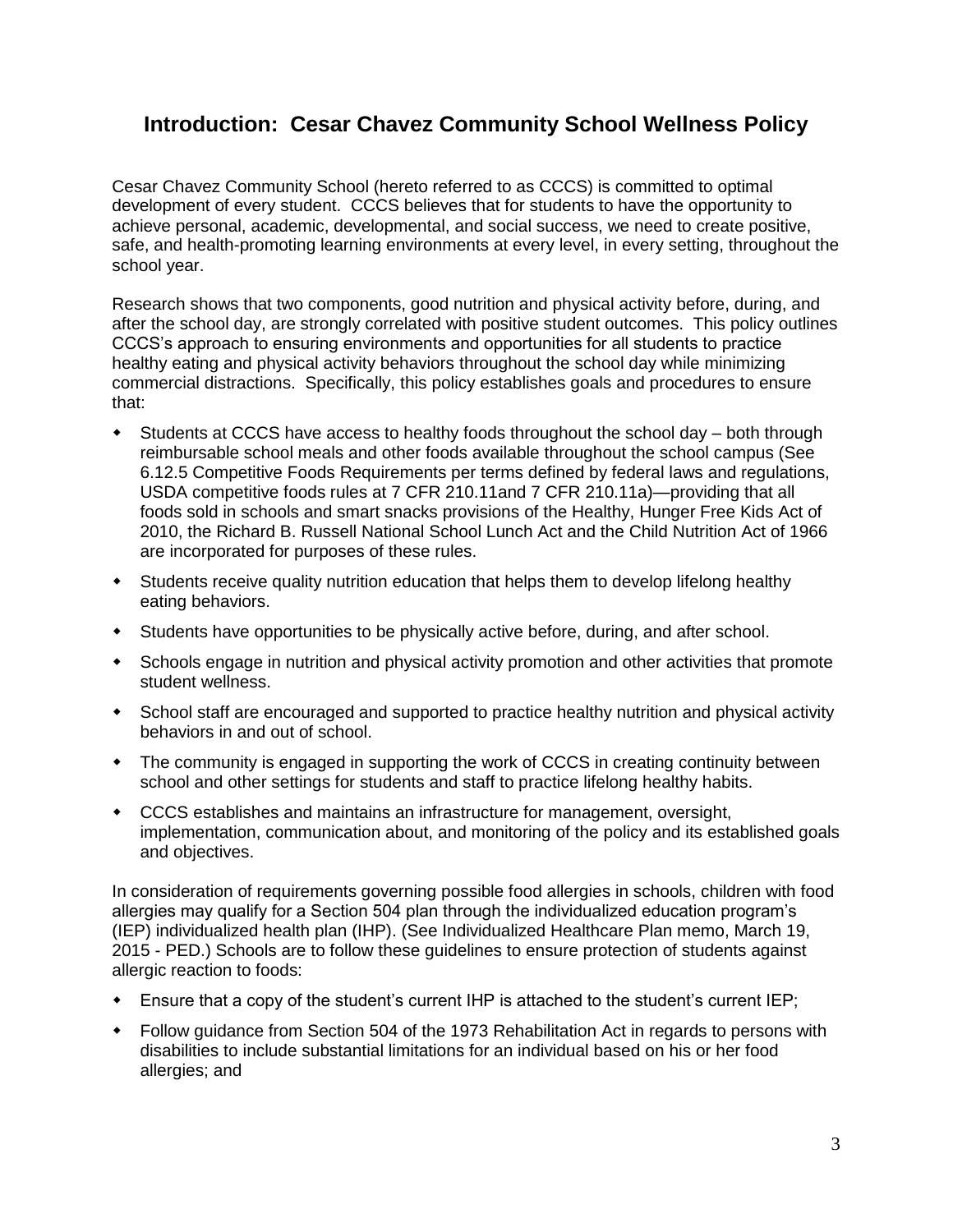Adhere to instructions under 7.30.12 NMAC: Emergency Medications in Schools in the potential case of anaphylaxis that may affect breathing and/or potentially affect other major life activities of students due to an allergic reaction.

This policy applies to all students, staff, and schools in CCCS.

 CCCS will coordinate the wellness policy with other aspects of school management, including CCCS's School Improvement Plan, when appropriate.

- New Mexico Public Education Department, Coordinated School Health and Wellness Bureau or phone: 505-827-1804 or 505-827-1821. http://ped.state.nm.us/sfsb/index.html
- Youth Risk and Resiliency Survey (YRRS) online at http://youthrisk.org
- School District Wellness Policy 6.12.6 NMAC
- Wellness School Assessment Tool (Wellsat 2.0): http://www.wellsat.org/resources.aspx
- "Healthy, Hunger-Free Kids Act of 2010" (Sec. 204 of Public Law 111-296): http://www.fns.usda.gov/tn/local-school-wellness-policy
- USDA Memorandum on wellness policies: http://www.fns.usda.gov/sites/default/files/SP42- 2011\_os.pdf
- The Centers for Disease Control and Prevention, Division of Adolescent and School Health Local School Wellness Policy: http://www.cdc.gov/HealthyYouth/healthtopics/wellness.htm
- Action for Healthy Kids, *Wellness Policy Tool: Seven Steps to Success*, http://www.actionforhealthykids.org/tools-for-schools/revise-district-policy/wellness-policytool
- *Promoting Healthy Youth, Schools and Communities: A Guide to Community-School Health Advisory Councils,* Iowa Department of Public Health, 2000: http://www.schoolwellnesspolicies.org/resources/AGuideToCommunitySchoolHealthCouncil s.pdf
- Team Nutrition: Local Wellness Policy Resources: http://www.fns.usda.gov/tn/local-schoolwellness-policy.
- Fit, Healthy and Ready to Learn, National Association of State Boards of Education, provides detailed guidance for development of school health policies following the Coordinated School Health Program model: http://www.nasbe.org.
- Alliance for a Healthier Generation Healthy Schools Program online tools: https://schools.healthiergeneration.org/
- Fuel Up to Play 60 Empowering Youth, Schools and Communities to Stay Healthy: https://www.fueluptoplay60.com/
- Allergy and Emergency Action Plan Worksheet: http://ped.state.nm.us/sfsb/tools/2014/Allergy%20and%20Emergency%20Action%20Plan% 20Worksheet.pdf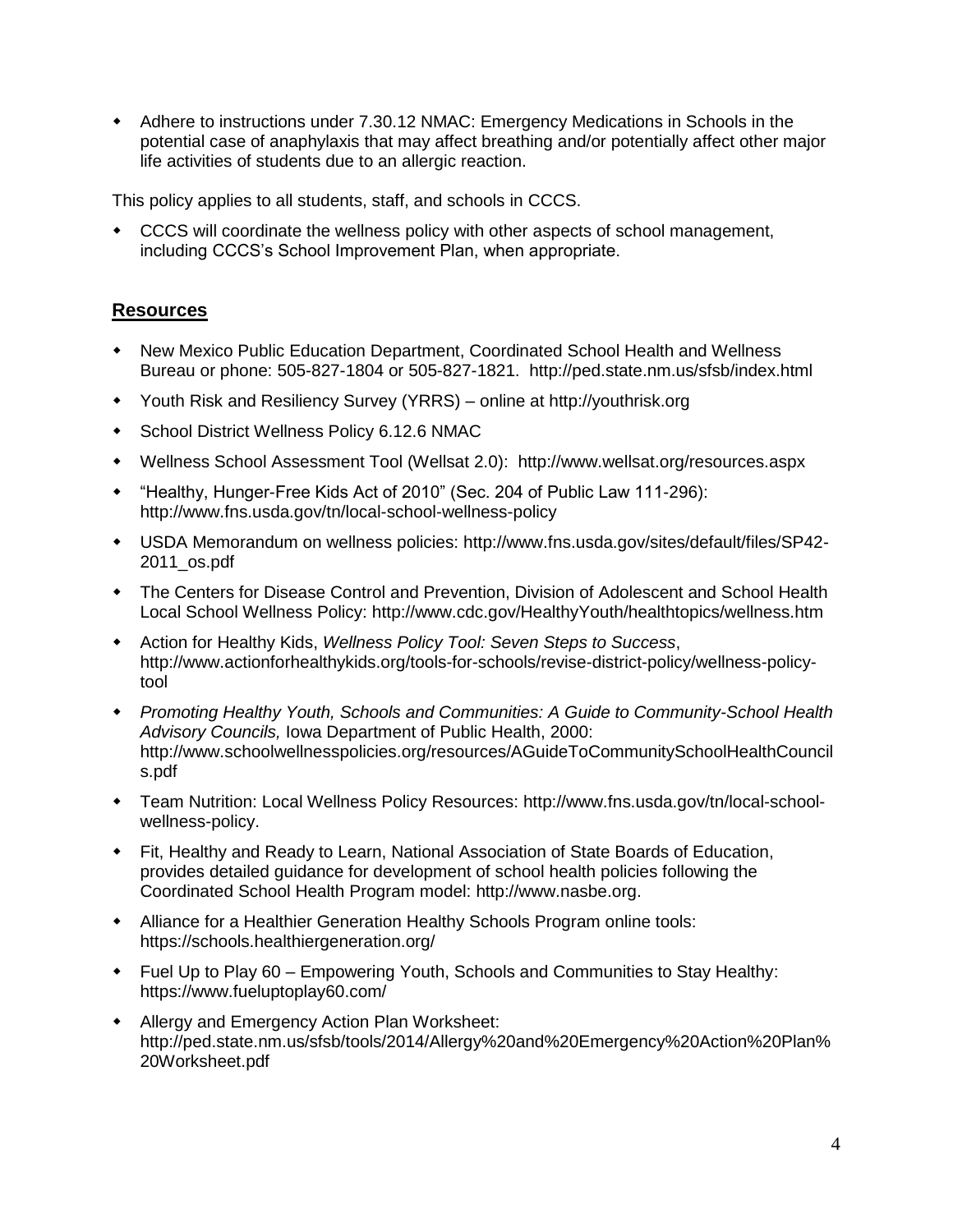# **Family, School and Community Involvement**

#### **Definition**

Family, school and community involvement means an integrated approach for enhancing the health and well-being of non-traditional students by establishing a School Health Advisory Council (SHAC) that has the responsibility to make recommendations to the Governance Council in the development, revision, implementation and evaluation of the wellness policy.

The family, school and community involvement component promotes long-term effective partnerships between families, schools, and communities in the planning and implementation of health promotion projects and events both within the school and throughout the community. The partnership can encourage and sustain environmental changes that support healthy lifestyles for non-traditional students and their families.

#### **Requirement**

CCCS has established a School Health Advisory Council that consists of parent(s), school governing council member(s), school administrator(s), school nurse, school staff, student(s), and community member(s). There will not be a school food authority personnel included on the advisory council due to our shortened school day and having our own staff members serving lunch.

The SHAC shall have the responsibility to make recommendations to the Governance Council in the development, revision, implementation, and evaluation of the school district wellness policy.

The SHAC shall meet for this purpose a minimum of two times annually.

#### **SHAC Members & Contact Information**

See Appendix A.

#### **Goal**

The goal of CCCS is to facilitate family, school and community involvement within a coordinated school health approach to create a total school environment that is conducive to non-traditional student health and academic achievement. This inclusive atmosphere features a shared responsibility that supports healthy students and families. Effective partnerships between families, schools and communities support the development and the maintenance of this comprehensive learning environment.

#### **Activities**

The activities below are broken up into two components. Component one (I) includes the Public Education Department (PED) requirements that are outlined in the school district wellness policy rule (6.12.6.6 NMAC). Component two (II) includes other activities CCCS's SHAC created that are specific to the needs of our students and families.

#### **I. PED required activities:**

 CCCS will assign responsibilities to School Health Advisory Council members (SHAC) to develop, implement, monitor and evaluate the school's wellness policy.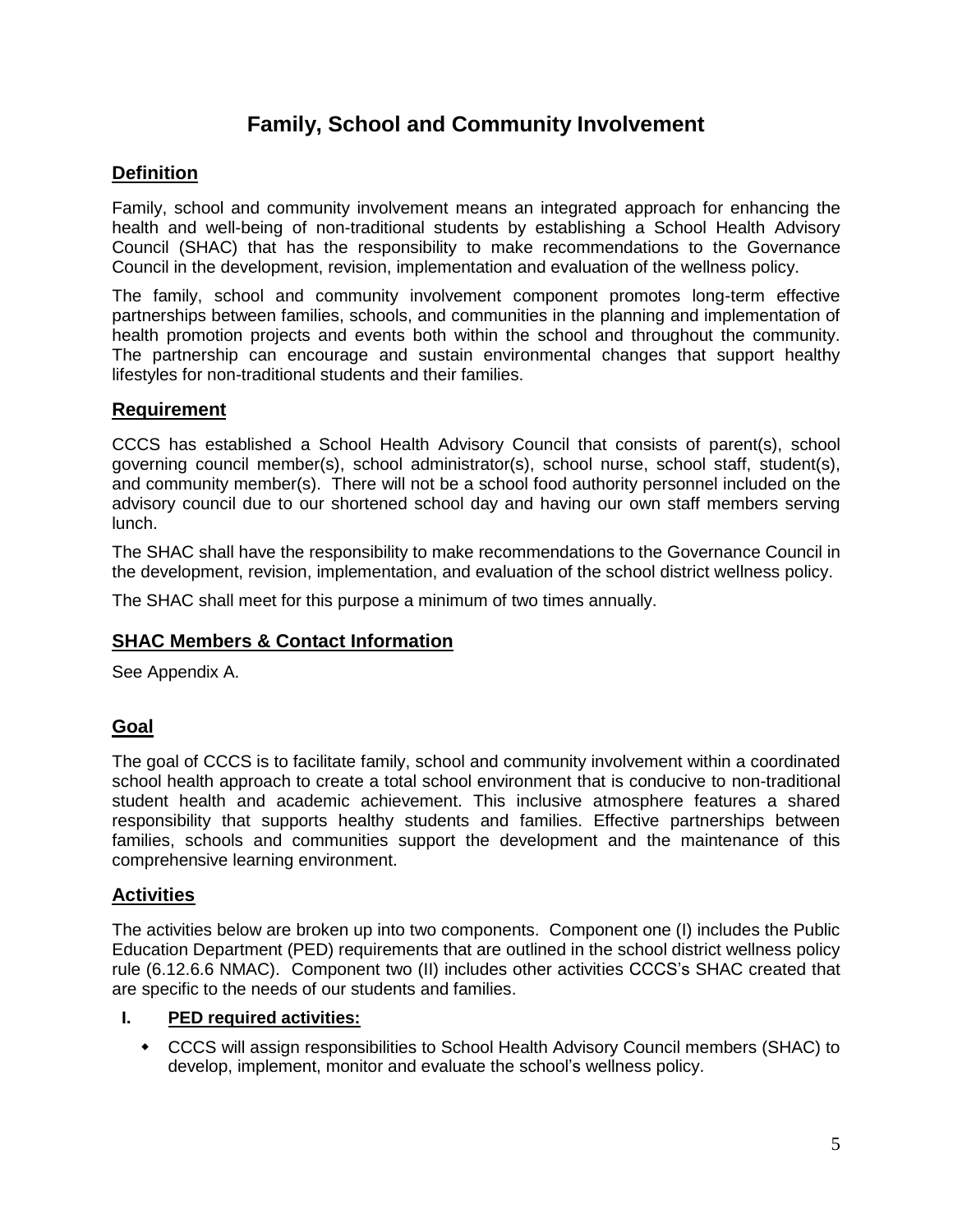- CCCS will create guidelines to provide physical activity opportunities to students before, during and/or after school.
- CCCS will create nutrition guidelines for a la carte offerings minimally meeting guidelines as stated in the competitive food sales rule.
- CCCS has guidelines for school sponsored fund raisers before and after school hours ensuring that at least 50% of the offerings shall be healthy choices as stated in the competitive food sales rule.
- CCCS has guidelines for a planned health education curriculum that addresses the physical, mental, emotional, and social dimensions of health and is aligned to the health education content standards with benchmarks and performance standards as set forth in 6.30.2.19 NMAC
- CCCS has guidelines for a planned physical education curriculum that provides the optimal opportunity for students to learn and develop skills, knowledge and attitudes necessary to personally decide to participate in lifetime healthful physical activity and is aligned to the physical education content standards with benchmarks and performance standards as set forth in 6.30.2.20 NMAC.
- CCCS has a plan addressing the behavioral health needs of all students by focusing on students' social and emotional well-being.
- CCCS has a school safety plan focused on supporting health and safe environments and including but not necessarily limited to prevention, policies and procedures, and emergency response.
- CCCS addresses the health services needs of all students.
- CCCS addresses the wellness needs of all staff that minimally ensures an equitable work environment and meets the American with Disabilities Act Part III.

#### **II. Other activities:**

- CCCS will review contracts with outside vendors that encourage healthful eating by meeting guidelines as stated in the competitive food sales rule.
- CCCS will increase community awareness of student health needs.
- CCCS partners with community to support policies and programs.

#### **Wellness Policy Implementation, Monitoring, Accountability, and Community Engagement**

#### *Implementation Plan*

CCCS will develop and maintain a plan for implementation to manage and coordinate the execution of this wellness policy. The plan delineates roles, responsibilities, actions, and timelines specific to each school, as well as specific goals and objectives for nutrition standards for all foods and beverages available on the school campus, food and beverage marketing (per USDA Food & Beverage Marketing and Advertising policies), nutrition promotion and education, physical activity, physical education, and other school-based activities that promote student wellness.

This wellness policy and the progress data can be found at: www.cesarchavezcharter.net.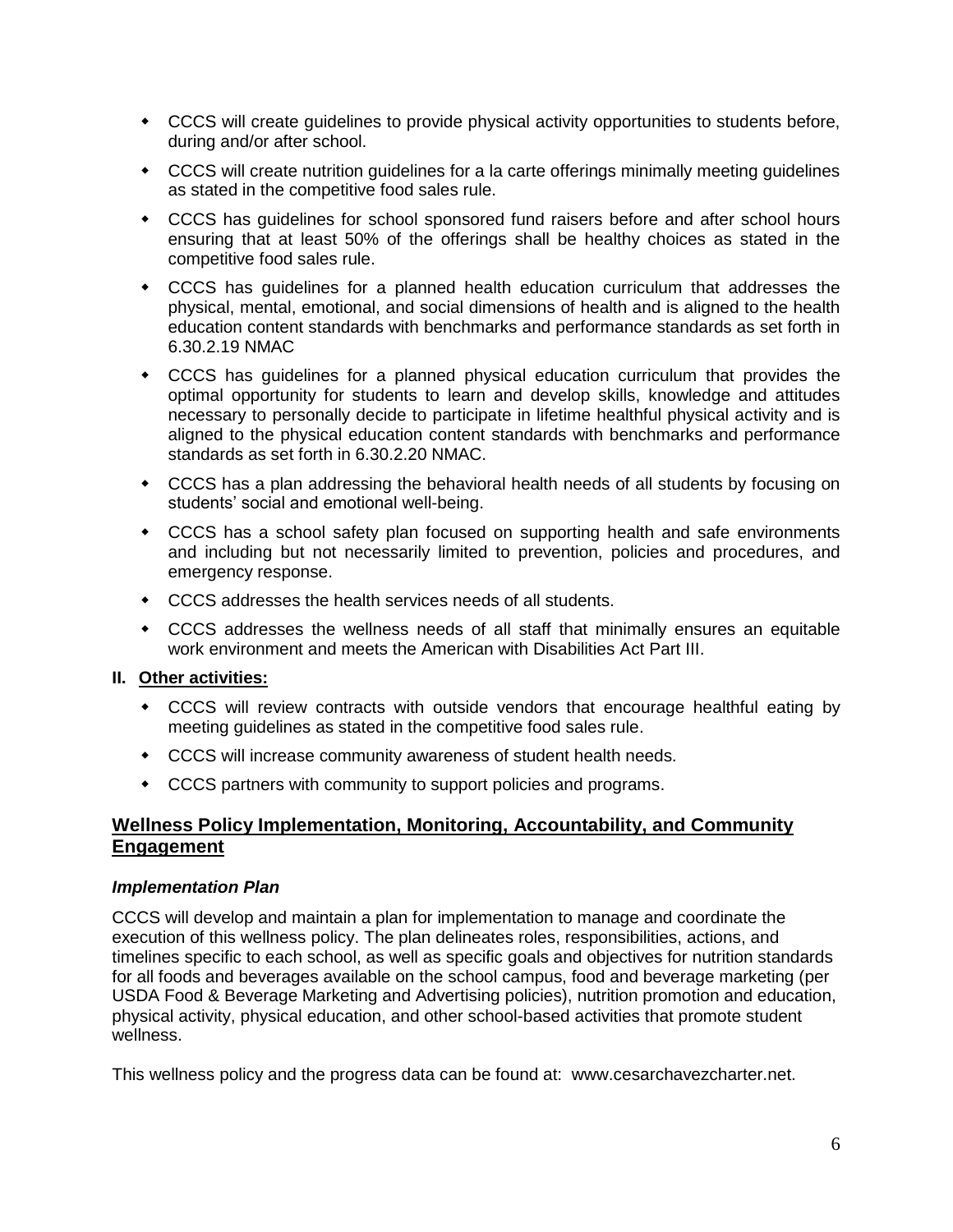#### *Recordkeeping*

CCCS will retain records to document compliance with the requirements of the wellness policy at the district administrative offices at Cesar Chavez Community School. Documentation maintained in this location will include but will not be limited to:

- The written wellness policy;
- Documentation demonstrating compliance with community involvement requirements, including: (1) efforts to actively solicit SHAC membership from the required stakeholder groups; and (2) the participants' involvement in the development, implementation, and periodic review and update of the wellness policy;
- Documentation of the triennial assessment of the policy; and
- Documentation demonstrating compliance with public notification requirements, including: (1) methods by which the wellness policy, annual progress data, and triennial assessments are made available to the public; and (2) efforts to actively notify families about the availability of wellness policy.

#### *Annual Progress Data*

CCCS will collect information related to the wellness policy and make it available to all stakeholders as appropriate.

The following information will be made available on the website at www.cesarchavezcharter.net:

- How the public can receive/access a copy of the wellness policy;
- The name, position title, and contact information of the designated Wellness Policy leaders; and
- Information on how individuals and the public can get involved with the SHAC.

#### *Triennial Progress Assessments*

At least once every three years, CCCS will evaluate compliance with the wellness policy per the CSHWB nutrition administrative review process to assess the implementation of the policy and include:

- The extent to which CCCS is in compliance with the wellness policy; and
- A description of the progress made in attaining the goals of CCCS's wellness policy.

The position/person responsible for managing the triennial assessment is Tani Arness, Principal. The SHAC will help monitor CCCS's compliance with this wellness policy. CCCS will actively notify households/families of the availability of the triennial progress report.

#### *Revisions and Updating the Policy*

The SHAC will update or modify the wellness policy based on the results of the annual data and triennial assessments, and/or as: CCCS priorities change; community needs change; wellness goals are met; new health science, information, and technology emerges; and new Federal or State guidance or standards are issued. **The wellness policy will be assessed and updated as indicated at least every three years, following the triennial assessment.**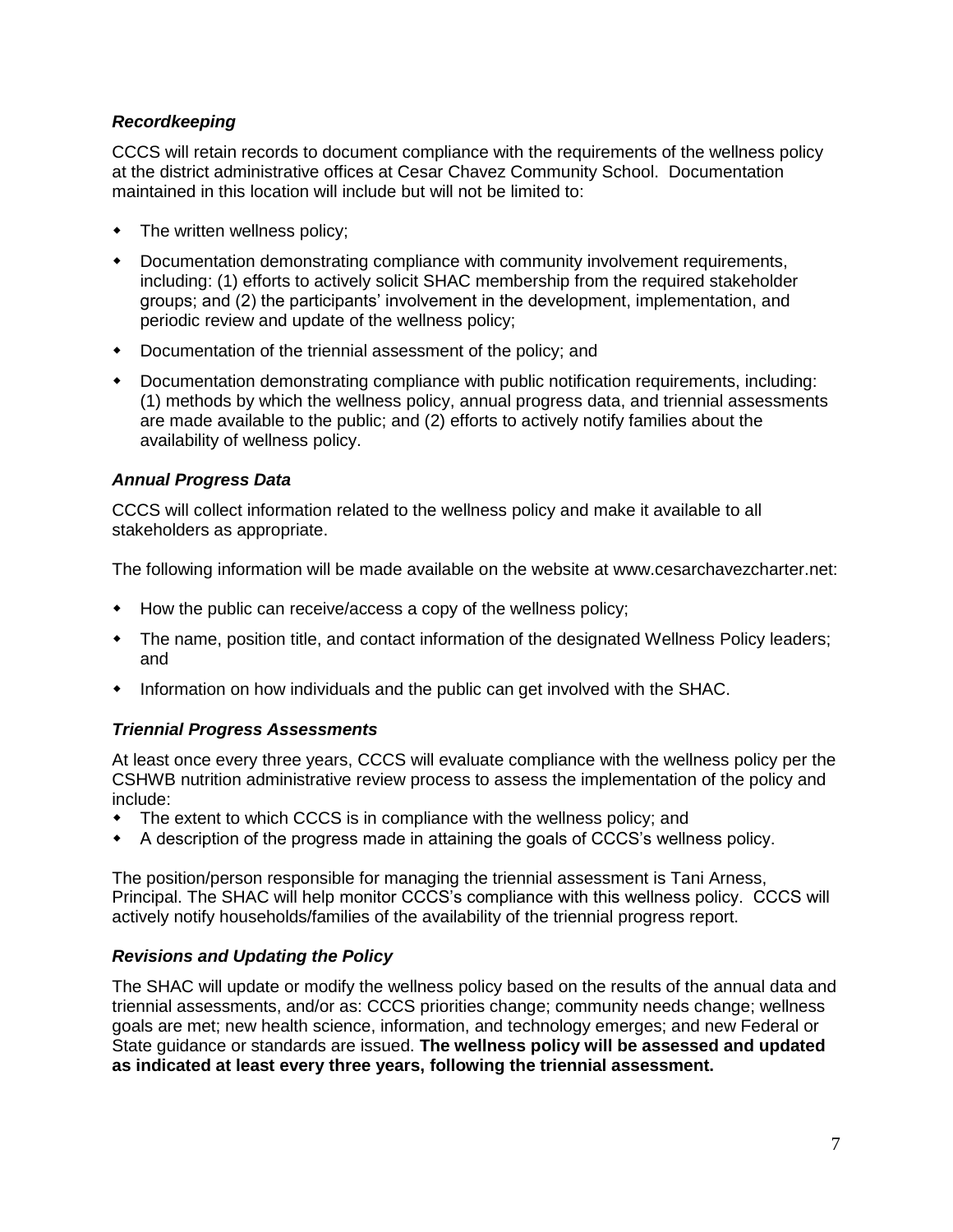#### *Community Involvement, Outreach, and Communications*

CCCS is committed to being responsive to community input, which begins with awareness of the wellness policy. CCCS will actively communicate ways in which representatives of SHAC and others can participate in the development, implementation, and periodic review and update of the wellness policy through a variety of means appropriate for that district. CCCS will also inform parents of the improvements that have been made to school meals and compliance with school meal standards, availability of child nutrition programs and how to apply, and a description of and compliance with Smart Snacks in School nutrition standards. CCCS will use electronic mechanisms, such as email or displaying notices on CCCS's website, as well as nonelectronic mechanisms, such as newsletters, presentations to parents, or sending information home to parents, to ensure that all families are actively notified of the content of, implementation of, and updates to the wellness policy, as well as how to get involved and support the policy. CCCS will ensure that communications are culturally and linguistically appropriate to the community and accomplished through means similar to other ways that CCCS and individual schools are communicating other important school information with parents.

CCCS will notify the public about the content of or any updates to the wellness policy triennially, at a minimum. CCCS will also use these mechanisms to inform the community about the availability of the annual data and triennial reports.

#### **Evaluation**

See Appendix C.

- New Mexico Public Education Department, Coordinated School Health and Wellness Bureau or phone: 505-827-1804 or 505-827-1821. http://ped.state.nm.us/sfsb/index.html
- Youth Risk and Resiliency Survey (YRRS) online at http://youthrisk.org
- **\*** School District Wellness Policy 6.12.6 NMAC
- Wellness School Assessment Tool (Wellsat 2.0): http://www.wellsat.org/resources.aspx
- "Healthy, Hunger-Free Kids Act of 2010" (Sec. 204 of Public Law 111-296): http://www.fns.usda.gov/tn/local-school-wellness-policy
- USDA Memorandum on wellness policies: http://www.fns.usda.gov/sites/default/files/SP42- 2011\_os.pdf
- The Centers for Disease Control and Prevention, Division of Adolescent and School Health Local School Wellness Policy: http://www.cdc.gov/HealthyYouth/healthtopics/wellness.htm
- Action for Healthy Kids, *Wellness Policy Tool: Seven Steps to Success*, http://www.actionforhealthykids.org/tools-for-schools/revise-district-policy/wellness-policytool
- *Promoting Healthy Youth, Schools and Communities: A Guide to Community-School Health Advisory Councils,* Iowa Department of Public Health, 2000: http://www.schoolwellnesspolicies.org/resources/AGuideToCommunitySchoolHealthCouncil s.pdf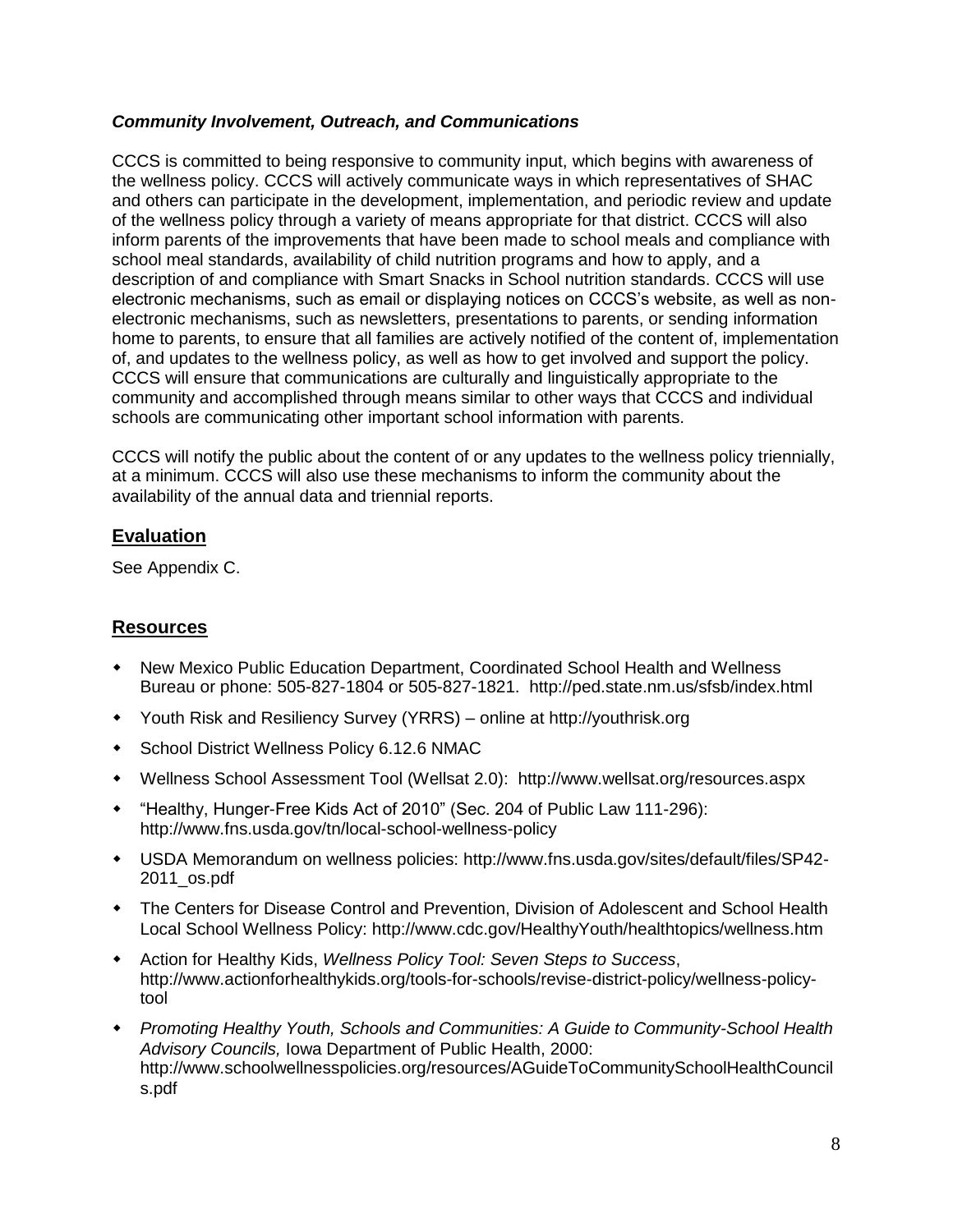- Team Nutrition: Local Wellness Policy Resources: http://www.fns.usda.gov/tn/local-schoolwellness-policy.
- Fit, Healthy and Ready to Learn, National Association of State Boards of Education, provides detailed guidance for development of school health policies following the Coordinated School Health Program model: http://www.nasbe.org.
- Alliance for a Healthier Generation Healthy Schools Program online tools: https://schools.healthiergeneration.org/
- Fuel Up to Play 60 Empowering Youth, Schools and Communities to Stay Healthy: https://www.fueluptoplay60.com/
- Allergy and Emergency Action Plan Worksheet: http://ped.state.nm.us/sfsb/tools/2014/Allergy%20and%20Emergency%20Action%20Plan% 20Worksheet.pdf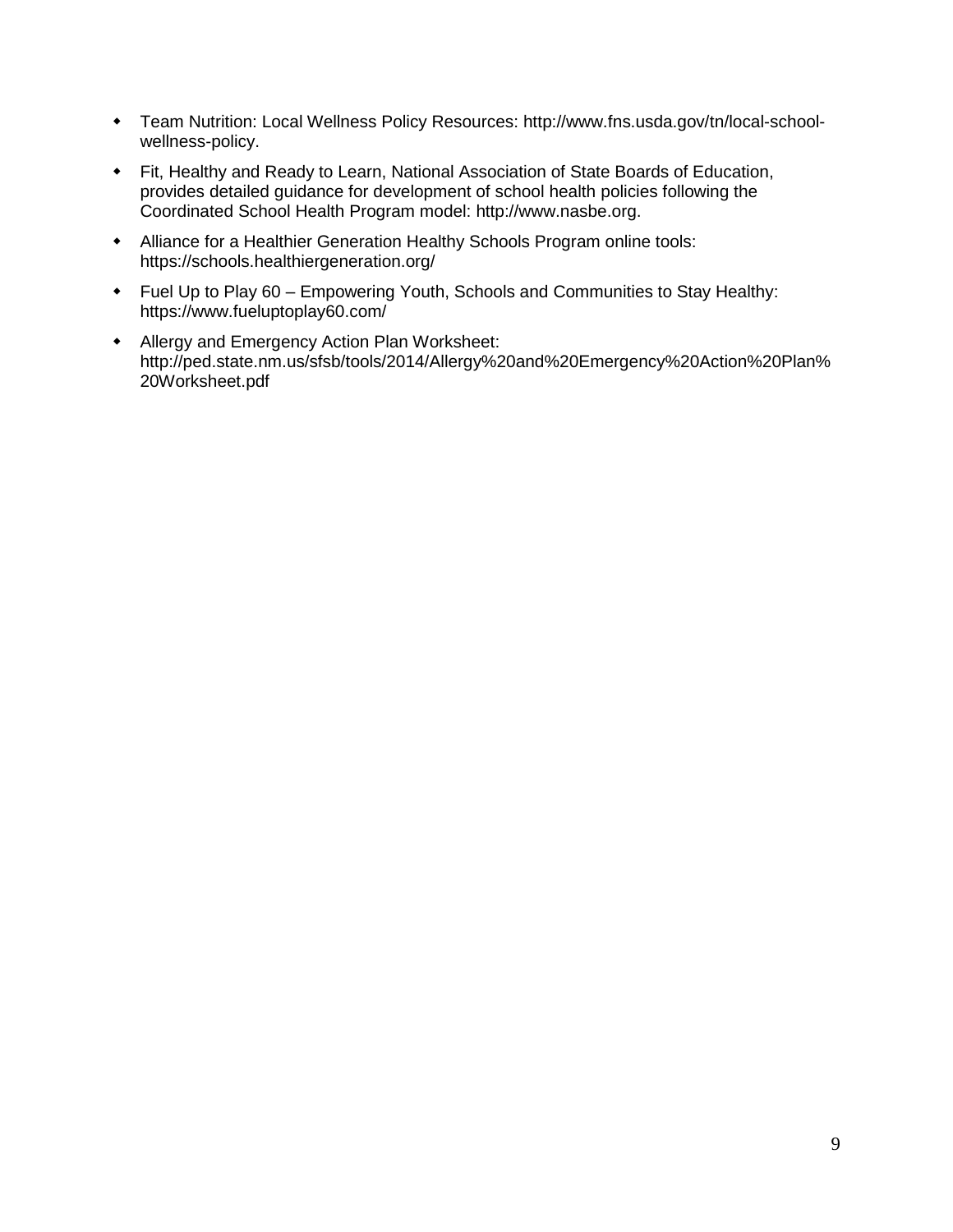# **Health Education**

#### **Definition**

Health Education is an instructional program that provides the opportunity to motivate students in maintaining and improving their health, preventing disease and reducing health-related risk behaviors. It assists students by developing increasingly sophisticated health-related knowledge, attitudes, skills and practices. It meets the content standards with benchmarks and performance standards as set forth in 6.30.2.19 NMAC.

#### **Requirement**

CCCS wellness policy incorporates a planned health education curriculum that addresses the physical, mental, emotional and social dimensions of health and is aligned to the health education content standards with benchmarks and performance standards as set forth in 6.30.2.19 NMAC.

#### **Goal**

The goal of CCCS health education curriculum is to acquire life skills in order to attain personal, family, community, consumer and environmental health.

#### **Activities**

The activities below are broken up into two components. Component one (I) includes the Public Education Department (PED) requirements that are outlined in the school district wellness policy rule (6.12.6.6 NMAC). Component two (II) includes other activities the school health advisory council created that are specific to the needs of CCCS.

#### **I. PED required activities:**

- CCCS wellness policy includes a planned health education curriculum that addresses the physical, mental, emotional and social dimensions of health.
- The health education curriculum will be aligned to the health education content standards with benchmarks and performance standards as set forth in 6.30.2.19 NMAC, see.
- CCCS will provide activities in comprehensive health education that align with the New Mexico health education content standards with benchmarks and performance standards as set forth in 6.30.2.19 NMAC.
- CCCS parents have the ability to request that their child be exempted from the parts of the health education curriculum that addresses the sexuality performance standards as part of our admission packet.
- CCCS will provide instruction about HIV and related issues in the curriculum of the required health education content area to all students as set forth in 6.12.2.10.C NMAC.
- Per the 2016 amendment to Section 22-13-1 NMSA 1978, Section H, CCCS will provide instruction in lifesaving skills training for hands-on (compression only) psychomotor skills cardiopulmonary resuscitation (CPR) training including training to recognize the signs of a heart attack, training on the use of an automated external defibrillator, and training on how to perform the Heimlich maneuver for choking victims.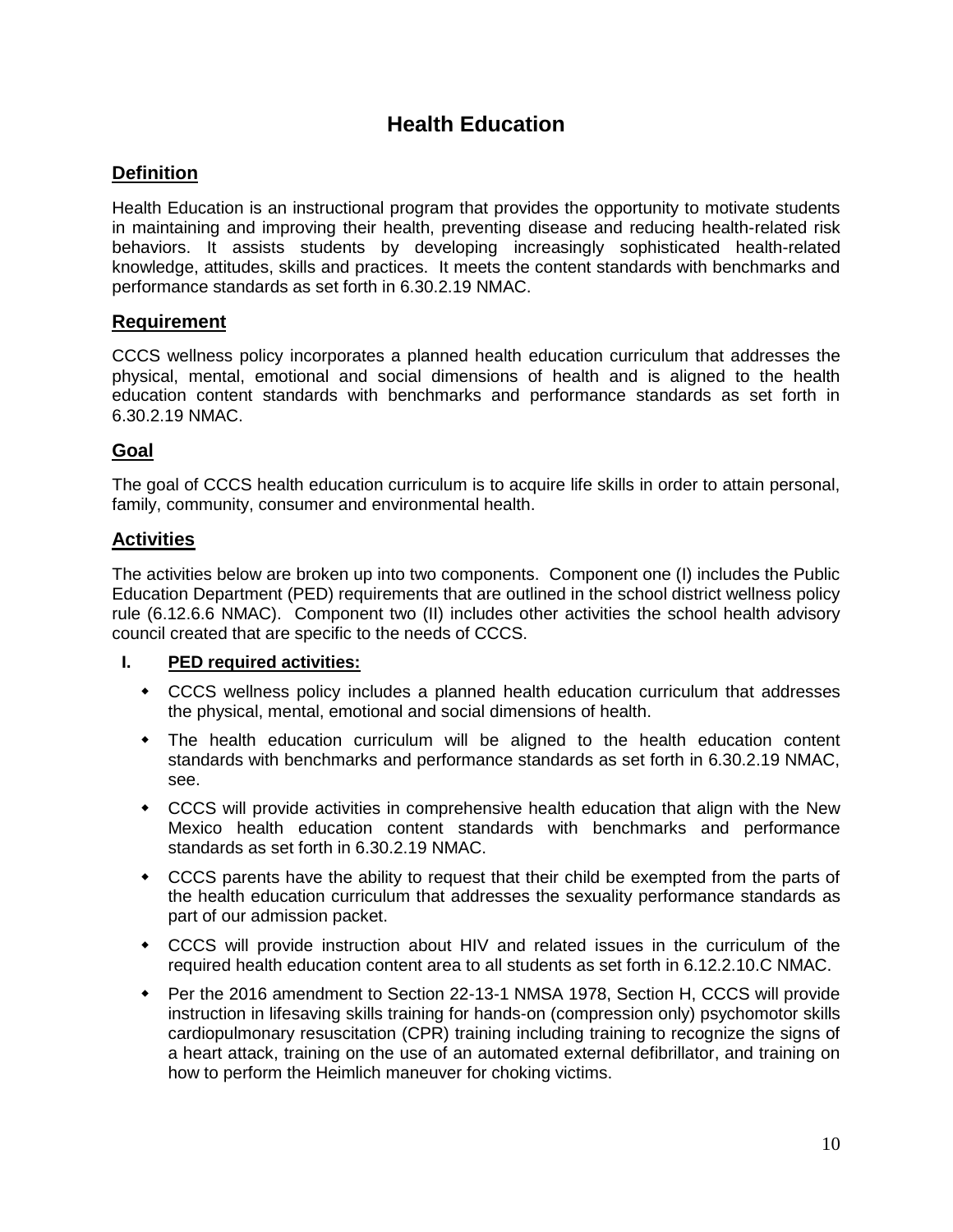#### **Evaluation**

See Appendix C.

#### **II. Other Activities:**

- Health education will be taught in a manner that is culturally sensitive (race, religion, sexual orientation and other personal beliefs).
- Health education will be taught in a way that allows students to use a variety of methods in which to express themselves.
- Health education will be taught in a way that maintains the school's core ideals of reengaging families in the education processes and meeting student's individual needs.
- Teachers, staff and administrators are made aware of coordinated school health professional development opportunities (e.g. School Health Education Institute, Head to Toe, New Mexico Activities Association, etc.) as circumstance allows.

#### **Life Skills**

Traditionally, health education emphasized the learning and comprehension of health facts. The health education curriculum was organized around health topic areas to be taught as multiple independent instructional units, designed to increase knowledge.

The emergence of life skills education into health education calls for the emphasis to be placed on students being able to use essential knowledge and skills required to adopt, practice, and maintain healthy behaviors. Health education as life skills education requires a focus on prevention of risky behaviors including:

- use of tobacco, alcohol and other drugs
- poor dietary patterns
- sedentary lifestyles
- behaviors that result in sexually transmitted diseases/infections and unintended pregnancy
- behaviors that result in unintentional injuries
- violent and other anti-social behaviors

A life skills educational approach allows for health education to be taught as planned, sequential K-12 instructional units, designed to develop life skills, based on essential knowledge. These skills may include, but are not limited to:

- communication
- non-violent conflict resolution
- decision-making
- goal setting
- stress management
- resisting negative social pressure
- negotiation skills
- **•** establishing and maintaining values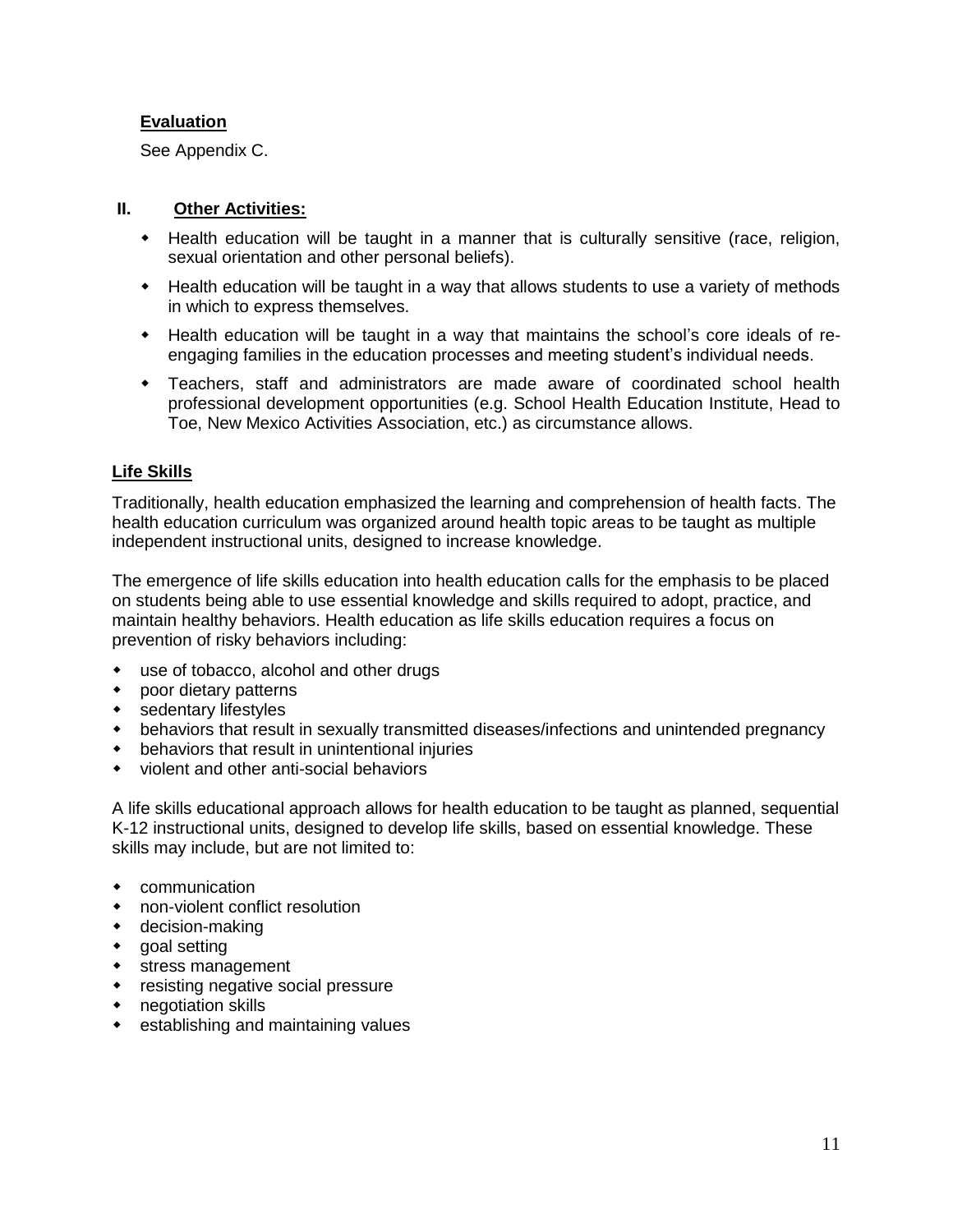- National Health Education Standards https://www.cdc.gov/healthyschools/sher/standards/index.htm
- CDC: Whole School, Whole Community, Whole Child: A Collaborative Approach to Learning and Health - https://www.cdc.gov/healthyschools/wscc/index.htm
- Coordinated Approach to Child's Health (CATCH) http://catchinfo.org/
- Sexual Risk Behavior Guidelines & Resources: CDC https://www.cdc.gov/healthyyouth/sexualbehaviors/strategies.htm
- National Sexuality Education Standards and Tools http://www.futureofsexed.org/fosestandards.html
- American School Health Association http://www.ashaweb.org/
- 6.12.4 NMAC: Tobacco, Alcohol and Drug Free Schools http://164.64.110.239/nmac/parts/title06/06.012.0004.htm
- Project Heart Start http://projectheartstartnm.org/
- CSHWB Tools for Schools Lifesaving Skills/CPR Resources http://ped.state.nm.us/sfsb/tools/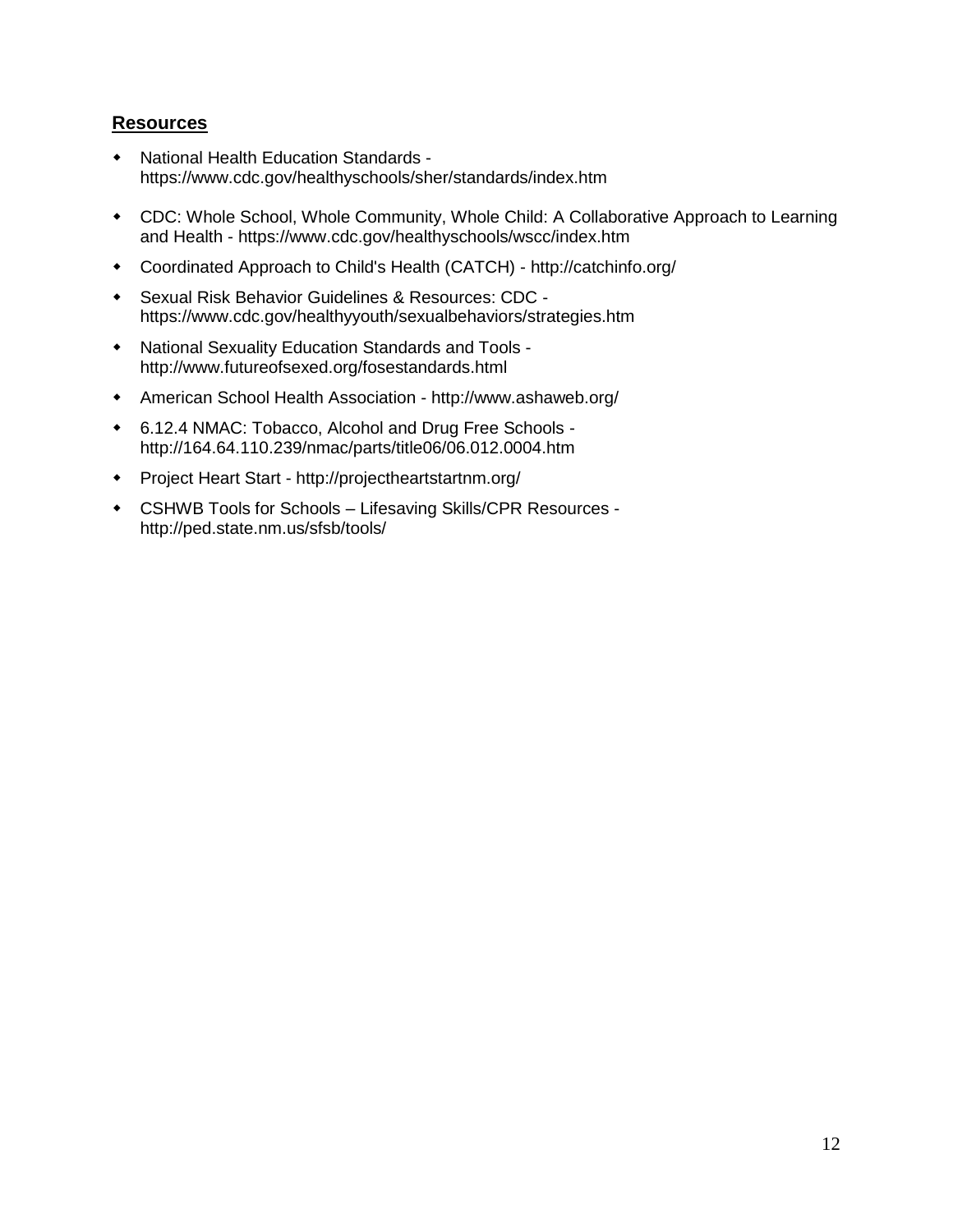# **Nutrition and Nutrition Education**

#### **Definition**

Nutrition means programs that provide access to a variety of nutritious and appealing meals that accommodate the health and nutrition needs of all students.

CCCS's nutrition education aims to teach, encourage and support healthy eating by students. Nutrition Education and healthy eating will allow for proper physical growth, physical activity, brain development, ability to learn, emotional balance, a sense of well-being, obesity prevention and the ability to resist disease.

#### **Requirement**

CCCS wellness policy includes nutrition guidelines for a la carte offerings minimally meeting guidelines set forth in Subsection B of 6.12.5.8 NMAC. See Appendix E.

CCCS wellness policy includes guidelines for school sponsored fund raisers during the normal school hours minimally meeting guidelines set forth in Paragraph (1) of Subsection C of 6.12.5.8 NMAC. See Appendix E.

CCCS wellness policy includes guidelines for school sponsored fund raisers before and after school hours ensuring that at least 50% of the offerings shall be healthy choices in accordance with the requirements set forth in Paragraph (2) of Subsection C of 6.12.5.8 NMAC. See Appendix E.

#### **Goal**

The goal of nutrition is to promote the role of nutrition in academic performance and quality of life, and to ensure the adoption of CCCS policies which provide adequate nutrition opportunities.

#### **Activities**

The activities below are broken up into two components. Component one (I) includes the Public Education Department (PED) requirements that are outlined in the school district wellness policy rule (6.12.6.6 NMAC). Component two (II) includes other activities the school health advisory council created that are specific to the needs of CCCS.

#### **I. PED required activities:**

- CCCS nutrition guidelines for a la carte offerings minimally meeting guidelines set forth in Subsection B of 6.12.5.8 NMAC. See Appendix E.
- CCCS guidelines for school sponsored fund raisers during the normal school hours minimally meeting guidelines set forth in Paragraph (1) of Subsection C of 6.12.5.8 NMAC. See Appendix E.
- CCCS guidelines for school sponsored fund raisers before and after school hours ensuring that at least 50% of the offerings shall be healthy choices in accordance with the requirements set forth in Paragraph (2) of Subsection C of 6.12.5.8 NMAC. See Appendix E.
- CCCS provides nutrition education activities that align with the New Mexico health education content standards with benchmarks and performance standards as set forth in 6.30.2.19 NMAC.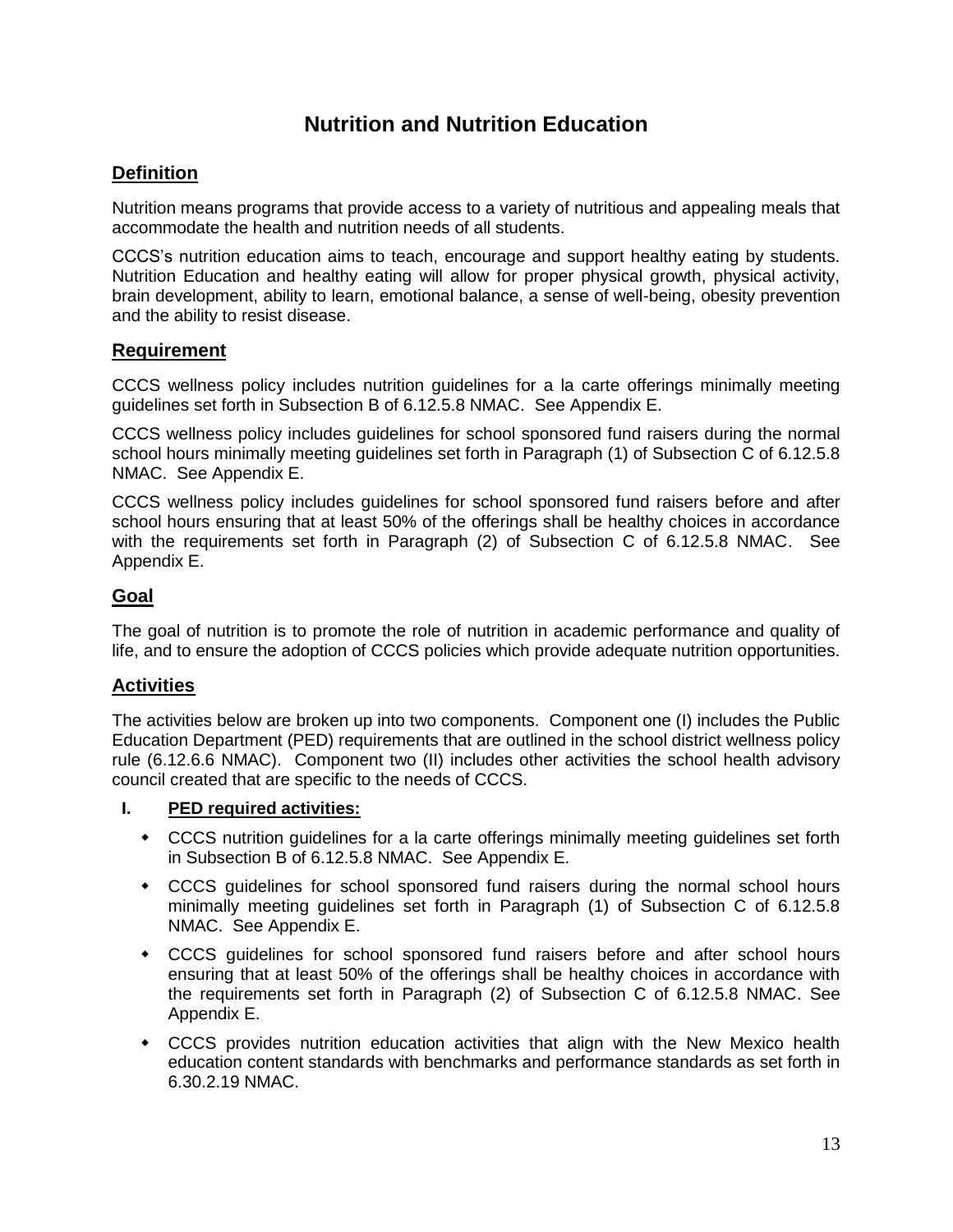- CCCS has procedures for the documentation of all foods available on the school campus including all foods sold to students that must minimally meet the competitive food standards as stated in 7 CFR 210.11 and 6.12.5.8 NMAC.
- CCCS has procedures for the documentation of fundraisers that do not meet the competitive food standards that must be limited to no more than two occasions per semester term per school and may not be conducted during meal service or in the food service area.
- CCCS has guidelines for other school-based activities to promote student wellness.

#### **II. Other Activities:**

- All students at CCCS will receive consistent nutrition messages throughout the school by meeting nutrition guidelines in all activities involving food (parent meetings, recognition, rewards, school wide events etc.).
- CCCS students will be offered nutritious foods before, during and after state mandated tests.
- CCCS will offer healthy food options to students during their daily break.

#### **Nutrition**

#### *School Meals*

CCCS is committed to serving healthy meals with plenty of fruits, vegetables, whole grains, and fat-free, flavored, and low-fat, non-flavored milk; moderate in sodium, low in saturated fat, and zero grams *trans*-fat per serving (nutrition label or manufacturer's specification), and to meet the nutrition needs of school children within their calorie requirements. The school meal programs aim to improve the diet and health of school children, help mitigate childhood obesity, model healthy eating to support the development of lifelong healthy eating patterns, and support healthy choices while accommodating cultural food preferences and special dietary needs.

CCCS participates in USDA child nutrition programs, including the National School Lunch Program and the School Breakfast Program. CCCS is committed to offering school meals through the NSLP and SBP programs, and other applicable Federal child nutrition programs, that:

- Are accessible to all students;
- Are appealing and attractive to children;
- Are served in clean and pleasant settings;
- Meet or exceed current nutrition requirements established by local, state, and federal statutes and regulations. (CCCS offers reimbursable school meals that meet USDA nutrition standards.) (Further guidelines on food handling, food service and food processing can be located in 7.6.2 NMAC.)
- Promote healthy food and beverage choices encouraging as many as reasonable of the following Smarter Lunchroom techniques:
	- − Whole fruit options are displayed in attractive bowls or baskets (instead of chaffing dishes or hotel pans).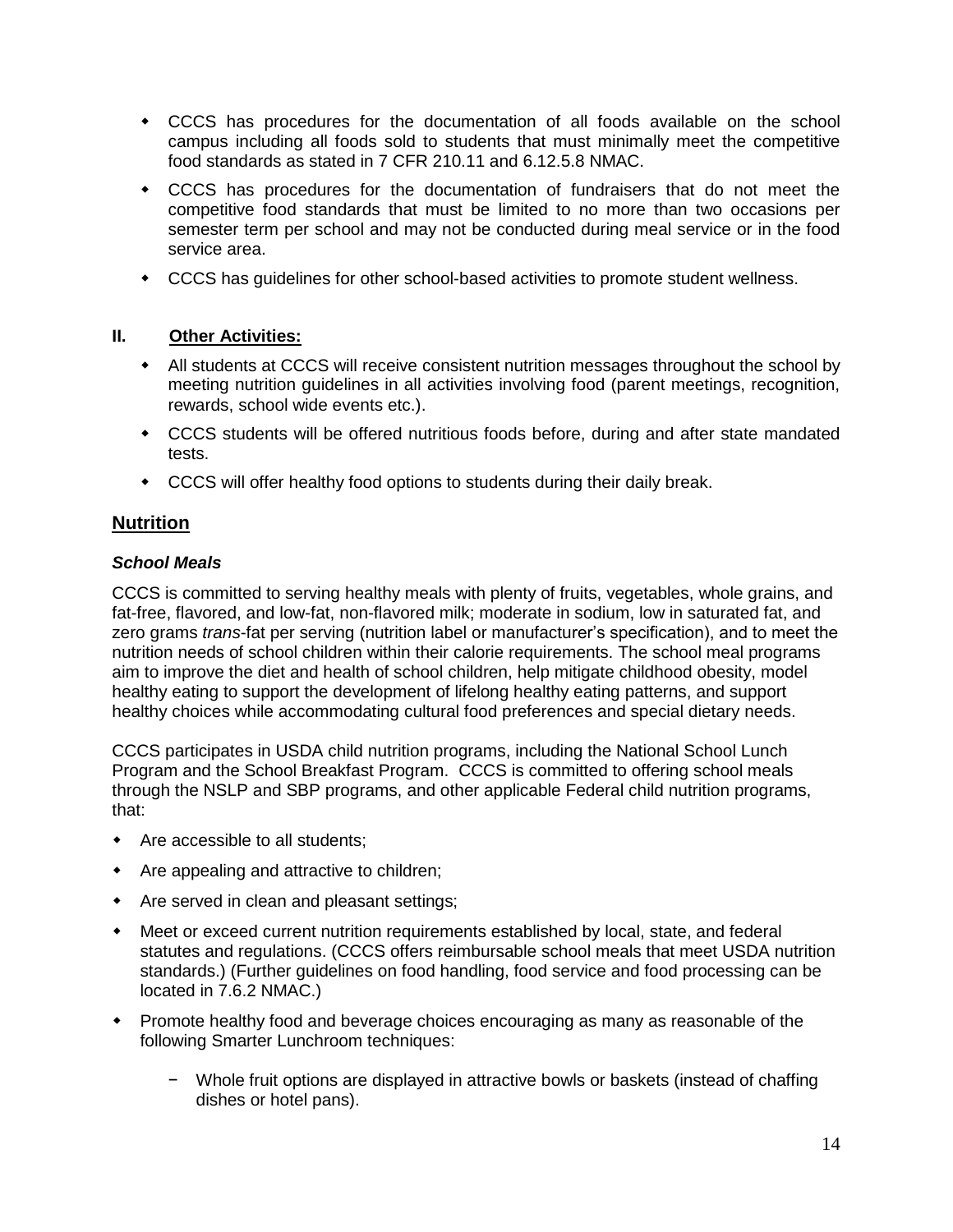- − Sliced or cut fruit is available daily.
- − Daily fruit options are displayed in a location in the line of sight and reach of students.
- − All available vegetable options have been given creative or descriptive names.
- − Daily vegetable options are bundled into all grab-and-go meals available to students. (See Offer Versus Serve guidance document.)
- − All staff members, especially those serving, have been trained to politely prompt students to select and consume the daily vegetable options with their meal.
- − Student surveys and taste testing opportunities are used to inform menu development, dining space decor, and promotional ideas.
- − Student artwork is displayed in the service and/or dining areas.
- − Daily announcements are used to promote and market menu options.
- − The report on the most recent food safety inspection must be posted in a publically visible place in the school and copies of the report provided to any member of the public upon request. (Follow guidelines for submission of the Food Safety Inspections Assurance form in the Safe Schools Guidance Document.)
- A sample menu will be posted on CCCS website. Menus will also be posted throughout the school.
- Menus will be created/reviewed by a certified nutrition professional.
- School meals are administered by a team of trained students and staff.
- CCCS child nutrition program will accommodate students with special dietary needs.
- Students will be allowed at least 10 minutes to eat breakfast and at least 20 minutes to eat lunch, counting from the time they have received their meals and are seated.
- Students are served lunch at a reasonable and appropriate time of day.
- Participation in federal child nutrition programs will be promoted among students and families to help ensure that families know what programs are available in their children's school.

#### *Staff Qualifications and Professional Development*

All school nutrition program directors, managers, and staff will meet or exceed hiring and annual continuing education/training requirements in the USDA professional standards for child nutrition professionals. These school nutrition personnel will refer to USDA's Professional Standards for School Nutrition Standards website to search for training that meets their learning needs.

#### *Water*

To promote hydration, free, safe, unflavored drinking water will be available to all students throughout the school day and throughout the school campus. CCCS will also make drinking water available where school meals are served during mealtimes.

- In addition, students will be allowed to bring and carry (approved) water bottles, filled with only water throughout the day.
- All water sources and containers will be maintained on a regular basis to ensure good hygiene standards. Such sources and containers may include drinking fountains, water jugs, hydration stations, water jets, and other methods for delivering drinking water.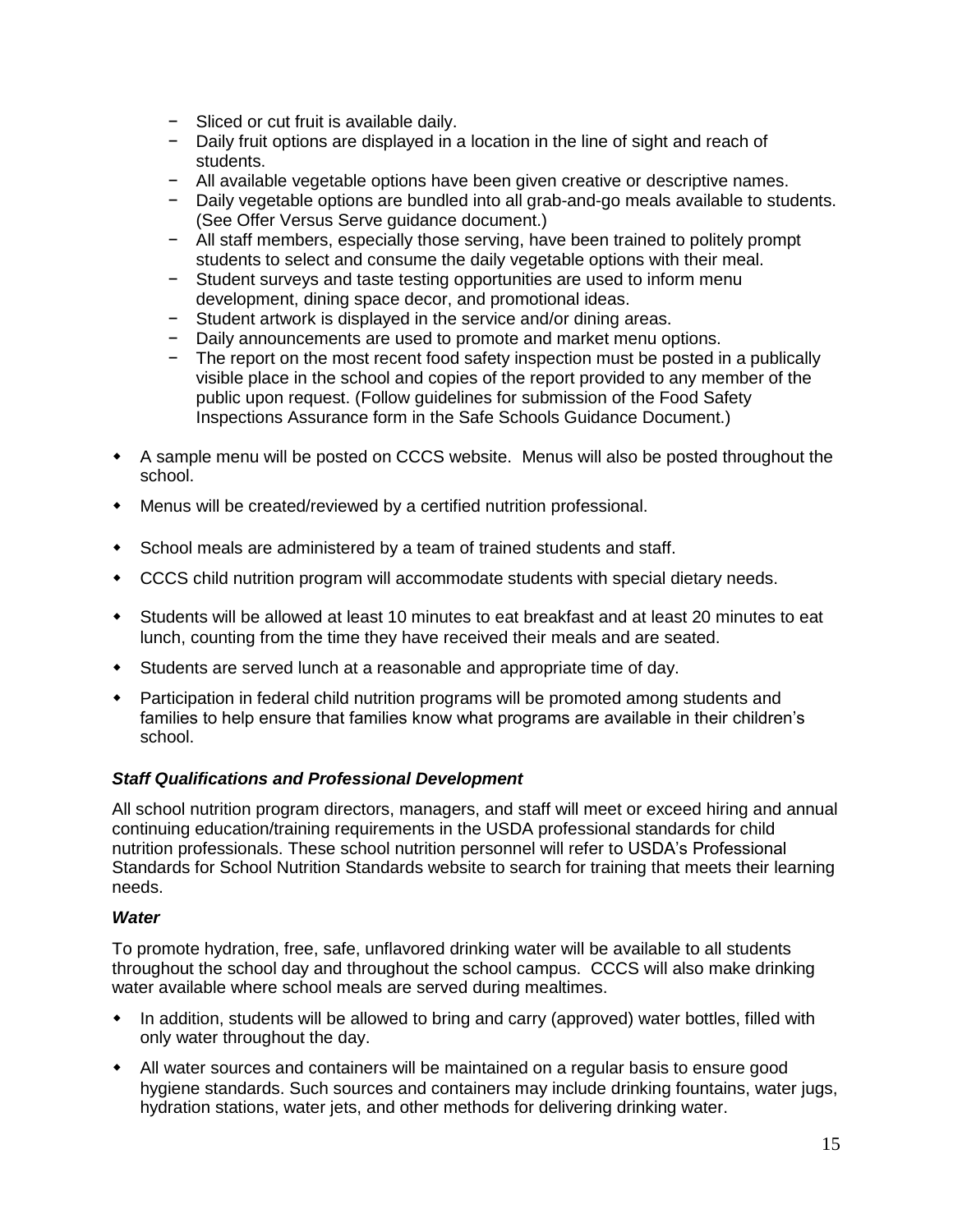#### *Competitive Foods and Beverages*

CCCS is committed to ensuring that all foods and beverages available to students on the school campus during the school day support healthy eating. The foods and beverages sold and served outside of the school meal programs (i.e., "competitive" foods and beverages) will meet the USDA Smart Snacks in School nutrition standards, at a minimum. Smart Snacks aim to improve student health and well-being, increase consumption of healthful foods during the school day, and create an environment that reinforces the development of healthy eating habits. To support healthy food choices and improve student health and well-being, all foods and beverages outside the reimbursable school meal programs that are sold to students on the school campus during the school day will meet or exceed the USDA Smart Snacks nutrition standards. These standards will apply in all locations and through all services where foods and beverages are sold, which may include, but are not limited to, a la carte options in cafeterias, vending machines, school stores, and snack or food carts.

#### *Fundraising*

Foods and beverages that meet or exceed the USDA Smart Snacks in Schools nutrition standards may be sold through fundraisers on the school campus during the school day. CCCS will make available to parents and teachers a list of healthy fundraising ideas.

#### *Nutrition Promotion*

Nutrition promotion and education positively influence lifelong eating behaviors by using evidence-based techniques and nutrition messages, and by creating food environments that encourage healthy nutrition choices and encourage participation in school meal programs. Students and staff will receive consistent nutrition messages throughout schools, classrooms, gymnasiums, and cafeterias. Nutrition promotion also includes marketing and advertising nutritious foods and beverages to students and is most effective when implemented consistently through a comprehensive and multi-channel approach by school staff and teachers, parents, students, and the community.

CCCS will promote healthy food and beverage choices for all students throughout the school campus, as well as encourage participation in school meal programs. This promotion will occur through at least:

- Implementing evidence-based healthy food promotion techniques through the school meal programs, using Smarter Lunchroom techniques; and
- Promoting foods and beverages that meet the USDA Smart Snacks in School nutrition standards.

#### *Nutrition Education*

CCCS aims to teach, model, encourage, and support healthy eating by students. CCCS will provide nutrition education and engage in nutrition promotion that may include:

- Providing students with the knowledge and skills necessary to promote and protect their health;
- Integrating nutrition into other classroom instruction through subjects such as math, science, language arts, social sciences, and elective subjects;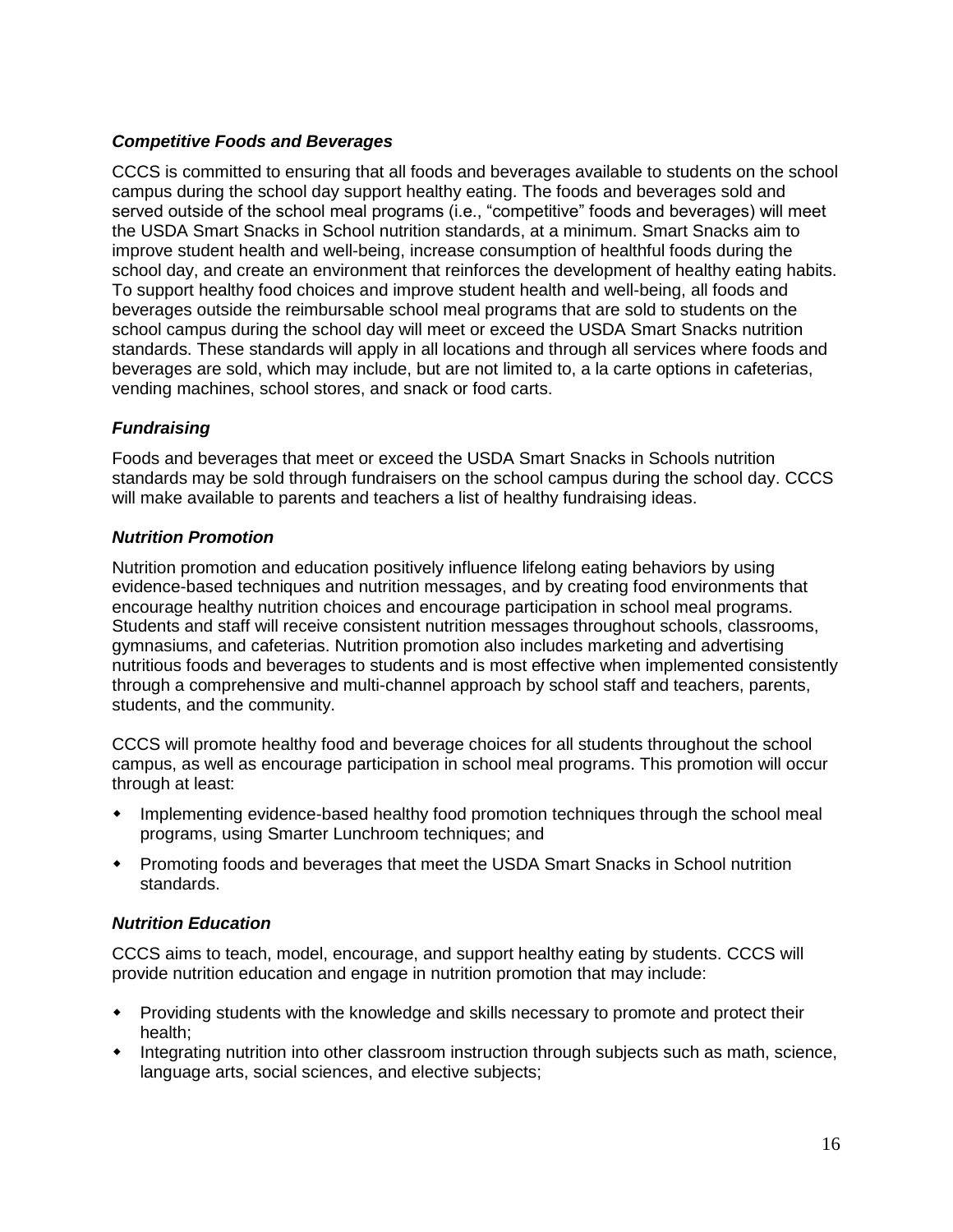- Enjoying developmentally-appropriate, culturally-relevant, and participatory activities, such as cooking demonstrations or lessons, promotions, taste testing, farm visits, and school gardens;
- Promoting fruits, vegetables, whole-grain products, low-fat and fat-free dairy products, and healthy food preparation methods;
- Emphasizing caloric balance between food intake and energy expenditure (promote physical activity/exercise);
- Linking with school meal programs, cafeteria nutrition promotion activities, school gardens, Farm to School programs, other school foods, and nutrition-related community services;
- Teaching media literacy with an emphasis on food and beverage marketing; and
- Including nutrition education training for teachers and other staff.

#### *Essential Healthy Eating Topics in Health Education*

CCCS will include in the health education curriculum the following essential topics on healthy eating:

- The relationship between healthy eating and personal health and disease prevention
- Food guidance from MyPlate
- Reading and using USDA's food labels
- Eating a variety of foods every day
- Balancing food intake and physical activity
- Eating more fruits, vegetables, and whole grain products
- Choosing foods that are low in fat, saturated fat, and cholesterol and do not contain *trans* fat
- Choosing foods and beverages with little added sugars
- Eating more calcium-rich foods
- Preparing healthy meals and snacks
- Risks of unhealthy weight control practices
- Accepting body size differences
- ◆ Food safety
- Importance of water consumption
- Importance of eating breakfast
- Making healthy choices when eating at restaurants
- Eating disorders
- The Dietary Guidelines for Americans
- Reducing sodium intake
- Social influences on healthy eating, including media, family, peers, and culture
- How to find valid information or services related to nutrition and dietary behavior
- How to develop a plan and track progress toward achieving a personal goal to eat healthfully
- Resisting peer pressure related to unhealthy dietary behavior
- Influencing, supporting, or advocating for others' healthy dietary behavior

#### *Food and Beverage Marketing in Schools*

CCCS is committed to providing a school environment that ensures opportunities for all students to practice healthy eating and physical activity behaviors throughout the school day while minimizing commercial distractions. CCCS strives to teach students how to make informed choices about nutrition, health, and physical activity. These efforts will be weakened if students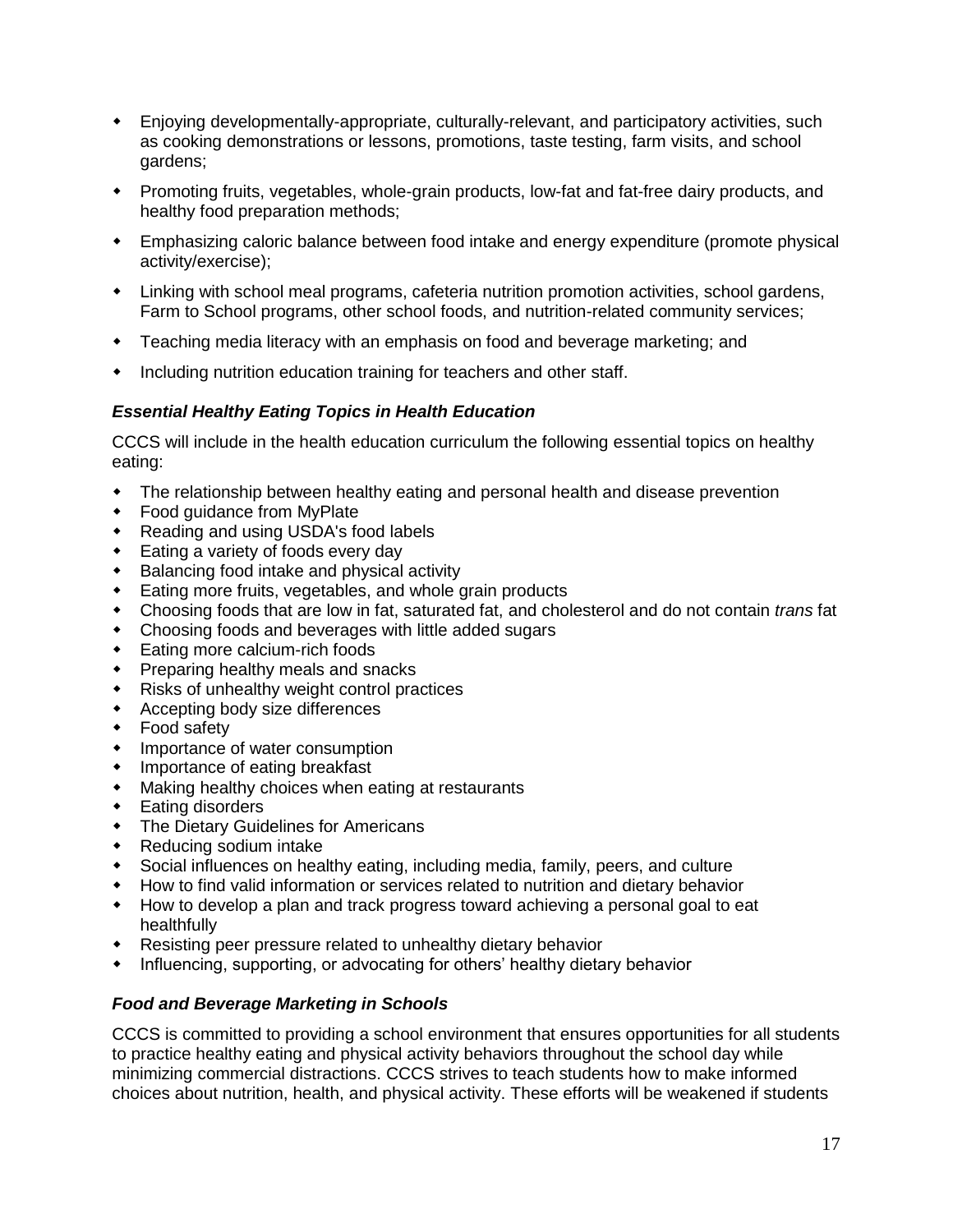are subjected to advertising on CCCS property that contains messages, inconsistent with the health information CCCS is imparting through nutrition education and health promotion efforts. It is the intent of CCCS to protect and promote student's health by permitting advertising and marketing for only those foods and beverages that are permitted to be sold on the school campus, consistent with CCCS's wellness policy.

Any foods and beverages marketed or promoted to students on the school campus during the school day will meet or exceed the USDA Smart Snacks in School nutrition standards.

Food advertising and marketing is defined as an oral, written, or graphic statement made for the purpose of promoting the sale of a food or beverage product made by the producer, manufacturer, seller, or any other entity with a commercial interest in the product. This term includes, but is not limited to the following:

- Brand names, trademarks, logos or tags, except when placed on a physically present food or beverage product or its container;
- Displays, such as on vending machine exteriors;
- Corporate brand, logo, name, or trademark on school equipment, such as marquees, message boards, scoreboards, or backboards;
- Corporate brand, logo, name, or trademark on cups used for beverage dispensing, menu boards, coolers, trash cans, and other food service equipment, as well as on posters, book covers, pupil assignment books, or school supplies displayed, distributed, offered, or sold by CCCS;
- Advertisements in school publications or school mailings; and
- Free product samples, taste tests, or coupons of a product, or free samples displaying advertising of a product.

#### **Other Activities that Promote Student Wellness**

CCCS will integrate wellness activities across the entire school setting, not just in the cafeteria, other food and beverage venues, and physical activity facilities. CCCS will coordinate and integrate other initiatives related to physical activity, physical education, nutrition, and other wellness components, so all efforts are complementary, not duplicative, and work towards the same set of goals and objectives promoting student well-being, optimal development, and strong educational outcomes.

CCCS encourages teaching staff to coordinate content across curricular areas that may promote student health, such as teaching nutrition concepts in mathematics, with consultation provided by either the school or CCCS's curriculum experts.

All efforts related to obtaining federal, state, or association recognition or grants/funding opportunities for healthy school environments will be coordinated with and complementary of the wellness policy, including but not limited to ensuring the involvement of the SHAC.

#### *Community Partnerships*

CCCS will develop and enhance relationships with community partners (i.e. hospitals, universities/colleges, local businesses, etc.) in support of this wellness policy's implementation. Existing and new community partnerships and sponsorships will be evaluated to ensure that they are consistent with the wellness policy and its goals.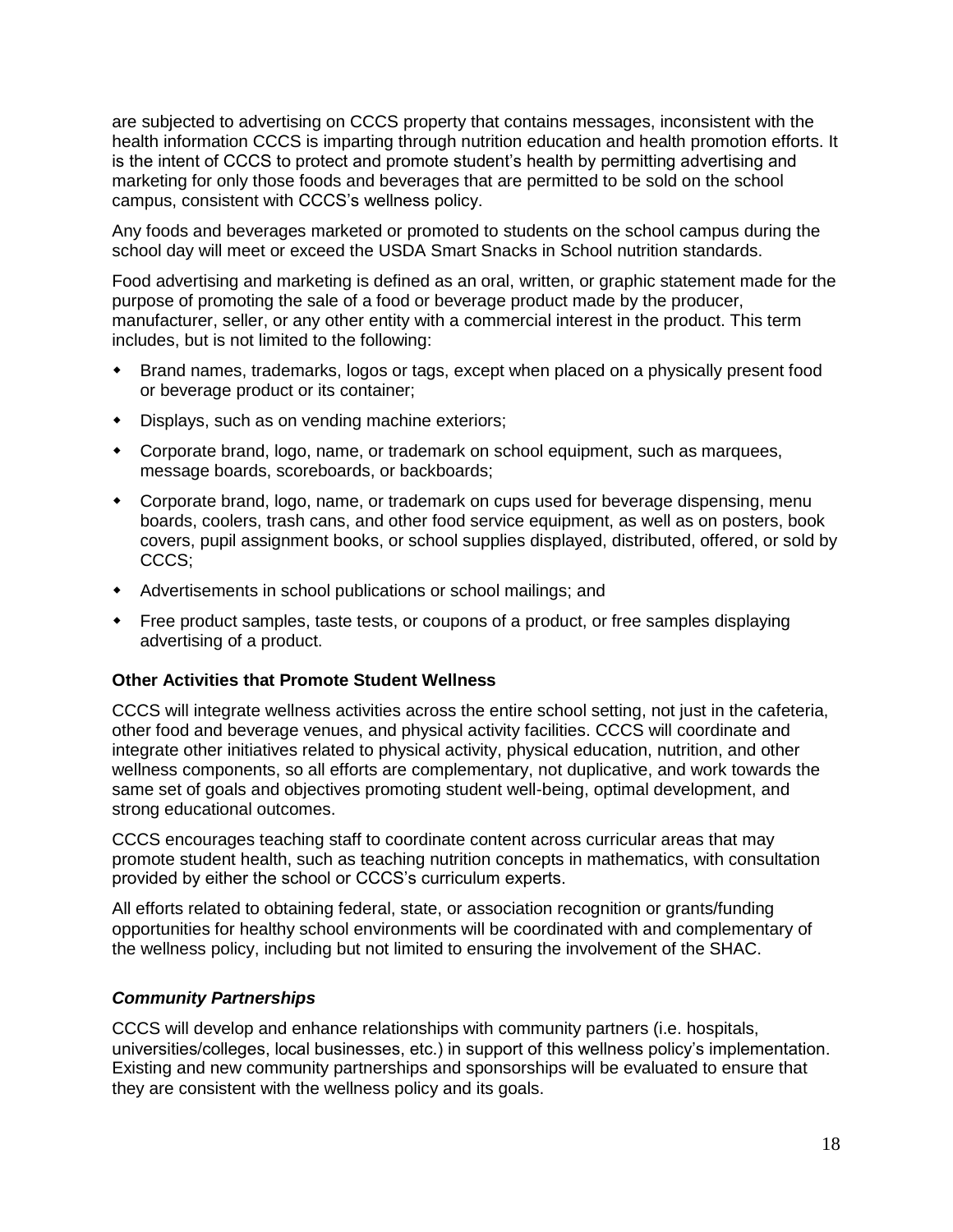#### *Community Health Promotion and Engagement*

CCCS will promote to parents/caregivers, families, and the general community the benefits of and approaches to healthy eating and physical activity throughout the school year. Families will be informed and invited to participate in school-sponsored activities and will receive information about health promotion efforts.

As described in the "Community Involvement, Outreach, and Communications" subsection*,*  CCCS will use electronic mechanisms (such as email or displaying notices on CCCS's website), as well as non-electronic mechanisms, (such as newsletters, presentations to parents, or sending information home to parents), to ensure that all families are actively notified of opportunities to participate in school-sponsored activities and receive information about health promotion efforts.

#### **Food Safety Inspections**

CCCS will conduct two annual food safety inspections (FSI) per USDA regulations and state rules. The reports will be posted publicly. Any findings will be addressed within the set time allocated with verifiable proof of completion.

- Nutrition: Competitive Food Sales rule 6.12.5.8 NMAC http://164.64.110.239/nmac/parts/title06/06.012.0005.htm
- USDA Team Nutrition for nutrition education materials: http://www.fns.usda.gov/tn/teamnutrition
- Dietary Guidelines for Americans 2015 2020: http://health.gov/dietaryguidelines/2015/
- Healthier US School Challenge: Smarter Lunchrooms http://www.fns.usda.gov/hussc/healthierus-school-challenge-smarter-lunchrooms
- USDA Best Practices Share Center: School Nutrition Environment and Wellness Resources - http://healthymeals.nal.usda.gov/best-practices
- USDA Healthier School Day Tools for Schools: http://www.fns.usda.gov/healthierschoolday/tools-schools
- USDA Guide to Professional Standards for School Nutrition Programs: http://www.fns.usda.gov/guide-professional-standards-school-nutrition-programs
- Smart Snacks in Nutrition standards: http://www.fns.usda.gov/healthierschoolday/toolsschools-smart-snacks.
- The Alliance for a Healthier Generation provides a set of tools to assist with implementation of Smart Snacks available at www.healthiergeneration.org/smartsnacks.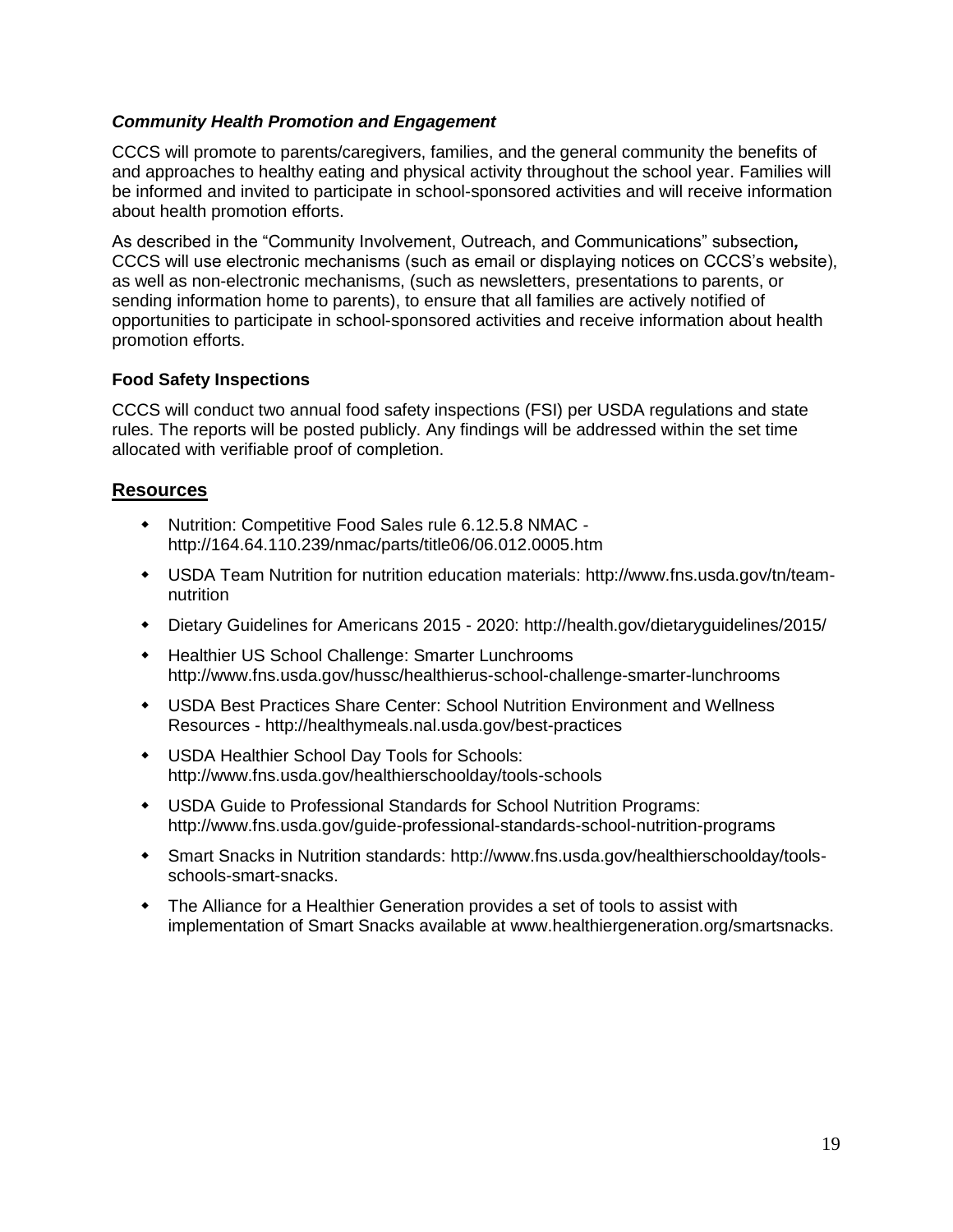# **Physical Activity**

#### **Definition**

Physical activity means body movement of any type which includes recreational, fitness and sport activities. Physical education is one source, but not the only source of physical activity before, during and/or after school offered at CCCS.

#### **Requirement**

The wellness policy shall include guidelines to provide physical activity opportunities to students before, during and/or after school.

#### **Goal**

CCCS's goal of physical activity within the coordinated school health approach provides students with increased opportunities to engage in moderate to vigorous physical activity before, during and/or after school.

#### **Activities**

The activities below are broken up into two components. Component one (I) includes the Public Education Department (PED) requirements that are outlined in the school district wellness policy rule (6.12.6.6 NMAC). Component two (II) includes other activities the school health advisory council created that are specific to the needs of CCCS.

#### **I. PED required activities:**

- CCCS provides physical activity opportunities to students before, during and/or after school. See Appendix F.
- CCCS provides education on the health benefits of physical activity that align with the New Mexico health education content standards with benchmarks and performance standards as set forth in 6.30.2.19 NMAC.

#### **II. Other Activities:**

- All CCCS staff will encourage physical activity (i.e. stretching breaks etc.) by not prohibiting student participation as a means of punishment.
- All CCCS students will be encouraged to participate in the basic physical activities of walking, biking and skating as transportation modes to and from school.
- All CCCS students will have access to information promoting community-based physical activities (i.e. sports clubs, bike club, hiking club).

#### **Physical Activity**

Children and adolescents should participate in 60 minutes of physical activity every day (http://www.cdc.gov/physicalactivity/basics/children/index.htm). A substantial percentage of students' physical activity can be provided through a comprehensive, school-based physical activity program (CSPAP) that includes these components: physical education, recess, classroom-based physical activity, walk and bicycle to school, and out-of-school time activities,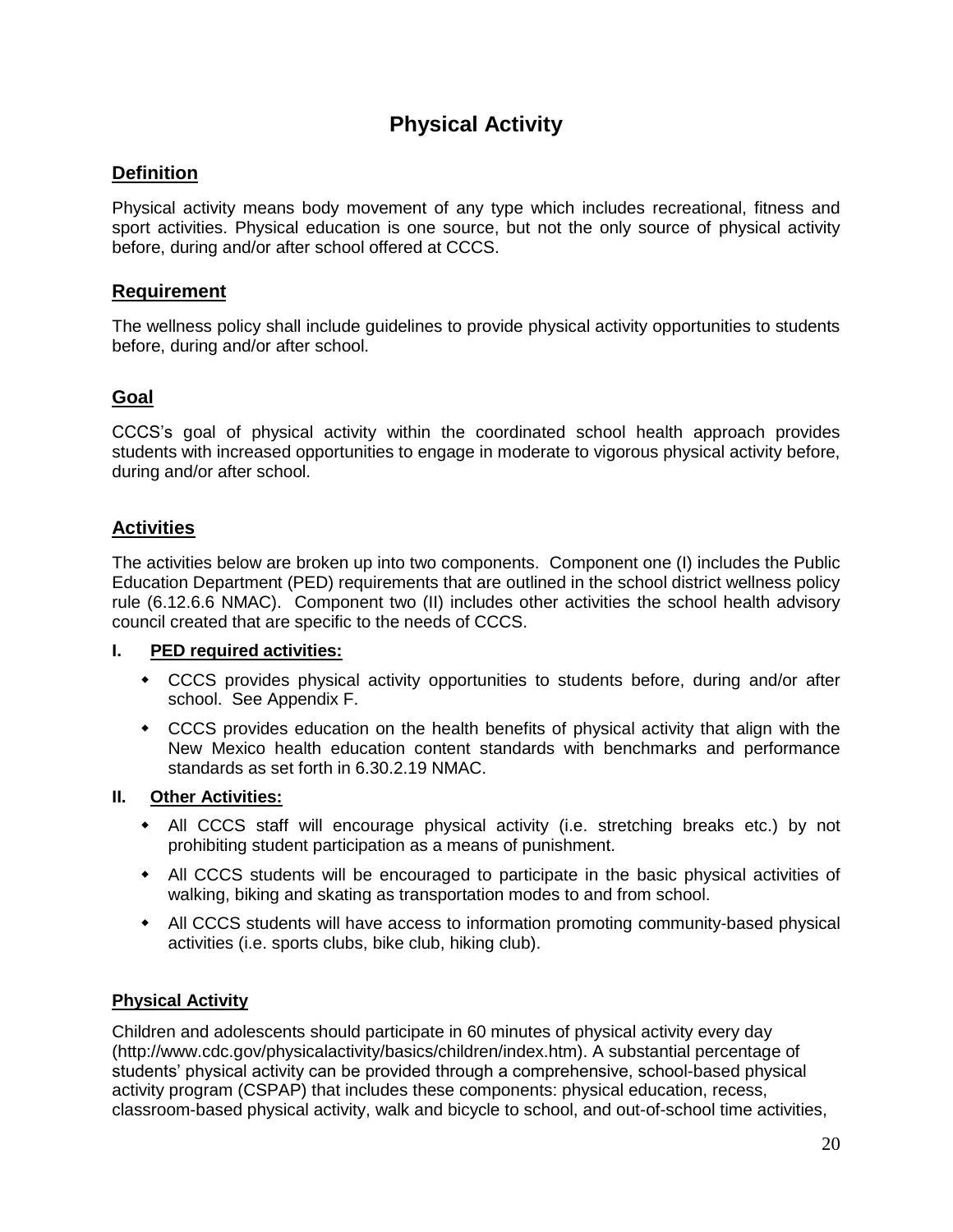and CCCS is committed to encouraging these opportunities. CCCS will ensure that these varied opportunities are in addition to, and not as a substitute for, physical education (addressed in "Physical Education" subsection).

Physical activity during the school day (including but not limited to physical activity breaks, or physical education) **will not be withheld** as punishment for any reason.

#### **Environmental Design**

CCCS will identify a plan to ensure that its grounds and facilities are safe and that equipment is available to students to be active. CCCS will conduct scheduled safety checks to include regular inspections of playing fields and playgrounds, using an approved checklist. Monitoring of building and grounds procedure will also include steps to complete necessary inspections and repairs in a timely manner.

#### **Essential Physical Activity Topics in Health Education**

CCCS health education curriculum may include, but is not limited to the following essential topics on physical activity:

- The physical, psychological, or social benefits of physical activity
- How physical activity can contribute to a healthy weight
- How physical activity can contribute to the academic learning process
- How an inactive lifestyle contributes to chronic disease
- Health-related fitness, that is: cardiovascular endurance, muscular endurance, muscular strength, flexibility, and body composition
- Differences between physical activity, exercise, and fitness
- Phases of an exercise session, that is: warm up, workout, and cool down
- Overcoming barriers to physical activity
- Decreasing sedentary activities, such as TV watching and video games
- Opportunities for physical activity in the community
- Preventing injury during physical activity
- Weather-related safety, for example: avoiding heat stroke, hypothermia, and sunburn while being physically active
- How much physical activity is enough, that is: determining frequency, intensity, time, and type of physical activity
- Developing an individualized physical activity and fitness plan
- Monitoring progress toward reaching goals in an individualized physical activity plan
- Dangers of using performance-enhancing drugs, such as steroids
- Social influences on physical activity, including media, family, peers, and culture
- How to find valid information or services related to physical activity and fitness
- How to influence, support, or advocate for others to engage in physical activity
- How to resist peer pressure that discourages physical activity

#### **Physical Activity Breaks**

CCCS recognizes that students are more attentive and ready to learn if provided with periodic breaks when they can be physically active or stretch. Thus, students will be offered **periodic opportunities** to be active or to stretch throughout the day on all or most days during a typical school week. CCCS recommends teachers provide short (3-5 minute) physical activity breaks to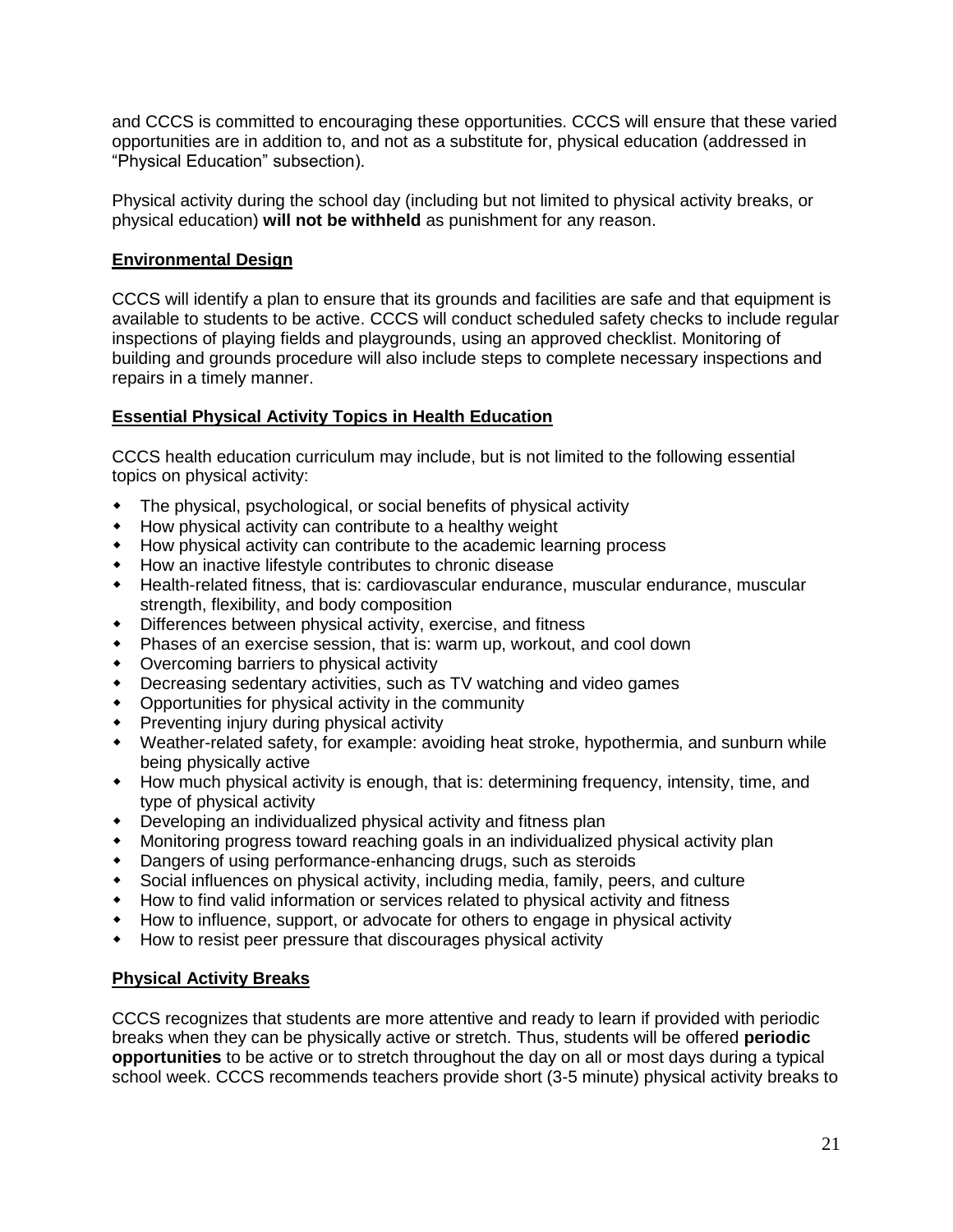students during and/or between classroom times. These physical activity breaks will complement, not substitute, for physical education class, recess, and class transition periods. CCCS will provide resources and links to resources, tools, and technology with ideas for physical activity breaks.

#### **Active Academics**

Teachers will incorporate movement and kinesthetic learning approaches into "core" subject instruction when possible (e.g., science, math, language arts, social studies, and others) and do their part to limit sedentary behavior during the school day.

CCCS will support classroom teachers incorporating physical activity and employing kinesthetic learning approaches into core subjects by providing annual professional development opportunities and resources, including information on leading activities, activity options, as well as making available background material on the connections between learning and movement. Teachers will serve as role models by being physically active alongside the students whenever feasible.

#### **Before and After School Activities**

CCCS encourages opportunities for students to participate in physical activity either before and/or after the school day (or both) through a variety of methods. CCCS will encourage students to be physically active before and after school.

#### **Active Transport**

CCCS will support, as appropriate, active transport to and from school, such as walking or biking. CCCS will encourage this behavior by providing safe storage for bikes, helmets, and skateboards.

- CDC: Comprehensive School Physical Activity Program https://www.cdc.gov/healthyschools/physicalactivity/cspap.htm
- Action for Healthy Kids: includes "Tools for Schools" resources. http://www.actionforhealthykids.org/tools-for-schools/game-on/assess-a-track-progress
- US Surgeon General's Call to Action to Prevent and Decrease Overweight and Obesity https://www.ncbi.nlm.nih.gov/books/NBK44206/
- Change Lab Solutions http://www.changelabsolutions.org/unlocking-possibilities
- Presidential Youth Fitness Program Includes Fitness Program Checklist. http://www.pyfp.org/
- USDA Healthy Meals Resource System on Physical Activities https://healthymeals.fns.usda.gov/activities-and-tools-1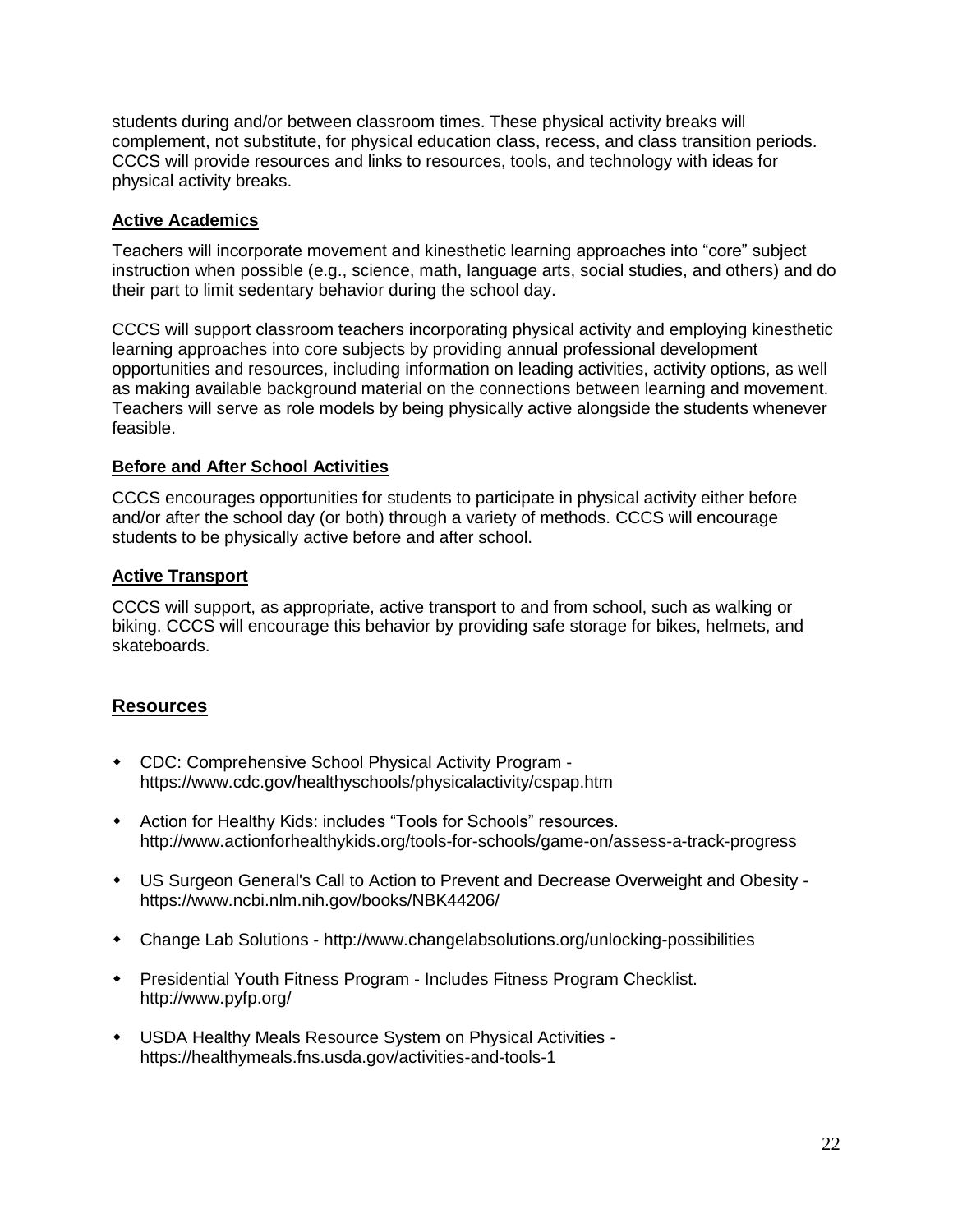- Alliance for a Healthier Generation Physical Activity Resources https://www.healthiergeneration.org/take\_action/schools/physical\_activity/physical\_activities/
- Environmental Protection Agency Resources for school environmental health program https://www.epa.gov/schools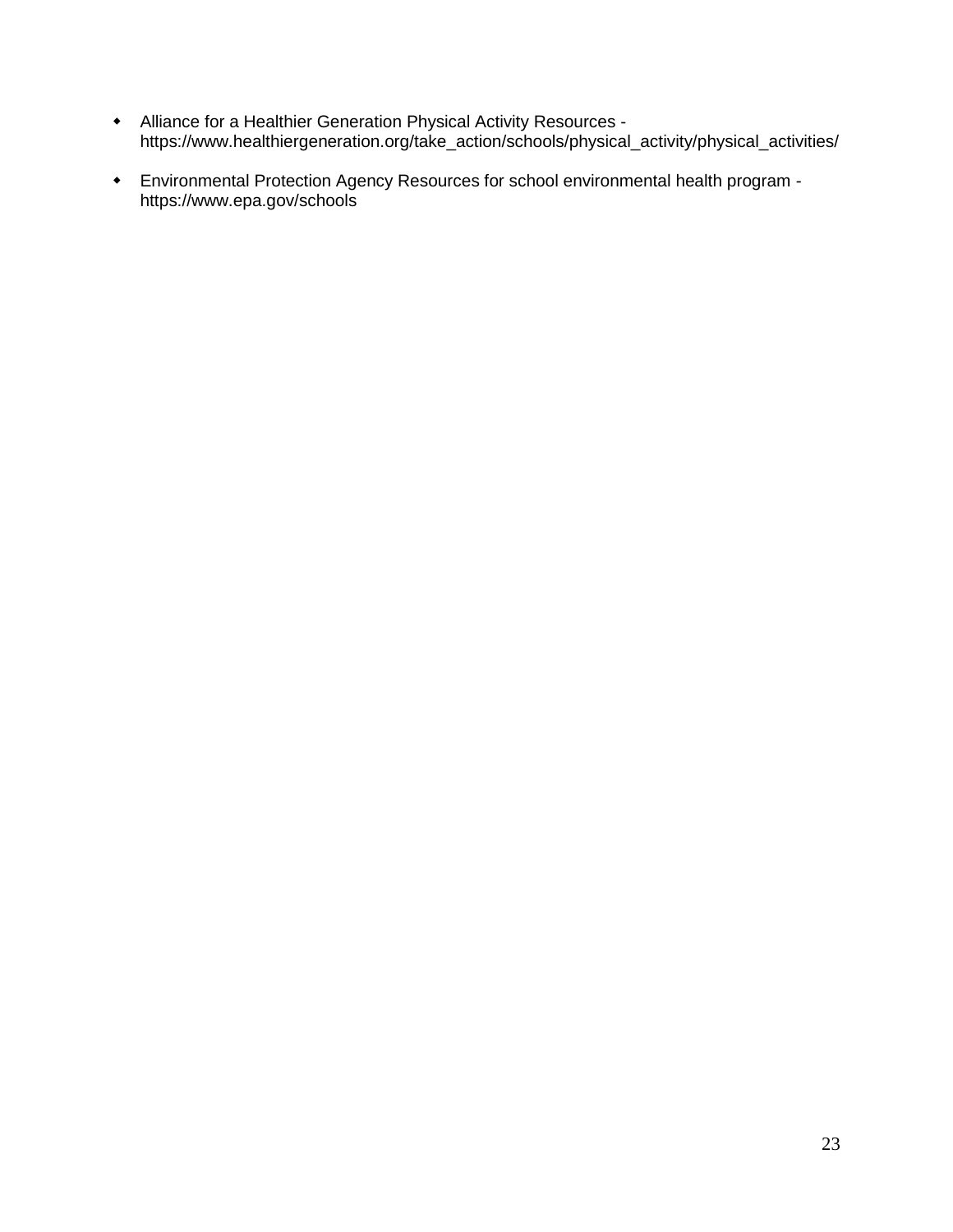# **Physical Education**

#### **Definition**

Physical Education is an instructional program that provides the opportunity for students to cognitively learn and develop skills, knowledge and attitudes necessary to personally decide to participate in a lifetime of healthy physical activity. It meets the content standards with benchmarks and performance standards as set forth in 6.030.2.20 NMAC.

#### **Requirement**

The wellness policy shall include a planned physical education curriculum that provides the optimal opportunity for all students to learn and develop skills, knowledge and attitudes necessary to personally decide to participate in lifetime healthful physical activity and is aligned to the physical education content standards with benchmarks and performance standards as set forth in 6.30.2.20 NMAC.

#### **Goal**

The goal of CCCS is to provide students with physical education activities that are aligned with state standards, benchmarks and performance standards and encourage attitudes needed to be physically fit and active for a lifetime.

#### **Activities**

The activities below are broken up into two components. Component one (I) includes the Public Education Department (PED) requirements that are outlined in the school district wellness policy rule (6.12.6.6 NMAC). Component two (II) includes other activities the school health advisory council created that are specific to the needs of CCCS.

#### **I. PED required activities:**

- CCCS's physical education plan includes a planned, high school physical education curriculum that provides the optimal opportunity for all students to learn and develop skills, knowledge and attitudes necessary to personally decide to participate in lifetime healthful physical activity.
- CCCS's physical education curriculum is aligned to the health education content standards with benchmarks and performance standards as set forth in 6.30.2.29 NMAC.

#### **II. Other Activities:**

- CCCS has a certified physical education teacher to provide cognitive and physical activities in the realm of physical education.
- CCCS limits physical education class sizes so they are consistent with those of other subject areas.
- Physical educators are provided professional development opportunities such as workshops, training conferences and collaboration to acquire the latest information, innovations, and ideas in their field and implementing them into their PE classes.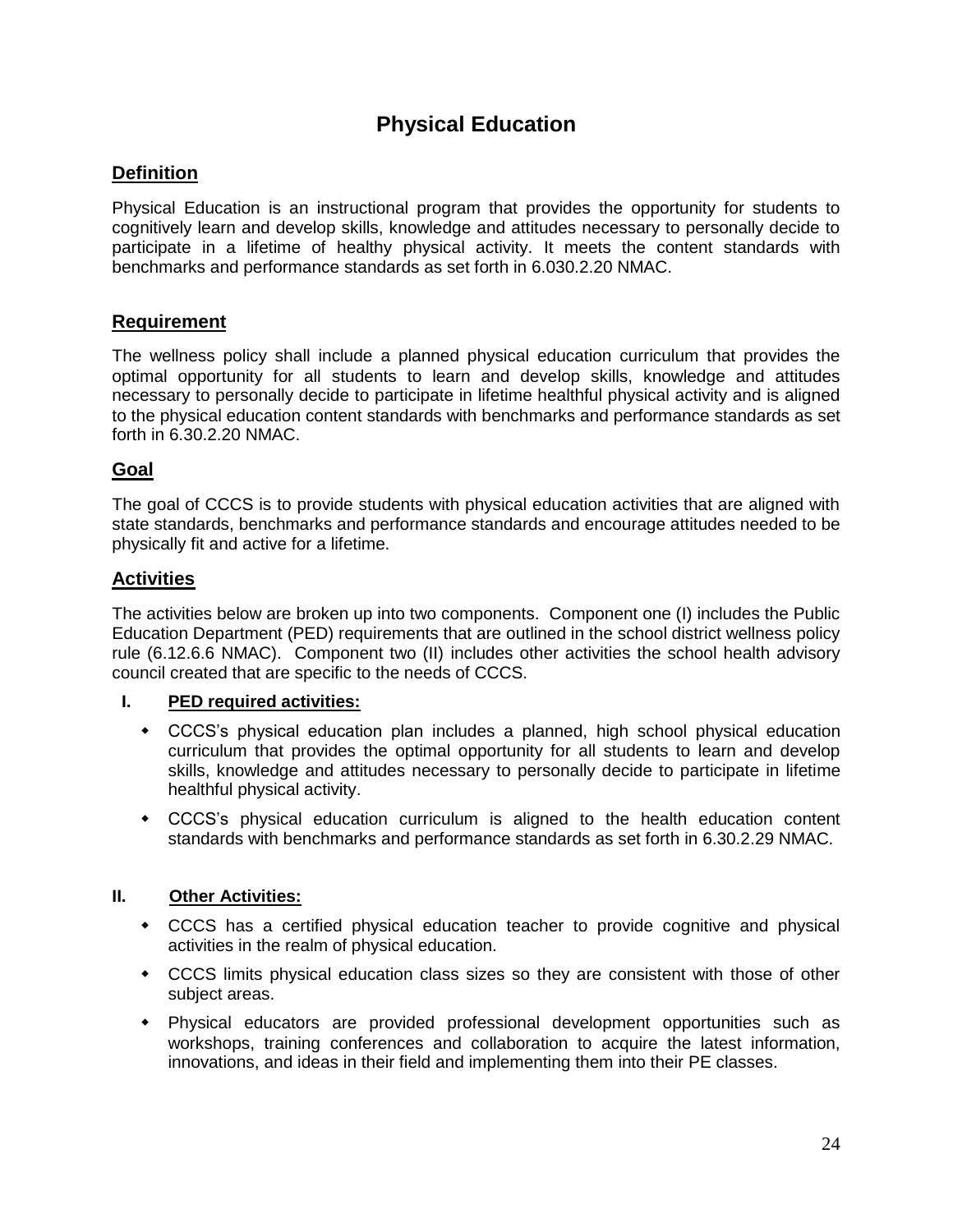#### **Physical Education**

CCCS will provide students with physical education, using an age-appropriate, sequential physical education curriculum, consistent with national and state standards for physical education. The physical education curriculum will promote the benefits of a physically active lifestyle and will help students develop skills to engage in lifelong healthy habits, as well as to incorporate essential health education concepts.

All students will be provided equal opportunity to participate in physical education classes. CCCS will make appropriate accommodations to allow for equitable participation for all students and will adapt physical education classes and equipment as necessary.

All CCCS students are required to take the equivalent of one academic year of physical education.

- NM Content Standards with Benchmarks and Performance Standards. K-12 Standards and benchmarks in 3 age-group sets: K-4; 5-8; 9-12 - http://www.ped.state.nm.us/standards/
- National Association of Sport and Physical Education Largest of 5 professional organizations within the American Alliance for Health, Physical Education, Recreation and Dance. https://pgpedia.com/n/national-association-sport-and-physical-education
- American Alliance for Health, Physical Education, Recreation, and Dance: http://www.shapeamerica.org/, click on: Media and Advocacy and/or Publications
- National Association of State Boards of Education: School Health Policy Database http://www.nasbe.org/healthy\_schools/hs/index.php.
- 6.29.9 NMAC, Standards for Excellence http://164.64.110.239/nmac/parts/title06/06.029.0009.htm
- SHAPE America: National PE Standards http://www.shapeamerica.org/standards/pe/
- Physical Education Curriculum Analysis Tool (PESAT) https://www.cdc.gov/healthyschools/pecat/index.htm
- Appropriate Instructional Practice Guidelines, K-12: A Side-by-Side Comparison http://www.shapeamerica.org/standards/guidelines/loader.cfm?csModule=security/getfile&pagei d=5246
- Society of Health and Physical Educators: SHAPE America http://portal.shapeamerica.org/explorePA.aspx
- PE Central http://www.pecentral.org/
- National Association of State Boards of Education http://www.nasbe.org/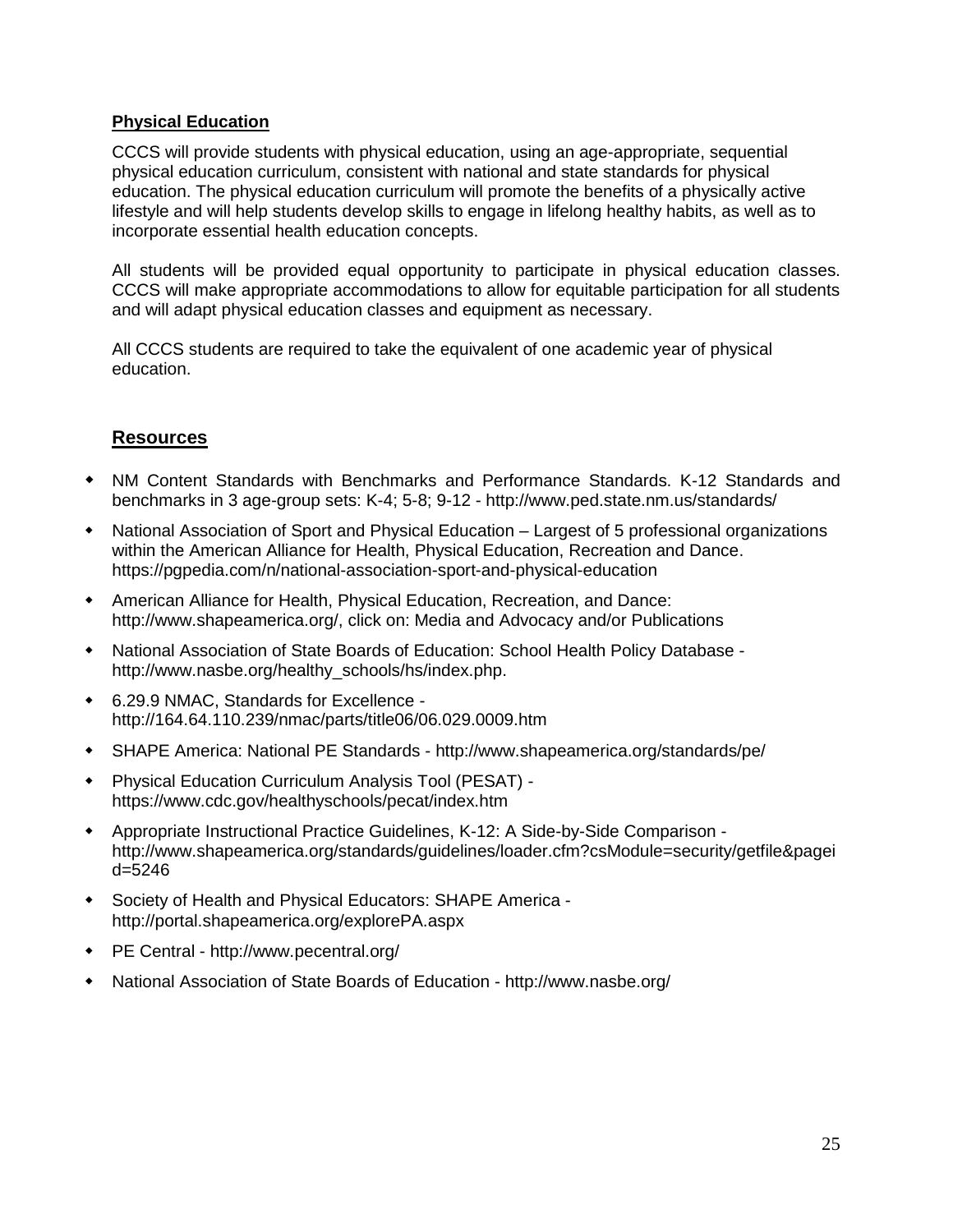# **Healthy and Safe Environment**

#### **Definition**

Healthy and safe environment means the physical, aesthetic and psychosocial climate and culture of the school that affects the total learning experience of students. It supports a total learning experience that **promotes personal growth, healthy interpersonal relationships, wellness and freedom from discrimination and abuse.**

#### **Requirement**

The wellness policy shall include school safety plans at each school building focused on supporting healthy and safe environments and including prevention strategies, policies and procedures and emergency response plans.

#### **Goal**

CCCS promotes a climate and culture before, during and after school for students, teachers, staff, parents and community members that promotes personal growth, healthy interpersonal relationships, freedom from discrimination and abuse, and academic achievement.

#### **Activities**

The activities below are broken up into two components. Component one (I) includes the Public Education Department (PED) requirements that are outlined in the school district wellness policy rule (6.12.6.6 NMAC). Component two (II) includes other activities the school health advisory council created that are specific to the needs of CCCS.

#### **I. PED required activities:**

- CCCS has a school safety plan that focuses on supporting healthy and safe environments through prevention strategies, emergency response plans, and other supporting policies and procedures. See CCCS Safe School Plan.
- CCCS will perform 12 emergency drills consisting of 9 fire drills, 2 shelter-in-place drills and one evacuation drill at intervals set forth in subsection M of 6.30.2.10 NMAC. See CCCS Safety Records Binder.
- CCCS has a Bullying Prevention Policy, which absolutely prohibits bullying, including cyberbullying. See CCCS Safe School Plan.

#### **II. Other Activities:**

- All CCCS staff receives training on safety procedures involving emergency drills, nonviolence intervention strategies, and critical incidence training.
- CCCS abides by school policies which create an environment free of tobacco, alcohol, and other drugs.
- All CCCS buildings and grounds will meet current safety standards and will be kept inviting, clean, safe, and in good repair.
- CCCS is a gun-free school in accordance with 6.11.2 NMAC.
- In accordance with 6.29.1.9 NMAC, CCCS has procedures for the implementation of pest management with consideration for reducing the possible impact of pesticide use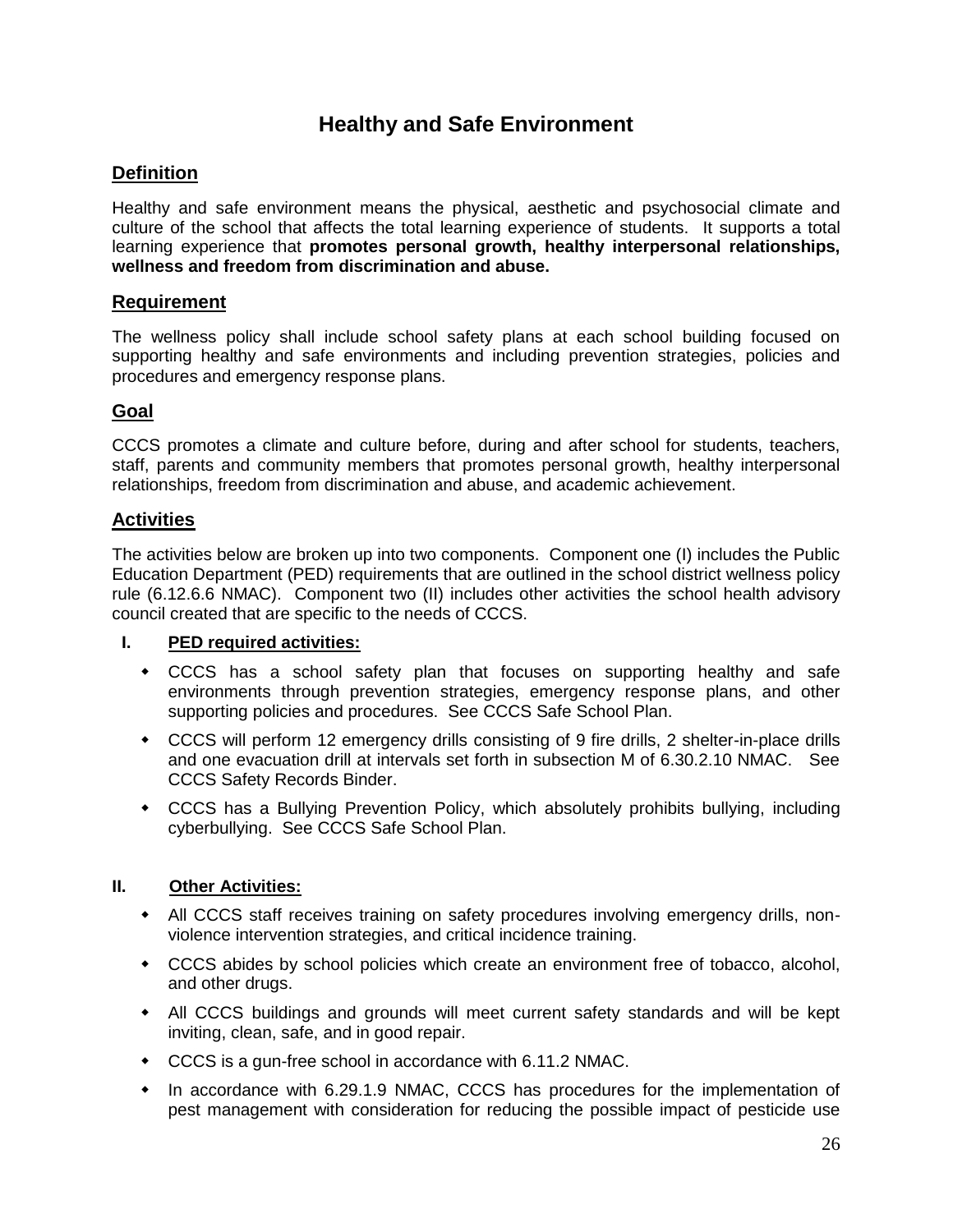on human health and the environment, including people with special sensitivities to pesticides.

- US Department of Education Office of Safe and Healthy Students https://www2.ed.gov/about/offices/list/oese/oshs/index.html?exp=2
- For a list of current resources and trainings, visit the PED's Safe Schools tab. http://ped.state.nm.us/sfsb/safeschools/
- Federal Emergency Management Agency (FEMA) https://www.fema.gov/
- American Red Cross (Training for Employees) http://www.redcross.org/prepare/location/workplace/train-employees
- NM Department of Homeland Security and Emergency Management http://www.nmdhsem.org/
- Youth Risk and Resiliency Survey (YRRS) online at http://youthrisk.org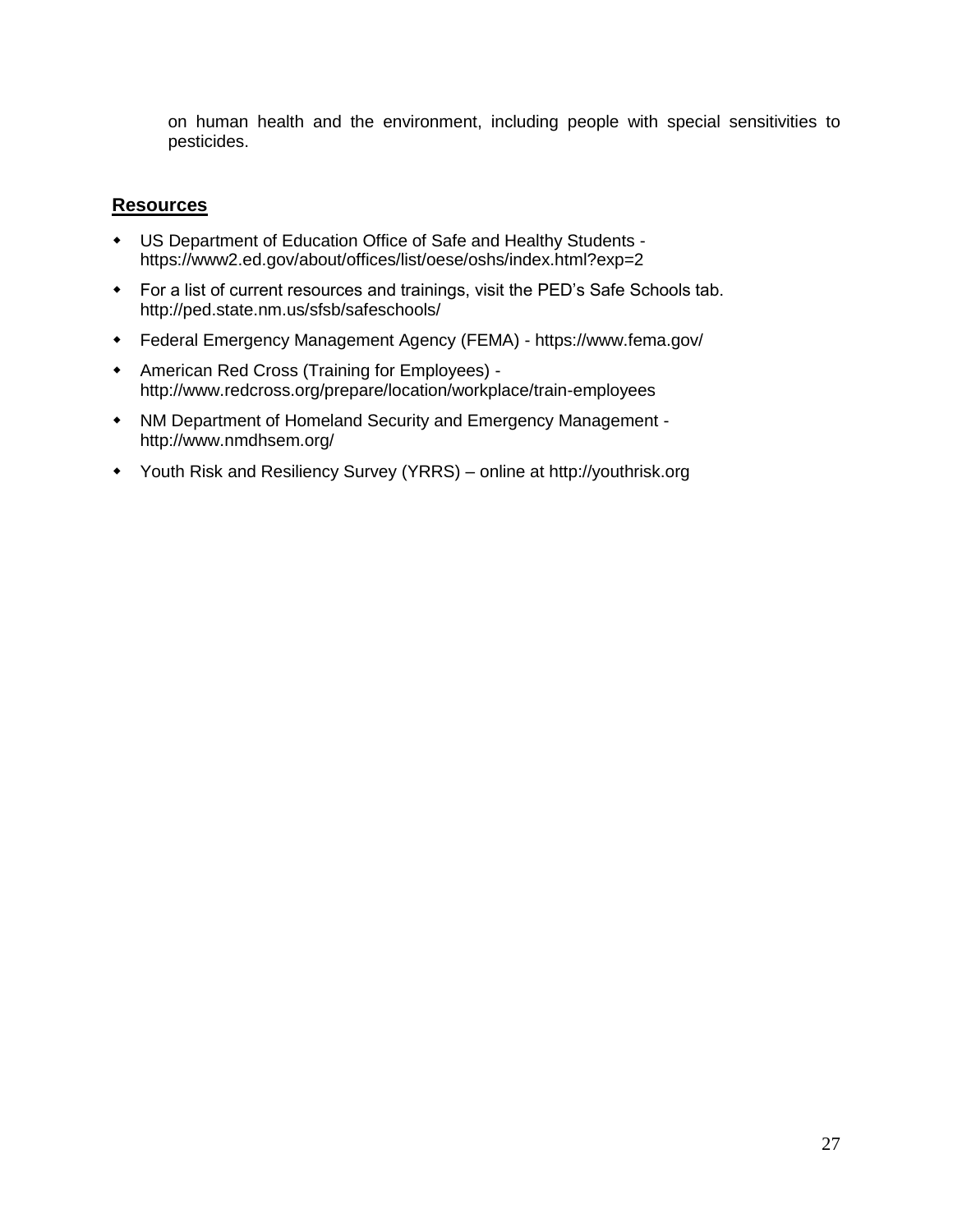# **Social and Emotional Well-being**

#### **Definition**

Social and Emotional well-being means services provided to maintain and/or improve student's mental, emotional, behavioral and social health. School behavioral and mental health programs focus on breaking down health and social barriers to students' learning, with emphasis on meeting each student's individual health needs. Behavioral health programs support the student's process to become a fully functioning and happy member of society. Programs encourage and support links among youth, families, schools, communities, and private and government agencies to create and maintain an environment in which all students can learn and thrive.

#### **Requirement**

The wellness policy shall include a plan to address the behavioral health needs of all students in the educational process by focusing on students' social and emotional well-being.

#### **Goal**

The goal of CCCS social and emotional well-being is to collaborate with students, parents, staff, and community to influence student success by building awareness and promoting strategies to maintain and/or improve student mental health.

#### **Activities**

The activities below are broken up into two components. Component one (I) includes the Public Education Department (PED) requirements that are outlined in the school district wellness policy rule (6.12.6.6 NMAC). Component two (II) includes other activities the school health advisory council created that are specific to the needs of CCCS.

#### **I. PED required activities:**

- CCCS has a plan that addresses the behavioral health needs of all students in the educational process by focusing on students' social and emotional well-being. See Appendix G.
- 6.29.1 NMAC Standards for Excellence General Provisions require districts and charter schools to provide or make provisions for support service programs, which strengthen the instructional program. Required support service programs include school counseling. Support services must: (1) have a written, delivered, and assessed program, K-12; (2) provide licensed staff to develop and supervise the program; (3) be assessed as part of the educational plan for student success (EPSS) process (see 6.29.1.8 NMAC); and (4) support the local curriculum and EPSS.
- School personnel are required by law to report substance abuse, child abuse and neglect.
- **Substance Abuse:** Section 22-5-4.4 NMSA 1978
	- $\circ$  A. A school employee who knows, or in good faith suspects, any student of using or abusing alcohol or drugs shall report such use or abuse pursuant to procedures established by the local school board.
	- o B. No school employee who in good faith reports any known or suspected instances of alcohol or drug use or abuse, shall be held liable for any civil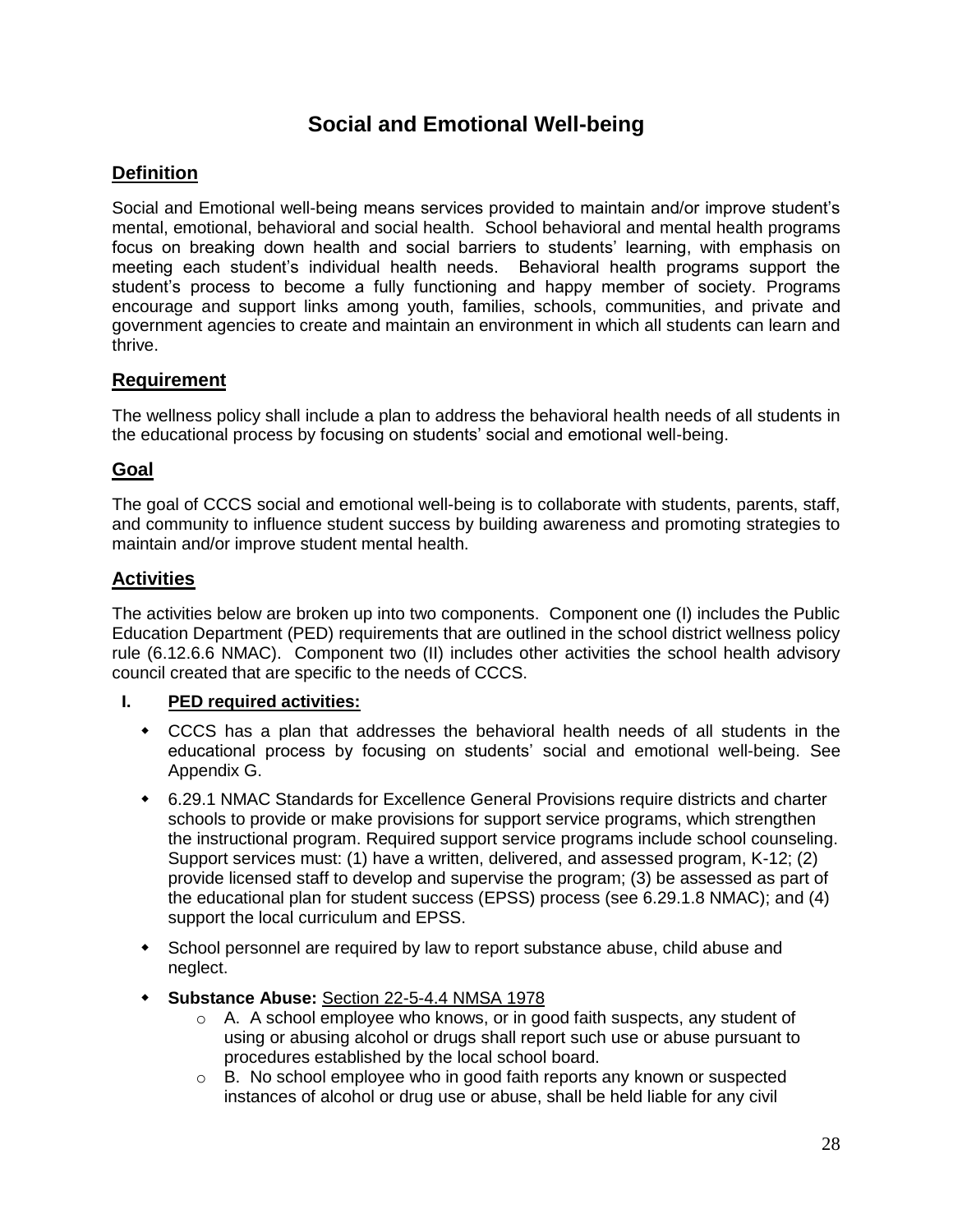damages as a result of such report or his efforts to enforce any school policies or regulations regarding drug or alcohol use or abuse.

- **Child Abuse and Neglect:** Section 22-10A-32 NMSA 1978
	- $\circ$  A. All licensed school employees shall be required to complete training in the detection and reporting of child abuse and neglect, including sexual abuse and assault, and substance abuse. Except as otherwise provided in this subsection, this requirement shall be completed within the licensed school employee's first year of employment by a school district.

#### **II. Other Activities:**

- CCCS will create an environment that students will be able to request assistance when needed.
- CCCS will provide a supportive school environment that links students to community resources.
- CCCS school personnel know how to recognize and respond to a student who is showing signs of suicidal ideation.

#### **Evaluation**

See Appendix C.

- American School Counselor Association. https://www.schoolcounselor.org/
- NM Department of Health Office of School & Adolescent Health https://nmhealth.org/about/phd/hsb/osah/
- Mental Health America http://www.mentalhealthamerica.net/
- National Institute of Mental Health https://www.nimh.nih.gov/index.shtml
- National Association of School Psychologists http://www.nasponline.org/
- Breaking the Silence Lesson plans, games and posters to address/create safe discussion and de-stigmatize mental illness. http://www.btslessonplans.org/
- Responding to Crisis at a School *–* white paper to assist schools in preparing for recovery due to loss, grief and other crises. http://smhp.psych.ucla.edu/pdfdocs/crisis/crisis.pdf
- Training module from a prevention perspective: Addressing Barriers to Learning: New Directions for Mental Health in Schools http://smhp.psych.ucla.edu/pdfdocs/contedu/conted.pdf
- National Indicators of Child Well-Being https://www.childstats.gov/americaschildren/index.asp
- Mental Health: Suicide Behavior https://www.mentalhealth.gov/what-to-look-for/suicidalbehavior/index.html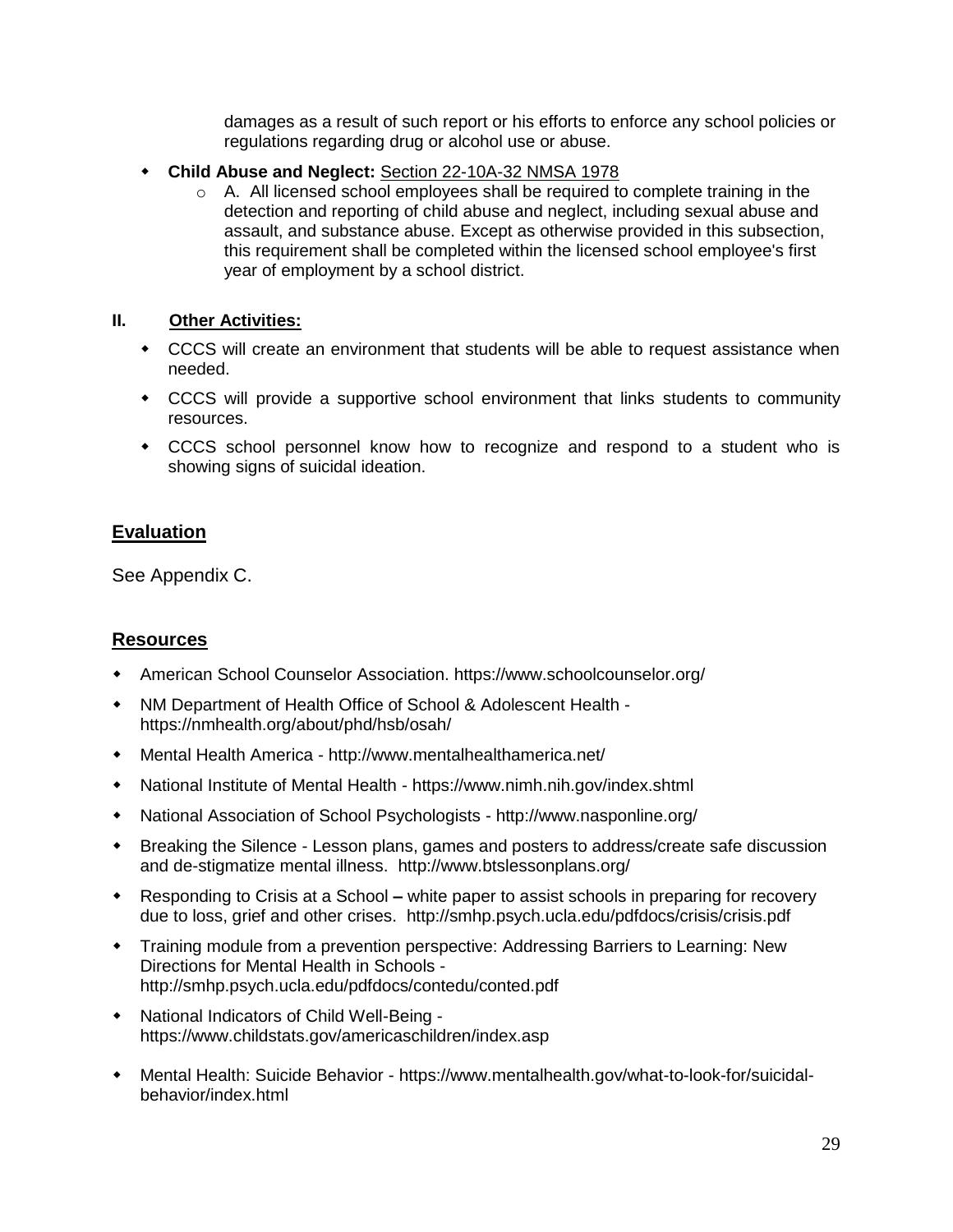- Reporting Child Abuse and Neglect: An E-Learning for School Personnel and Health Providers - https://swrtc.nmsu.edu/resources/elearning/educators/
- Positive Behavioral Interventions & Supports https://www.pbis.org/
- Functional Behavioral Assessment and Behavior Intervention Plan School Psychologist Files - http://schoolpsychologistfiles.com/fba\_bip/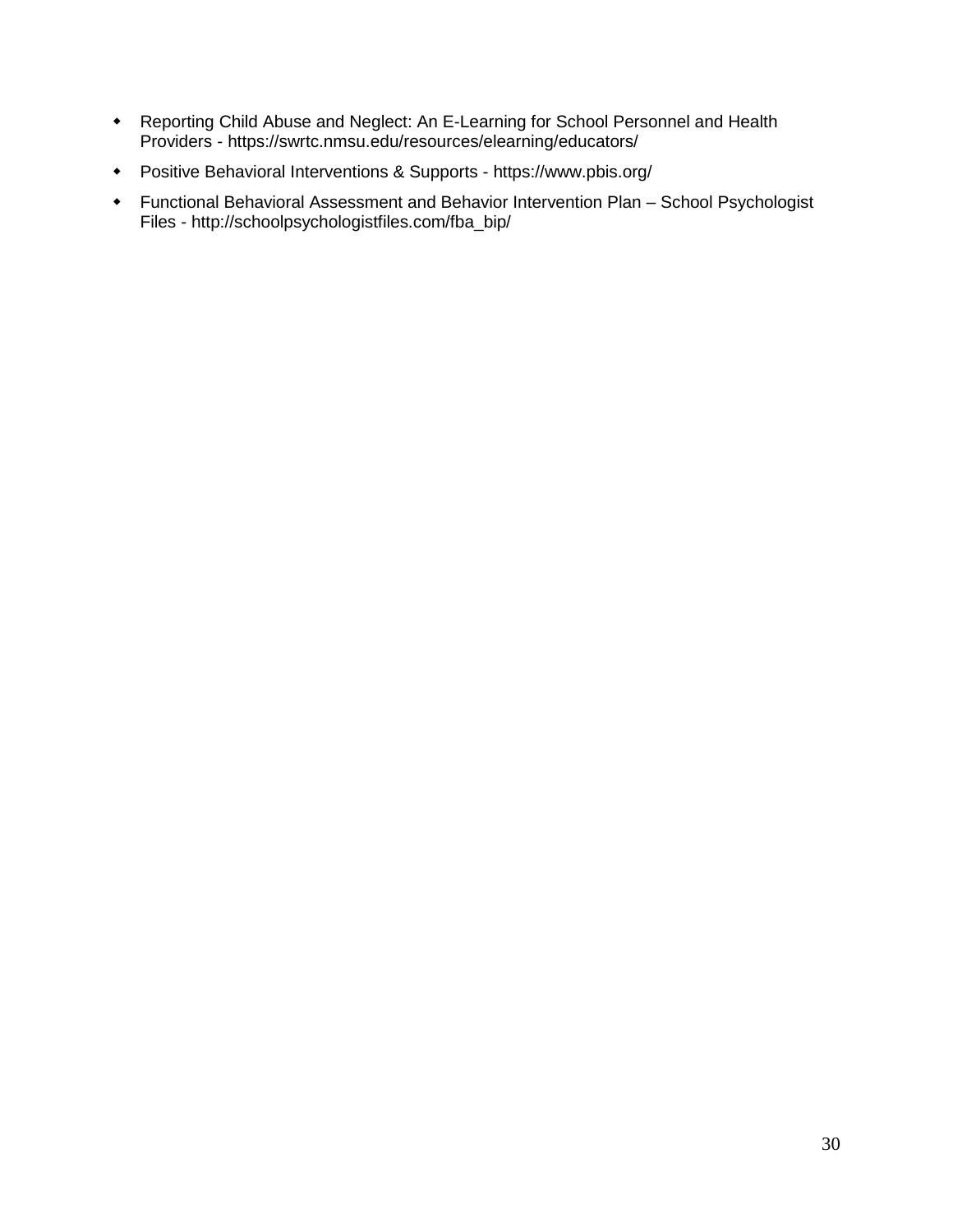# **Health Services**

#### **Definition**

CCCS' health services are provided for students to appraise, protect and promote health by ensuring referral to a primary health care or behavioral health services, prevent and control communicable disease, provide emergency care for illness or injury, provide sanitary conditions for a safe school facility and school environment, and provide educational and counseling opportunities to improve individual, family and community health.

#### **Requirement**

The wellness policy shall include a plan to address the health services needs of students.

#### **Goal**

CCCS health services provide coordinated, accessible health and behavioral health services for students, families, and staff.

#### **Activities**

The activities below are broken up into two components. Component one (I) includes the Public Education Department (PED) requirements that are outlined in the school district wellness policy rule (6.12.6.6 NMAC). Component two (II) includes other activities the school health advisory council created that are specific to the needs of CCCS.

#### **I. PED required activities:**

- CCCS has a plan that addresses the health service needs of all students in the educational process. See Appendix H.
- Per the U.S. Office of Special Education (OSEP), students with "healthcare needs that may affect or have the potential to affect safe and optimal school attendance and academic performance" will be provided with an Individualized Health Plan (IHP), written by CCCS's school nurse, to be reviewed annually, and to be attached to the student's IEP or 504 plan based upon the student's needs.
- CCCS policy ensures all students with HIV/AIDS have appropriate access to public education and that their rights to privacy are protected as set in 6.12.2.10 NMAC.
- CCCS policy acknowledges that all students enrolled in the public, nonpublic, or home schools in the state must present satisfactory evidence of commencement or completion of immunization in accordance with the immunization schedule and rules and regulations of the Public Health Division (PHD)/Department of Health (DOH), with an allowance for exemption by the PHD/DOH if certain conditions are met. An exception is provided to a student experiencing homelessness, pursuant to the McKinney-Vento Homeless Assistant Act.
- In accordance with 6.12.2.9 NMAC, CCCS policy acknowledges all public and nonpublic schools must grant to any student authorization to carry and self-administer health care practitioner prescribed asthma treatment medications and anaphylaxis emergency treatment medication as well as the right to self-manage their diabetes care in the school setting and to develop mechanisms that support safe diabetes self-management in the school environment as long as certain conditions are met.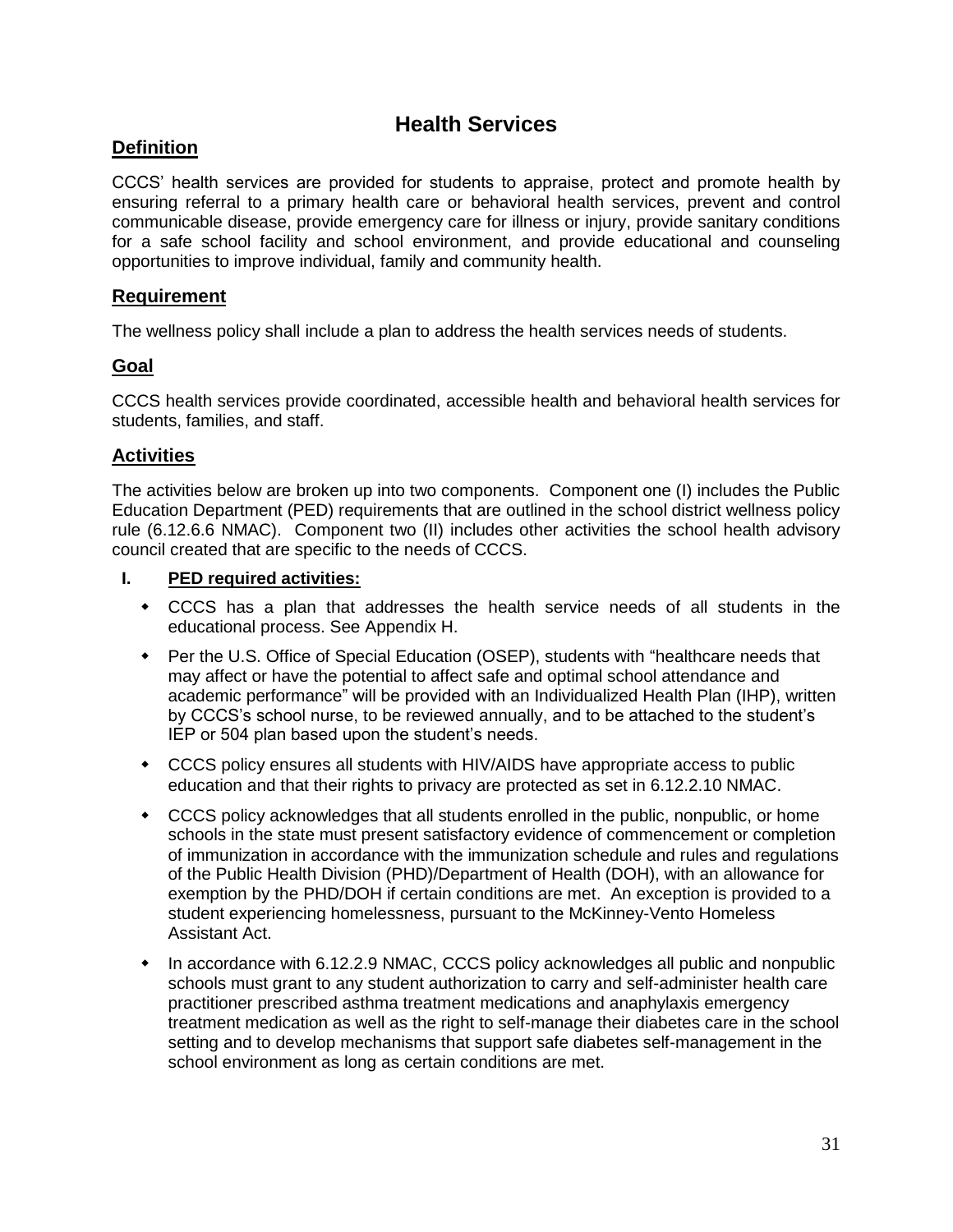#### **II. Other Activities:**

- CCCS will provide a linkage to community health resources for students and families.
- CCCS services will include screenings and referrals, evaluations and assessments, first aid and emergency care and ancillary services as needed.
- CCCS will create an atmosphere of preventive care by encouraging daily physical activity, nutritious snack options, drinking water, use of sanitary wipes to clean working space at the beginning of class, and encouragement of staff and students to wash their hands.
- CCCS health service programs strive to meet all reporting, record-keeping and confidentiality requirements.

- NMDOH Secretary Memo: 2-20-2015 Immunization Guidance https://nmhealth.org/publication/view/general/1582/
- Exemption from Immunization Form https://nmhealth.org/publication/view/form/454/
- NM School Health Manual http://nmschoolhealthmanual.org/index.html
- NM School Health Manual, Section VI: Medications in the Schools http://nmschoolhealthmanual.org/shm\_06.pdf
- National Association of School Nurses http://www.nasn.org/home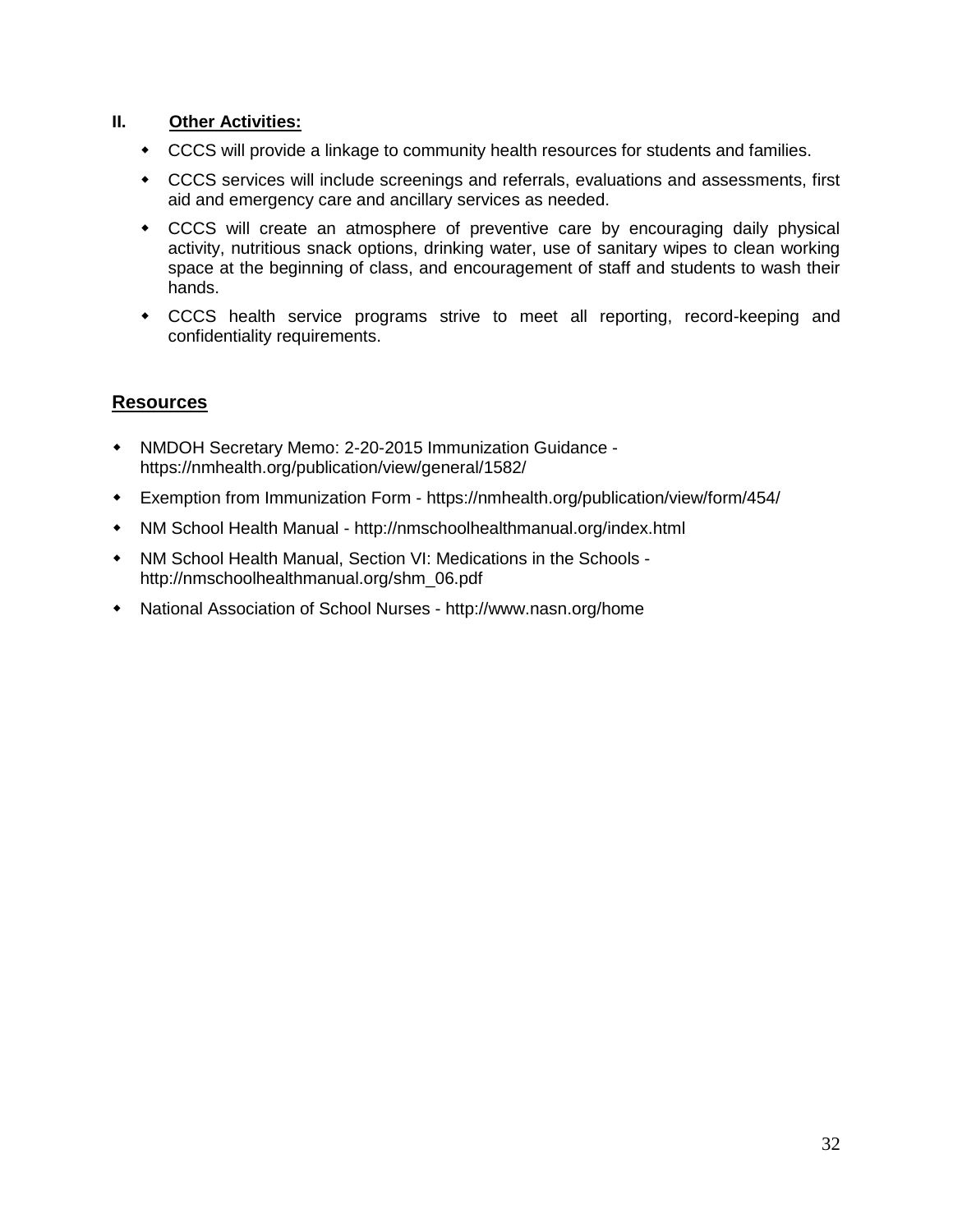# **Staff Wellness**

### **Definition**

Staff wellness includes opportunities that encourage school staff to pursue a healthy lifestyle that contributes to their improved health status and morale within the school.

#### **Requirement**

The wellness policy shall include a plan addressing staff wellness needs.

# **Goal**

CCCS promotes activities for all staff members that provide opportunities for improving physical, emotional and mental health, as well as disease and disability prevention activities.

### **Activities**

The activities below are broken up into two components. Component one (I) includes the Public Education Department (PED) requirements that are outlined in the school district wellness policy rule (6.12.6.6 NMAC). Component two (II) includes other activities the school health advisory council created that are specific to the needs of CCCS.

#### **I. PED required activities:**

- CCCS has a plan that addresses the wellness needs of staff. See Appendix I.
- CCCS has a policy that ensures that the rights to privacy of all school employees infected with HIV are protected.

#### **II. Other Activities:**

- CCCS encourages regular opportunities for staff to relax and socialize outside of the school environment.
- CCCS staff receive a training in Self Care for School Staff at the beginning of each school year.

# **Professional Learning**

When feasible, CCCS will offer annual professional learning opportunities and resources for staff to increase knowledge and skills about promoting healthy behaviors in the classroom and school (e.g., increasing the use of kinesthetic teaching approaches or incorporating nutrition lessons into math class). Professional learning will help CCCS staff understand the connections between academics and health and the ways in which health and wellness are integrated into ongoing district reform or academic improvement plans/efforts. Such learning will also assist school staff to develop current and lifelong habits that optimize their personal health.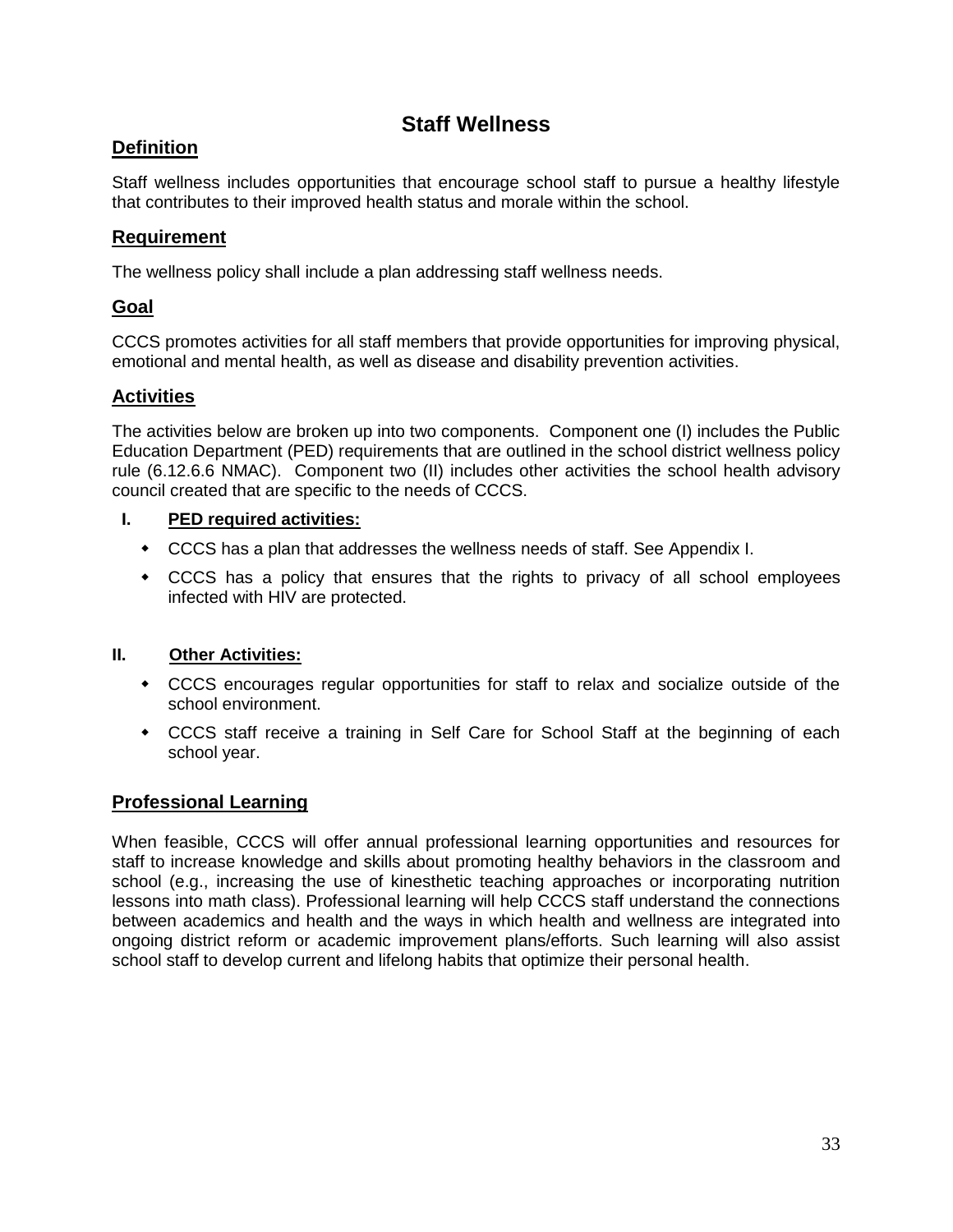- National Wellness Institute http://www.nationalwellness.org/
- Office of Personnel Management https://www.opm.gov/policy-dataoversight/worklife/health-wellness/
- Health Policy Briefs: Workplace Wellness Programs http://www.healthaffairs.org/healthpolicybriefs/brief.php?brief\_id=93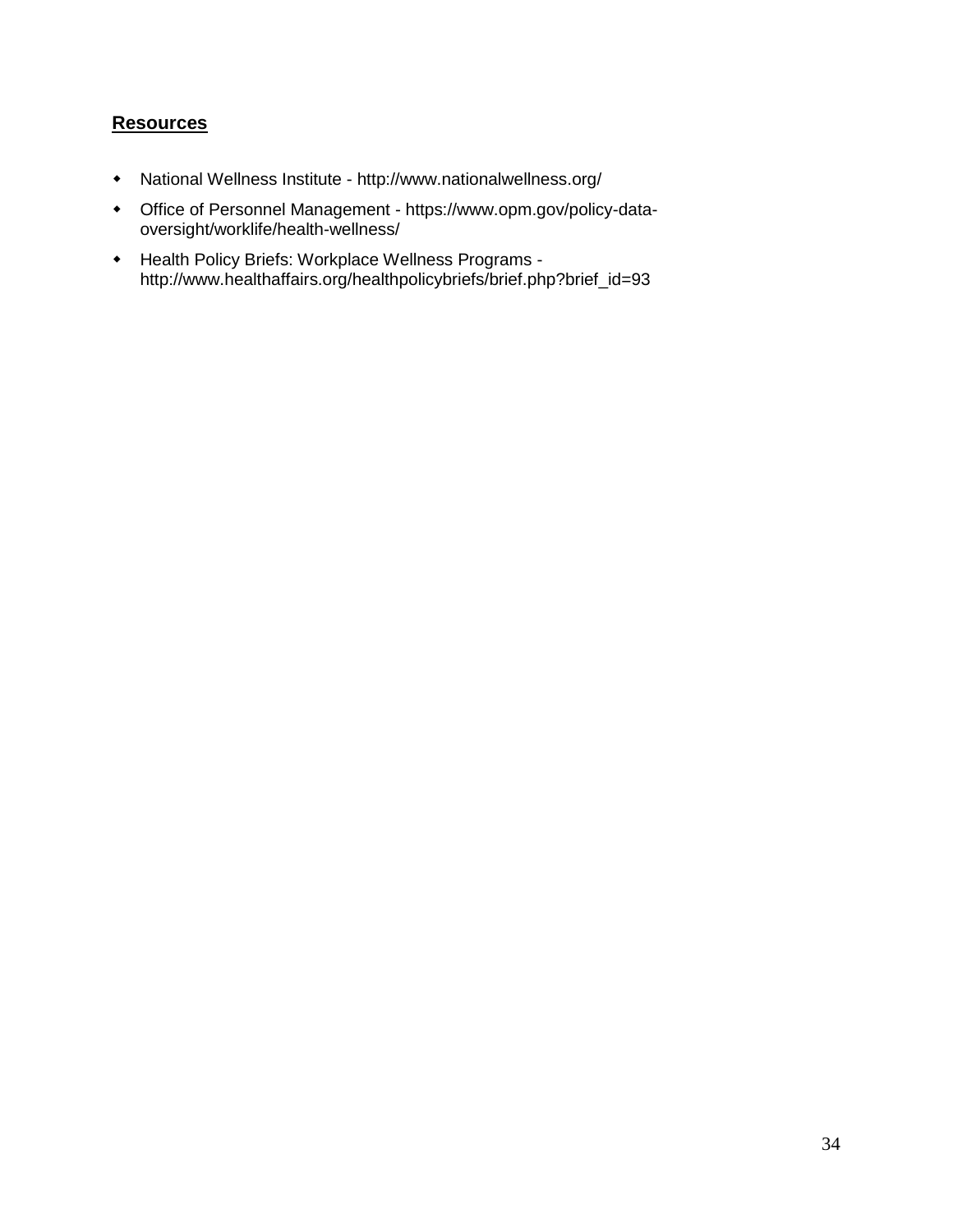# **Appendix A: SCHOOL HEALTH ADVISORY COUNCIL (SHAC) MEMBERS**

**As per the Public Education Department Wellness Policy rule 6.12.6.1 NMAC, all New Mexico local boards of education shall establish a district School Health Advisory Council (SHAC) that consists of parent(s), school food authority personnel, school board member(s), school administrator(s), school staff, student(s), and community member(s).** 

**Each school district is to identify a wellness policy champion(s) within the school district, or at each school, as appropriate, charged with the operational responsibility for ensuring that each school fulfills the school district's wellness policy**

| Name                                         | Role                                | Phone         | E-mail                           |
|----------------------------------------------|-------------------------------------|---------------|----------------------------------|
|                                              |                                     | <b>Number</b> |                                  |
| Sarah Herbert,<br><b>LCSW</b>                | Policy lead/School<br>Social Worker | 505 877-0558  | sjones@cesarchavezcharter.net    |
| <b>Tani Arness</b>                           | School<br>administrator             | 505 877-0558  | tarness@cesarchavezcharter.net   |
| John Krone                                   | Gov. Council<br>member/Counselor    |               | rosaandme@yahoo.com              |
| <b>Nathan Everett</b>                        | Dean of Students                    | 505 877-0558  | neverett@cesarchavezcharter.net  |
| Karina Cuara                                 | <b>Parent Coordinator</b>           | 505 877-0558  | kcuara@cesarchavezcharter.net    |
| Courtney<br>Palermo, LPCC                    | <b>School Counselor</b>             | 505 877-0558  | cpalermo@cesarchavezcharter.net  |
| Jamie Vachio,<br>Owner of NAMA               | <b>School Food</b><br>Professional  |               | jamie@namacatering.com           |
| Socorro<br>Mendoza                           | Parent                              |               | N/A                              |
| Jesus Chavez<br>Mendoza &<br>Yessenia Vargas | <b>Students</b>                     |               | N/A                              |
| <b>Bonnie Kauffman</b>                       | <b>School Nurse</b>                 | 505 877-0558  | charterschoolnursing@hotmail.com |
| Jamie Vachio                                 | Community<br>member                 |               | jamie@namacatering.com           |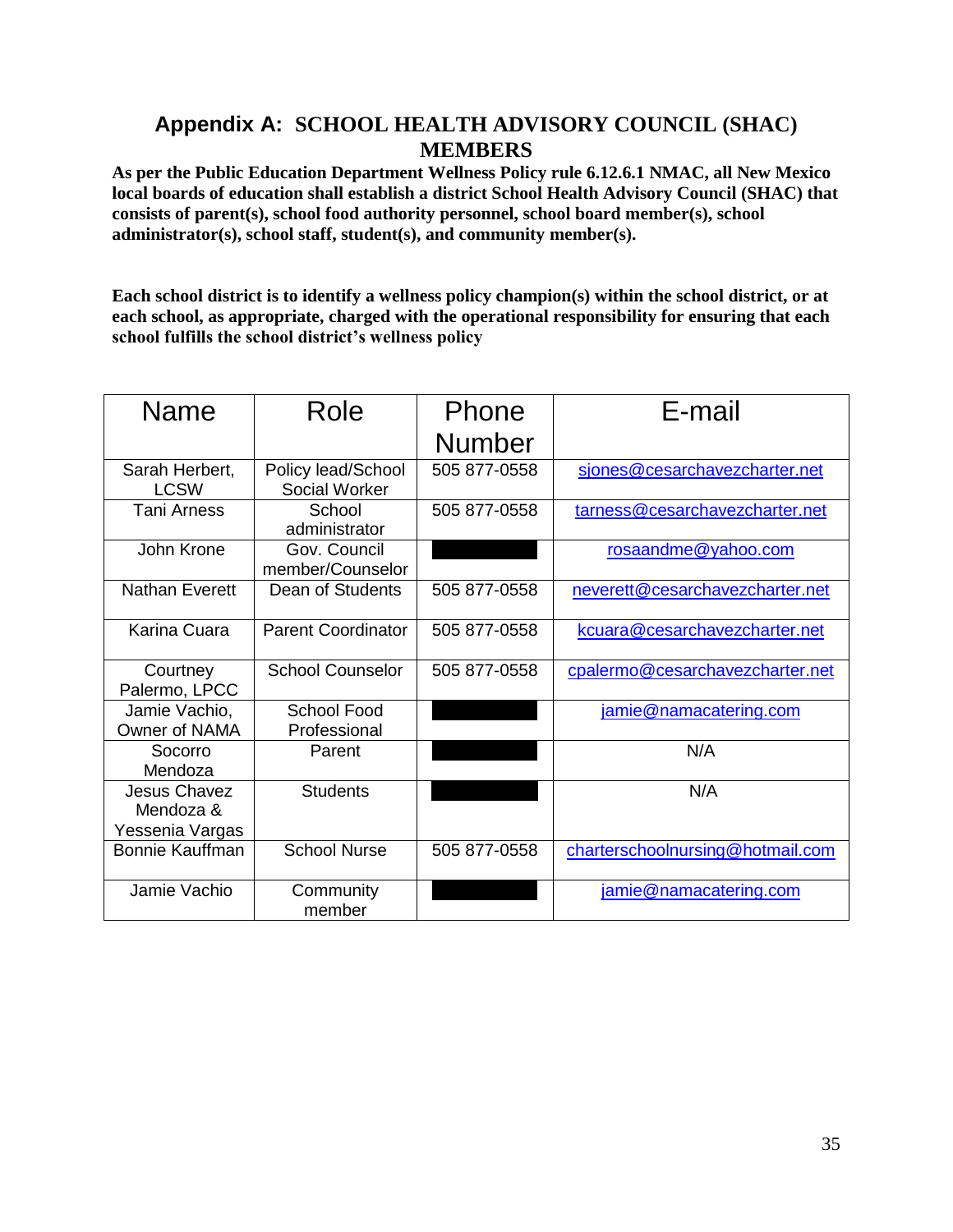# **Appendix B**

#### **TITLE 6 PRIMARY AND SECONDARY EDUCATION CHAPTER 12 PUBLIC SCHOOL ADMINISTRATION - HEALTH AND SAFETY PART 6 SCHOOL DISTRICT WELLNESS POLICY**

**6.12.6.1 ISSUING AGENCY:** Public Education Department. [6.12.6.1 NMAC - N, 02-28-06]

**6.12.6.2 SCOPE:** This regulation applies to public schools in New Mexico unless otherwise expressly limited. [6.12.6.2 NMAC - N, 02-28-06]

**6.12.6.3 STATUTORY AUTHORITY:** This regulation is adopted pursuant to Sections 22-2-1 and 9-24-8 NMSA 1978. [6.12.6.3 NMAC - N, 02-28-06]

**6.12.6.4 DURATION:** Permanent. [6.12.6.4 NMAC - N, 02-28-06]

**6.12.6.5 EFFECTIVE DATE:** February 28, 2006, unless a later date is cited at the end of a section. [6.12.6.5 NMAC - N, 02-28-06]

**6.12.6.6 OBJECTIVE:** This rule requires the adoption of local school district wellness policies. [6.12.6.6 NMAC - N, 02-28-06]

#### **6.12.6.7 DEFINITIONS:**

A. "Coordinated school health approach" means the framework for linking health and education. The focus is healthy and successful students. There are eight interactive components of coordinated school health: health education; physical education and activity; nutrition; social and emotional well-being; healthy and safe environment; health services; staff wellness; and family, school and community involvement.

B. "Family, school and community involvement" means an integrated family, school and community approach for enhancing the health and well-being of students by establishing a district school health advisory council that has the responsibility to make recommendations to the local school board in the development or revision, implementation, and evaluation of the wellness policy.

C. "Fund raiser" means a sale on a school campus to benefit a school or school organization of beverage or food products limited by a United States department of agriculture school meal program for use, consumption or sale during the school day in competition with school meals. A fundraiser may be conducted only for up to one school day on two occasions per semester or trimester term in a school that participates in United States department of agriculture school meal programs. The wellness policy implemented through 6.12.6 NMAC shall include annual assurances to the New Mexico public education department of compliance with limitations on "fund raisers" pursuant to this subsection and subject to review as part of the administrative review of a school food authority.

D. "Health education" means the instructional program that provides the opportunity to motivate and assist all students to maintain and improve their health, prevent disease, and reduce health-related risk behaviors. It allows students to develop and demonstrate increasingly sophisticated health-related knowledge, attitudes, skills, and practices. It meets the content standards with benchmarks and performance standards as set forth in 6.30.2.19 NMAC.

E. "Health services" means services provided for students to appraise, protect, and promote health. These services are designed to ensure access or referral to primary health care or behavioral health services or both, foster appropriate use of primary health care services, behavioral health services, prevent and control communicable diseases and other health problems, provide emergency care for illness or injury, promote and provide optimum sanitary conditions for a safe school facility and school environment, and provide educational and counseling opportunities for promoting and maintaining individual, family, and community health.

F. "Healthy and safe environment" means the physical and aesthetic surroundings and the psychosocial climate and culture of the school. It supports a total learning experience that promotes personal growth, healthy interpersonal relationships, wellness, and freedom from discrimination and abuse.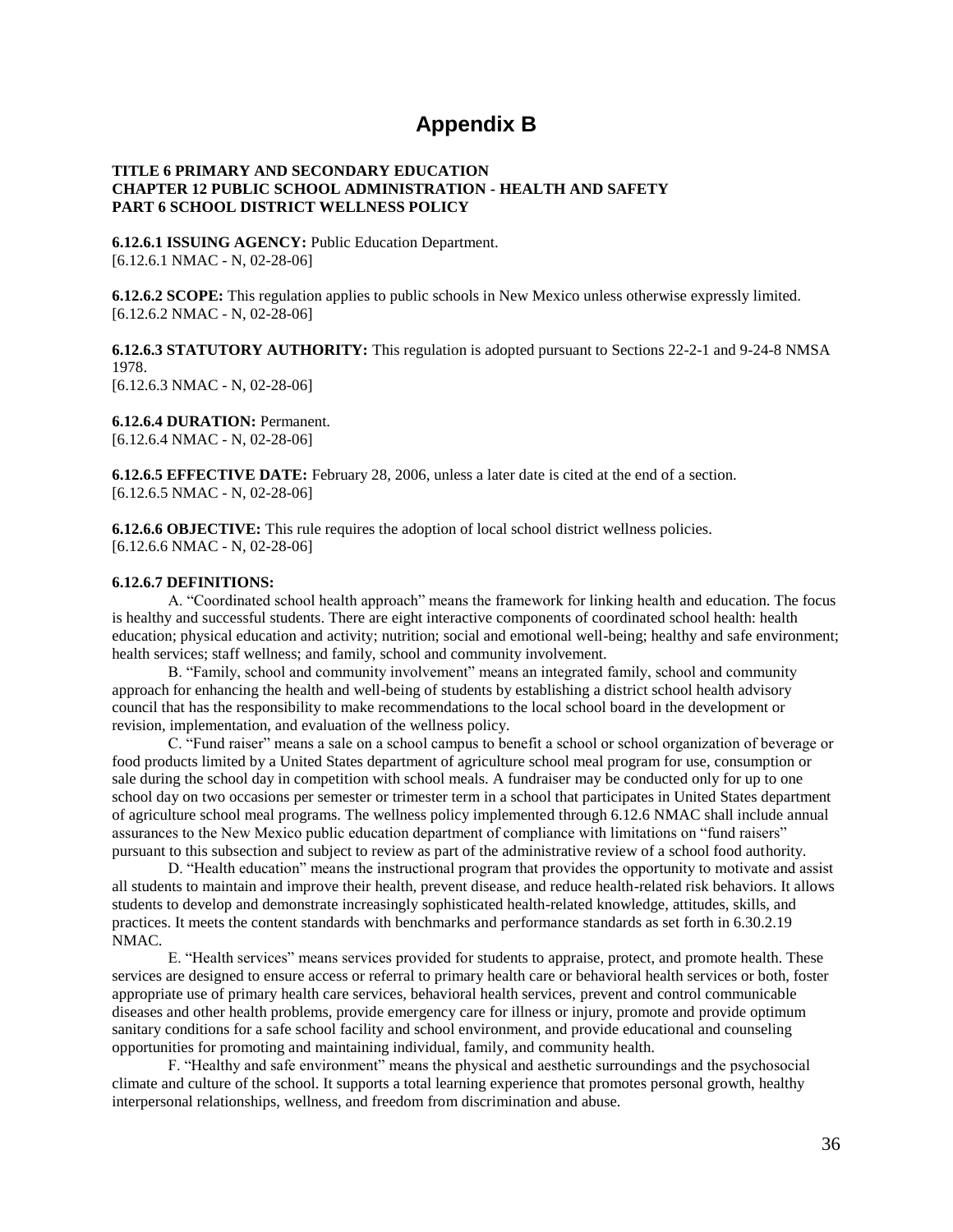G. "Nutrition" means programs that provide access to a variety of nutritious and appealing meals and snacks that accommodate the health and nutrition needs of all students.

H. "Physical activity" means body movement of any type which include recreational, fitness, and sport activities.

I. "Physical education" means the instructional program that provides cognitive content and learning experiences in a variety of activity areas. It provides the opportunity for all students to learn and develop the skills, knowledge and attitudes necessary to personally decide to participate in a lifetime of healthful physical activity. It meets the content standards with benchmarks and performance standards as set forth in Section 6.30.2.20 NMAC.

J. "Social and emotional wellbeing" means services provided to maintain or improve students' mental, emotional, behavioral, and social health.

K. "Staff wellness" means opportunities for school staff to improve their health status through activities such as health assessments, health education and health-related fitness activities. These opportunities encourage school staff to pursue a healthy lifestyle that contributes to their improved health status, improved morale, and a greater personal commitment to the school's overall coordinated school health approach.

L. "Emergency Operation Plan (EOP)" means the document which outlines and explains functions, resources and coordination procedures for responding to and supporting crisis, emergency, terrorist-response, and disaster operations, and is that portion of a safe school plan that details risk assessments and establishes the plans or procedures to manage a crisis, emergency, terrorist or disaster event before, during and after it has occurred and includes, but is not limited to, emergency routes and staff assignments as they relate to immediate actions, delayed actions, mitigation actions, facility evacuations and facility reentry.

[6.12.6.7 NMAC - N, 02-28-06; A, 11-30-06; A, 05-15-14; A, 12-30-14]

#### **6.12.6.8 REQUIREMENTS:**

A. This section applies to local school boards, local school districts, and charter schools and governs policies to be implemented by local school districts with regards to student and school employee wellness.

B. Each school district and charter school shall develop and implement a policy that addresses student and school employee wellness through a coordinated school health approach.

C. Each school district and charter school shall submit the wellness policy to the public education department for approval.

(1) Sections of the wellness policy that meet the requirements set forth in Paragraphs (3), (4), (5) and (10) of Subsection D and the requirements set forth in Subsection E of this section shall be submitted to the public education department on or before August 30, 2006.

(2) Sections of the wellness policy that meet the requirements set forth in Paragraphs (1), (2), (6), (7), (8) and (9) of Subsection D of this section shall be submitted to the public education department on or before January 30, 2007.

D. The wellness policy shall include, but shall not be limited to:

(1) a planned, sequential, K-12 health education curriculum that addresses the physical, mental, emotional, and social dimensions of health and is aligned to the health education content standards with benchmarks and performance standards as set forth in 6.30.2.19 NMAC;

(2) a planned, sequential, K-12 physical education curriculum that provides the optimal opportunity for all students to learn and develop skills, knowledge and attitudes necessary to personally decide to participate in lifetime healthful physical activity and is aligned to the physical education content standards with benchmarks and performance standards as set forth in 6.30.2.20 NMAC;

(3) guidelines to provide physical activity opportunities to students before, during and after school;

(4) nutrition guidelines meeting standards established by federal rules at 7 CFR 210.11 and 7 CFR 210.11a, the Healthy Hunger-Free Kids Act of 2010, the Richard B. Russell National School Lunch Act and the Child Nutrition Act of 1966;

(5) guidelines for fund raisers established at 6.12.5 NMAC and an annual assurance of compliance with limitations on fund raisers established at 6.12.5 NMAC;

(6) a plan addressing the behavioral health needs of all students in the educational process by focusing on students' social and emotional wellbeing;

(7) school safety plans at each school building focused on supporting healthy and safe learning environments; the school safety plan must be submitted to the public education department for approval on a three-year cycle and must include the following minimum components:

(a) introduction;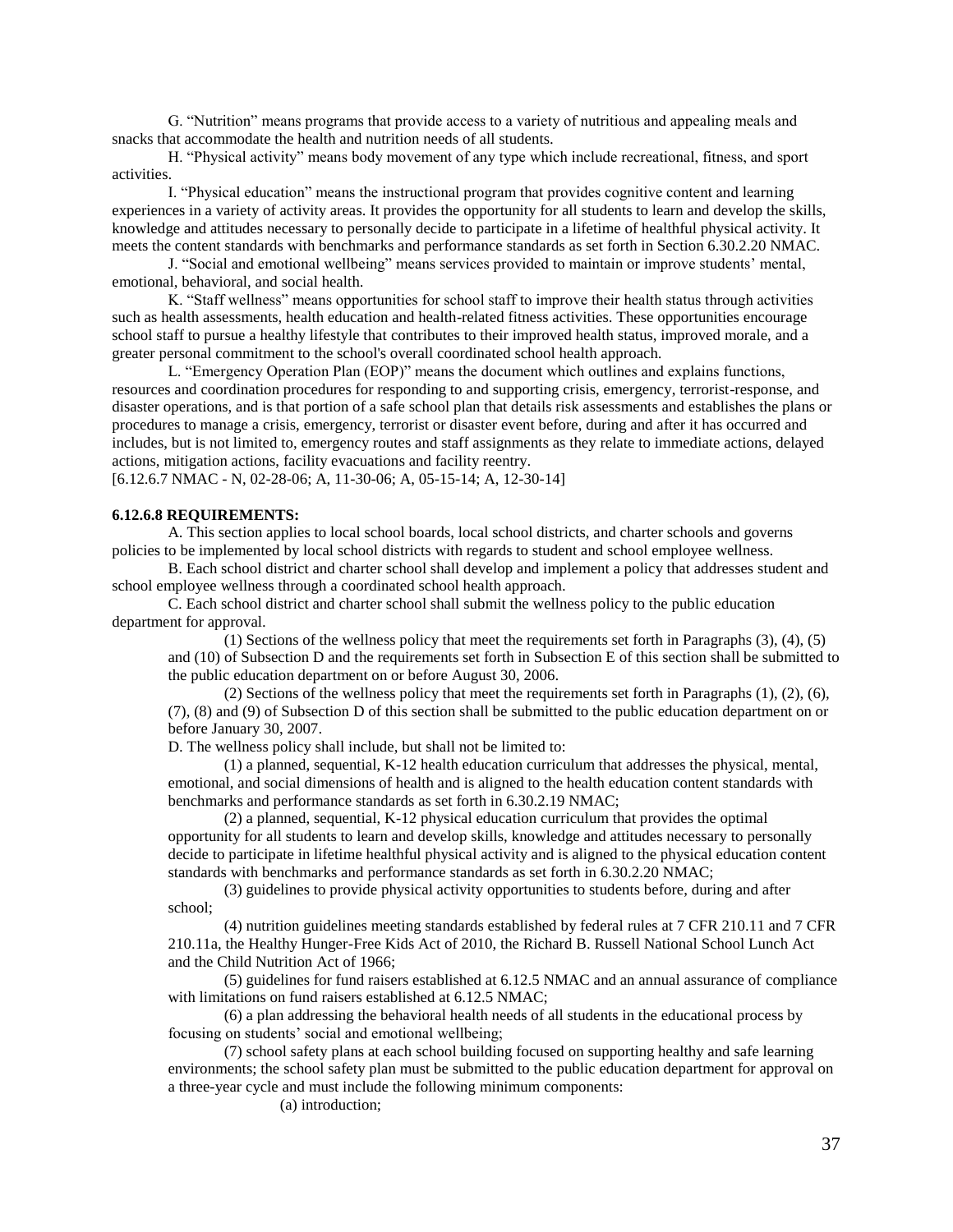- (b) school policies and procedures;
- (c) prevention; and
- (d) a school EOP;

(8) a plan addressing the health services needs of students in the educational process;

(9) a plan addressing the staff wellness needs of all school staff that minimally ensures an equitable work environment and meets the American with Disabilities Act, Part III;

(10) a plan for measuring implementation and evaluation of the wellness policy, including the designation of one or more persons within the school district, or at each school, as appropriate, charged with operational responsibility for ensuring that each school fulfills the district's wellness policy.

E. Family, school and community involvement. Each local board of education shall establish a district school health advisory council that consists of parent(s), school food authority personnel, school board member(s), school administrator(s), school staff; student(s); and community member(s). The school health advisory council shall have the responsibility to make recommendations to the local school board in the development or revision, implementation, and evaluation of the wellness policy consistent with this rule. The school health advisory council shall meet for this purpose a minimum of two times annually.

[6.12.6.8 NMAC - N, 02-28-06; A, 11-30-06; A, 05-15-14; A, 12-30-14]

#### **History of 6.12.6 NMAC:** [Reserved]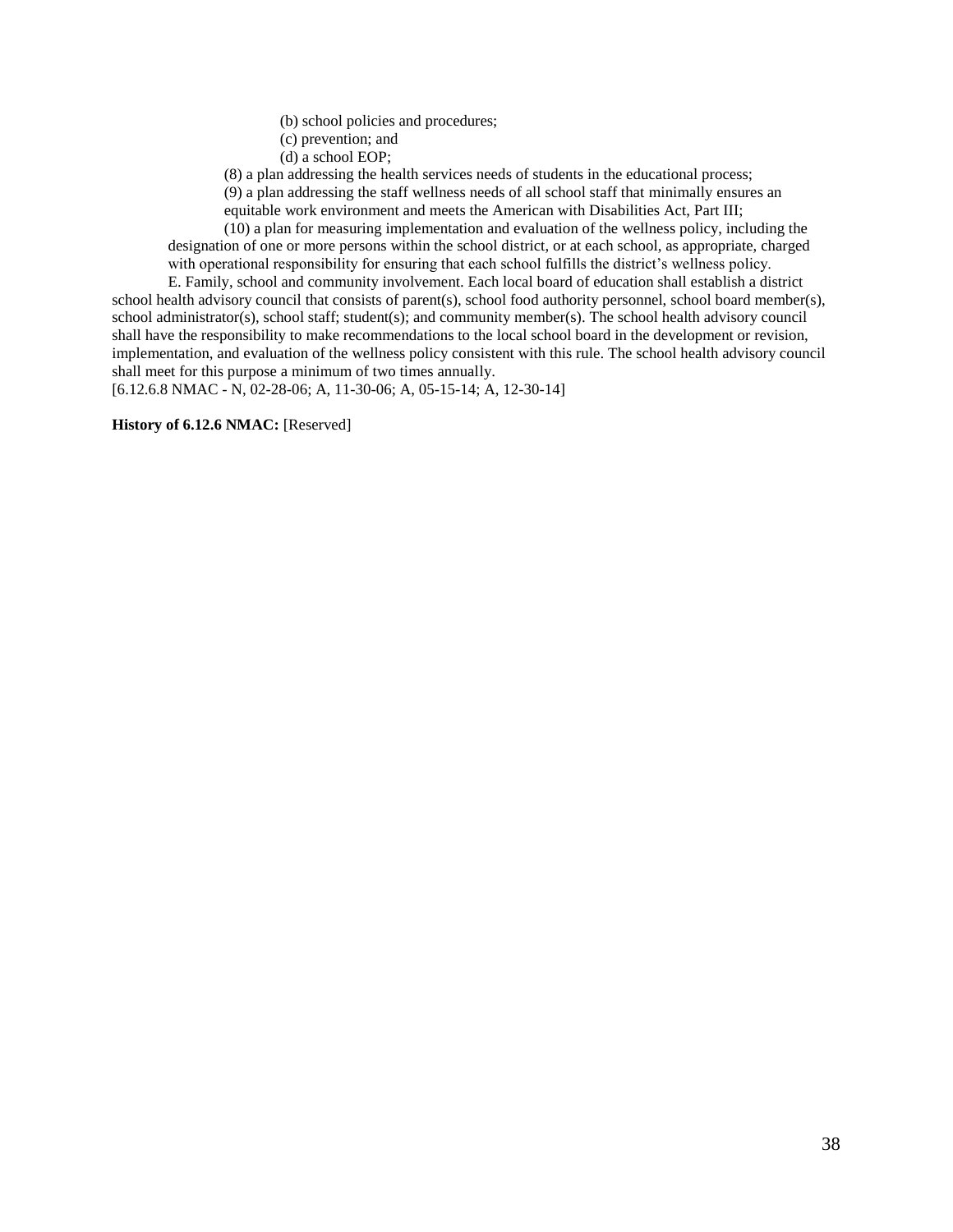#### **Appendix C Evaluation Plan**

The Evaluation Plan may be used by districts to ensure that each component of the wellness policy has been fully developed. It is a useful checklist for planning and for monitoring the implementation of each component. The template may also assist the schools in assuring that all statutes related to the policy are in place. This checklist should be included together with the wellness policy materials that are presented by the district to members of the Public Education Department during the CSHWB nutrition administrative review process.

Name(s) of Designated Person(s) monitoring the district's wellness policy development and ongoing assessment:

District/Charter School:\_\_\_\_\_\_\_\_\_\_\_\_\_\_\_\_\_\_\_\_\_\_\_\_\_\_\_\_\_\_\_\_\_\_\_\_\_\_\_\_\_\_\_\_\_\_\_\_\_\_\_\_\_\_\_\_\_\_\_\_\_\_

Date of most recent review: \_\_\_\_\_\_\_\_\_\_\_\_\_\_\_

| Yes | N <sub>0</sub> | Date of           | <b>Item</b>                                                                           | Name of            |
|-----|----------------|-------------------|---------------------------------------------------------------------------------------|--------------------|
|     |                | <b>Completion</b> |                                                                                       | Person(s)          |
|     |                |                   |                                                                                       | <b>Responsible</b> |
|     |                |                   | Compliance with PED Wellness Policy rule, 6.12.6 NMAC -                               |                    |
|     |                |                   | wellness policy completed and fully implemented                                       |                    |
|     |                |                   | Each school's progress in meeting district's Wellness Policy                          |                    |
|     |                |                   | goals recorded                                                                        |                    |
|     |                |                   | Wellness Policy available to parents/guardians of school                              |                    |
|     |                |                   | children/youth                                                                        |                    |
|     |                |                   | SHAC established according to regulation (see Appendix A                              |                    |
|     |                |                   | for list of council members)                                                          |                    |
|     |                |                   | SHAC meets minimum of two times annually, regarding                                   |                    |
|     |                |                   | wellness policy development and/or assessment                                         |                    |
|     |                |                   | SHAC representative assigned to provide recommendations                               |                    |
|     |                |                   | and to participate with district on wellness policy                                   |                    |
|     |                |                   | development                                                                           |                    |
|     |                |                   | Federal and PED guidelines used to develop wellness policy                            |                    |
|     |                |                   | Parents and community members actively sought to                                      |                    |
|     |                |                   | participate in development of wellness policy                                         |                    |
|     |                |                   | Each of the following Nutrition components of the policy                              |                    |
|     |                |                   | met:                                                                                  |                    |
|     |                |                   | $\square$ District Wellness Policy meets requirements of section 204                  |                    |
|     |                |                   | of Healthy, Hunger-Free Kids Act of 2010, Public law 111-                             |                    |
|     |                |                   | 296                                                                                   |                    |
|     |                |                   | $\Box$ 6.12.5.8 NMAC Competitive Foods Standards compliance                           |                    |
|     |                |                   | $\Box$ Assurance of adherence to requirements re. possible food                       |                    |
|     |                |                   | allergies in schools<br>$\Box$ Individualized Healthcare Plan guidelines incorporated |                    |
|     |                |                   | $\Box$ 7.30.12 NMAC Emergency Medications in Schools                                  |                    |
|     |                |                   | compliance in case of allergic reactions                                              |                    |
|     |                |                   | $\Box$ USDA Food & Beverage Marketing and Advertising                                 |                    |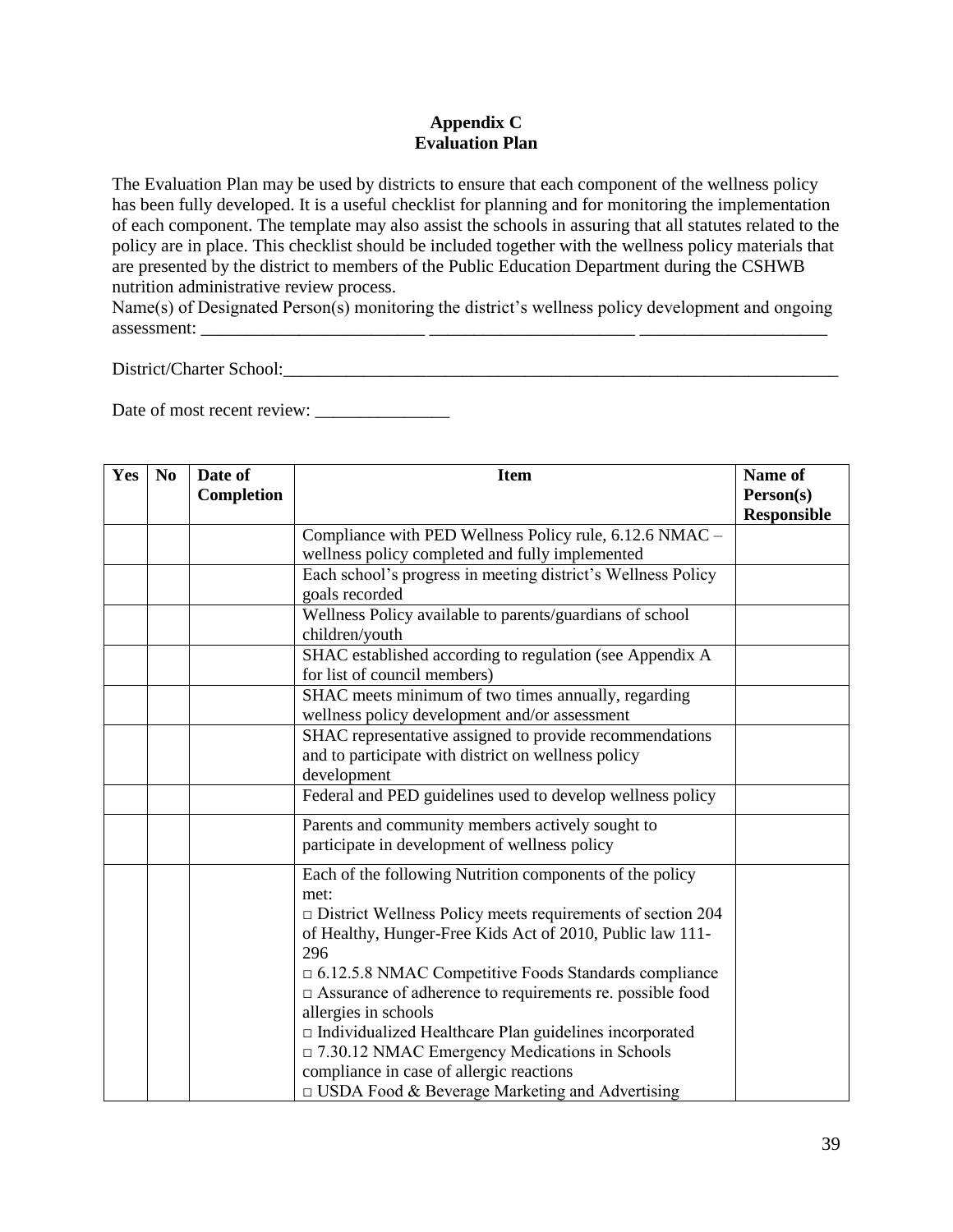|  | policies compliance                                                 |  |
|--|---------------------------------------------------------------------|--|
|  | $\Box$ District schools meet or exceed local, state and federal     |  |
|  | nutrition requirements and/or USDA nutrition standards              |  |
|  | $\Box$ Compliance with NSLP, SBP, FFVP, SFSP, ASSP and              |  |
|  | other USDA regulated programs                                       |  |
|  |                                                                     |  |
|  | $\Box$ The district appropriately operates other programs,          |  |
|  | including: Farm to School, Breakfast after the Bell, school         |  |
|  | gardens, etc.                                                       |  |
|  | $\square$ Smarter Luncheon Techniques are used to encourage         |  |
|  | students by promoting healthier food and beverage choices           |  |
|  | $\Box$ School nutrition staff meet or exceed hiring and             |  |
|  | professional development requirements per the USDA                  |  |
|  |                                                                     |  |
|  | standards for child nutrition professionals                         |  |
|  | $\Box$ Free, safe unflavored drinking water is made available to    |  |
|  | all students throughout the school day                              |  |
|  | $\Box$ Nutrition education is included as part of the health        |  |
|  | education curriculum                                                |  |
|  | $\Box$ Healthy messages and nutrition promotional materials are     |  |
|  | made available throughout the school and school-related             |  |
|  | activities                                                          |  |
|  | □ Food Safety Inspections are conducted twice annually per          |  |
|  |                                                                     |  |
|  | USDA regulations and state rules, and reports are posted            |  |
|  | publicly                                                            |  |
|  | Health Education contents standards with benchmarks and             |  |
|  | performance standards (6.29.1 NMAC Standards for                    |  |
|  | Excellence) disseminated to each school                             |  |
|  | $\Box$ Health Education curriculum for each school validated as     |  |
|  | comprehensive, per PED standards and benchmarks                     |  |
|  | $\Box$ Life skills training is integral part of health education    |  |
|  | curriculum                                                          |  |
|  | $\square$ Schools apply PED's "opt-out" policy, regarding sexuality |  |
|  |                                                                     |  |
|  | component of health education curriculum                            |  |
|  | $\Box$ Assurance that HIV instruction is provided (6.12.2.10)       |  |
|  | NMAC)                                                               |  |
|  | $\Box$ Lifesaving skills training is included in Health Education   |  |
|  | courses                                                             |  |
|  | Quality physical activity is a component of the district's          |  |
|  | wellness policy, which aligns with the NM Health Education          |  |
|  | Content Standards as set forth in 6.29.9 NMAC                       |  |
|  | $\square$ Schools provide physical activity guidelines before and   |  |
|  | after school                                                        |  |
|  |                                                                     |  |
|  | $\Box$ Playground facilities and equipment are regularly inspected  |  |
|  | for safety and accessibility                                        |  |
|  | $\square$ Schools are restricted from withholding physical activity |  |
|  | from students as a form of punishment                               |  |
|  | $\Box$ Physical activity is included as a health education topic    |  |
|  | Physical education (PE) is included in schools' required            |  |
|  | programs and is based on Section 6.29.6 NMAC, NM                    |  |
|  | Physical Education Content Standards with benchmarks and            |  |
|  | <b>Performance Standards</b>                                        |  |
|  | $\Box$ The wellness policy includes a planned, sequential, and      |  |
|  |                                                                     |  |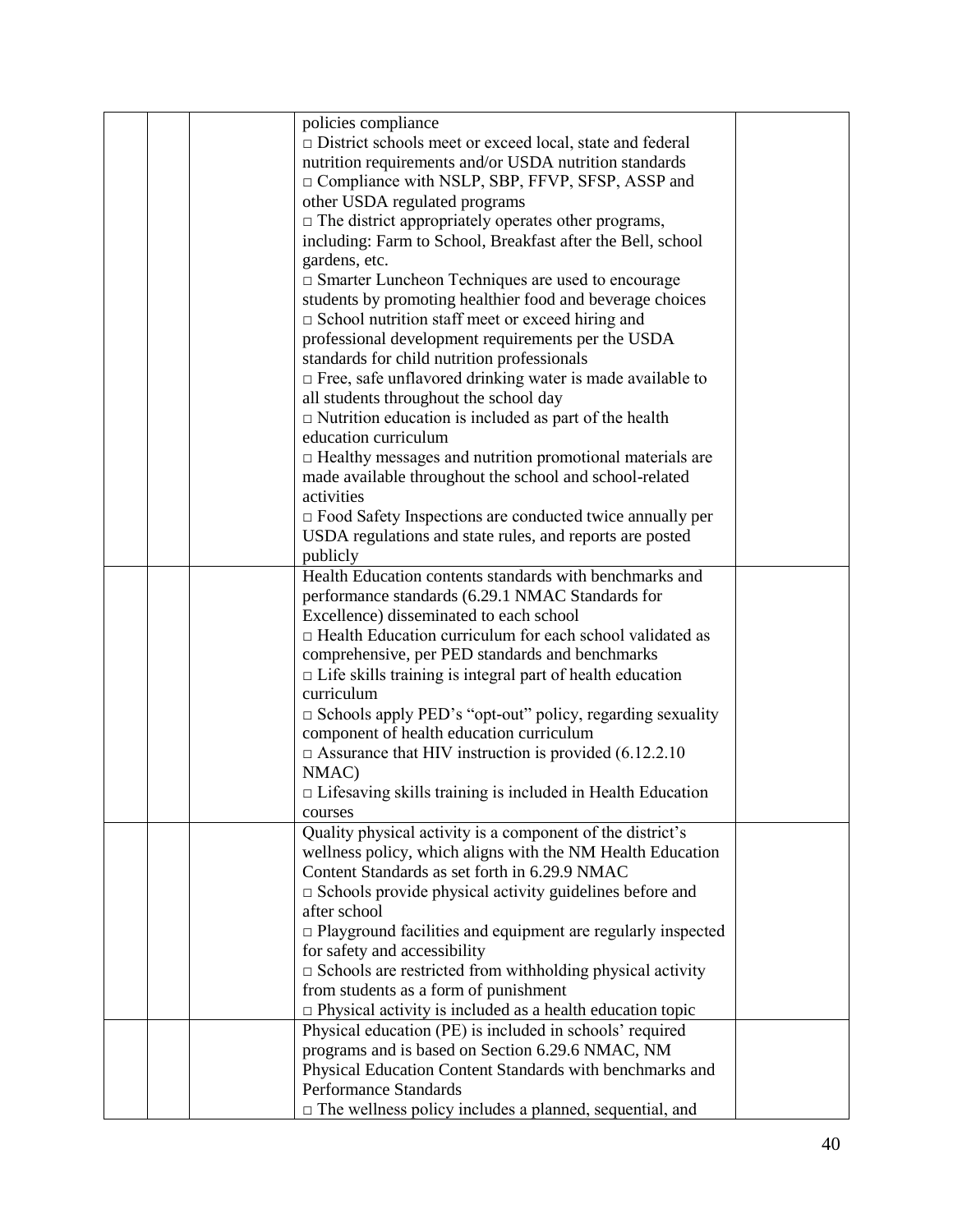|  | developmentally appropriate physical education curriculum              |  |
|--|------------------------------------------------------------------------|--|
|  | $\Box$ PE instruction aligns with 6.29.1 NMAC Primary and              |  |
|  | Secondary Education Standards for Excellence General                   |  |
|  | Provision                                                              |  |
|  | $\Box$ One unit in physical education is included as a district        |  |
|  | graduation requirement                                                 |  |
|  | $\Box$ Any alternative course offered by the district in lieu of PE    |  |
|  | is compliant with state content and performance standards              |  |
|  | $\Box$ Adapted physical education is available to all students         |  |
|  | where appropriate                                                      |  |
|  | $\Box$ Physical educators are appropriately trained and                |  |
|  | certified/licensed to teach the subject                                |  |
|  | Each school has an approved Safe School Plan that is                   |  |
|  | compliant with wellness policy rule 6.12.6 NMAC. (A                    |  |
|  | separate Safe School Plan guidance document is provided to             |  |
|  |                                                                        |  |
|  | schools from the PED, which has detailed information and               |  |
|  | supplemental materials to guide districts/schools)                     |  |
|  | $\Box$ Schools perform 12 emergency drills each year, consisting       |  |
|  | of: 9 fire drills; 2 Shelter-in-Place drills; and one evacuation       |  |
|  | drill                                                                  |  |
|  | $\Box$ A fully developed Bullying Prevention Policy is available       |  |
|  | at each school, which prohibits bullying/cyberbullying and is          |  |
|  | made available to students and parents/guardians, according            |  |
|  | to 6.12.7.8 (D) NMAC                                                   |  |
|  | $\Box$ The school policies include full compliance with 6.12.4         |  |
|  | NMAC: Tobacco, Alcohol and Drug Free Schools;                          |  |
|  | communication of such policy includes posting of signs on              |  |
|  | campuses to prohibit ATOD in all campuses and campus-                  |  |
|  | related activities                                                     |  |
|  | $\Box$ All schools are compliant with 6.11.2 NMAC: Rights and          |  |
|  | Responsibilities of Public Schools and Public Students in              |  |
|  | providing schools that are absolutely gun free                         |  |
|  | $\Box$ Schools are compliant with 6.29.1.9 NMAC: Standards for         |  |
|  | Excellence General Provisions, Part O in requiring full                |  |
|  | implementation of procedures for pest management                       |  |
|  | In All other Assurance forms have been completed and                   |  |
|  | submitted through WebEPPS to the PED                                   |  |
|  | District Wellness Policy includes a plan to address the                |  |
|  | behavioral health needs of students                                    |  |
|  | $\square$ Support services are available for all students, including a |  |
|  | referral system that is clearly conveyed to all members of the         |  |
|  | school community                                                       |  |
|  | $\square$ Schools provide licensed staff to develop and supervise the  |  |
|  | behavioral health program                                              |  |
|  | $\square$ Students' behavioral health needs are assessed as part of    |  |
|  | the education plan process for student success                         |  |
|  | $\square$ Schools adhere to substance abuse reporting per Section      |  |
|  | 22-5-4, 4 NMSA 1978                                                    |  |
|  | $\square$ School staff members are trained in child abuse and neglect  |  |
|  | detection and reporting, per Section 22-10A-32, NMSA 1978              |  |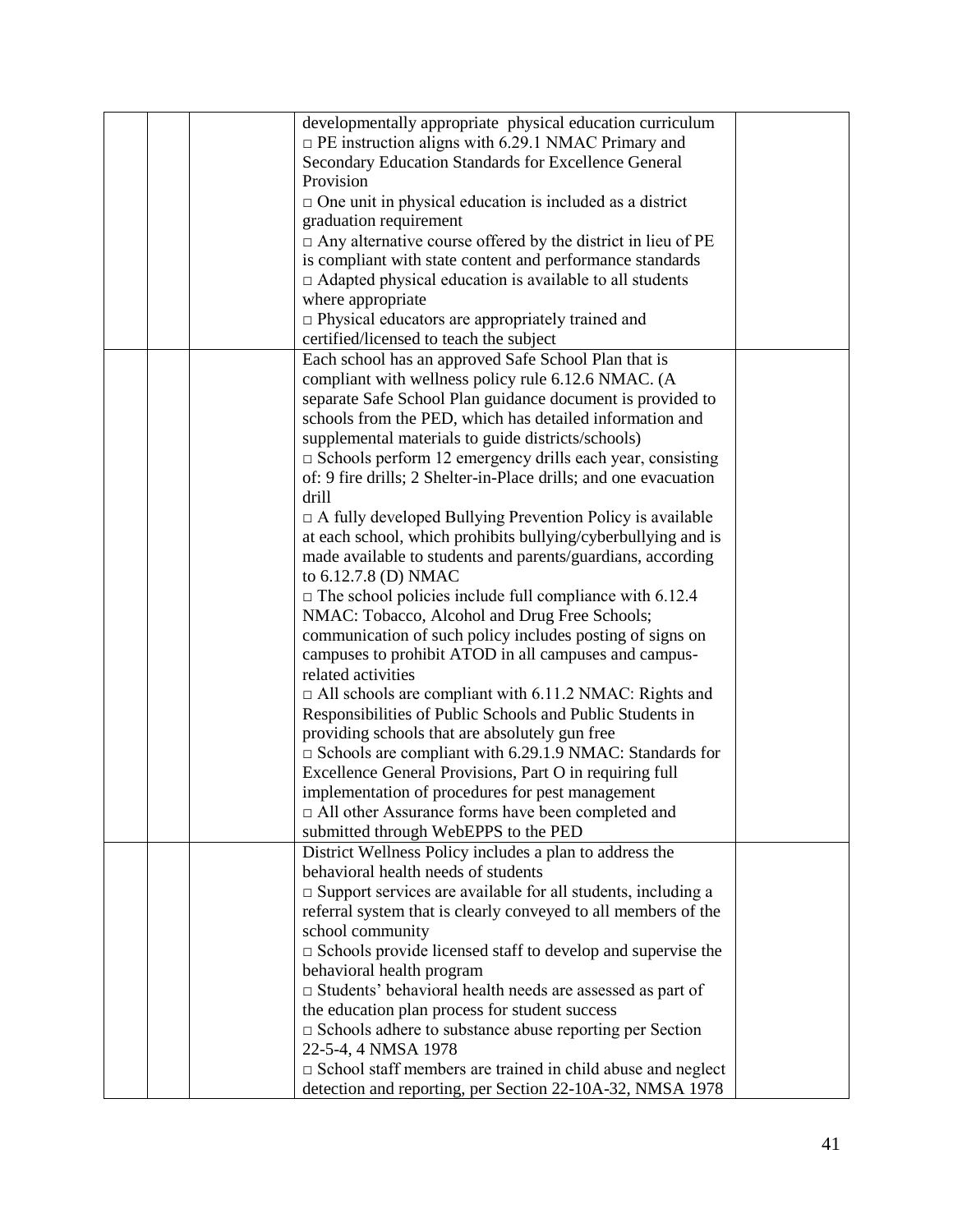|  | Students with healthcare needs that may affect their school    |  |
|--|----------------------------------------------------------------|--|
|  | attendance and/or performance have Individualized Health       |  |
|  | Plans, which are separated from Individualized Education       |  |
|  | Program (IEP) plan but attached to the IEP or 504 plan based   |  |
|  | upon students' needs                                           |  |
|  | Schools are compliant with 6.12.2.10 NMAC in reference to      |  |
|  | students who may be diagnosed with HIV/AIDS                    |  |
|  | Schools enroll students who provide satisfactory evidence of   |  |
|  | commencement or completion of NM's Public Health               |  |
|  | Division schedule                                              |  |
|  | NOTE: District ensures that students who are identified as     |  |
|  | homeless are not prevented from entering schools, based on     |  |
|  | inability to produce records normally required for enrollment, |  |
|  | as per the McKinney-Vento Homeless Assistant Act               |  |
|  | The Wellness Policy includes the provision for any student in  |  |
|  | $K - 12$ the authorization to carry and self-administer health |  |
|  | care practitioner prescribed asthma treatment and anaphylaxis  |  |
|  | emergency treatment medications, as well as the right to self- |  |
|  | management of diabetes in school settings                      |  |
|  | Schools provide a plan to address staff wellness needs based   |  |
|  | upon state statute guidelines, 6.12.6 NMAC Section K: Staff    |  |
|  | Wellness for all school staff, insuring an equitable           |  |
|  | environment in compliance with the Americans with              |  |
|  | Disability Act, Title III                                      |  |
|  | District and its governing boards and schools, implement       |  |
|  | policy to ensure rights to privacy of all school employees     |  |
|  | infected with HIV, keeping these safe and confidential         |  |
|  | Schools provide staff with the information on activities       |  |
|  | related to personal health promotion and with the opportunity  |  |
|  | for every staff member to participate in these as feasible     |  |
|  | Members of the school staff are included as participants on    |  |
|  | the district's SHAC, as per 6.12.6.8 NMAC Section E            |  |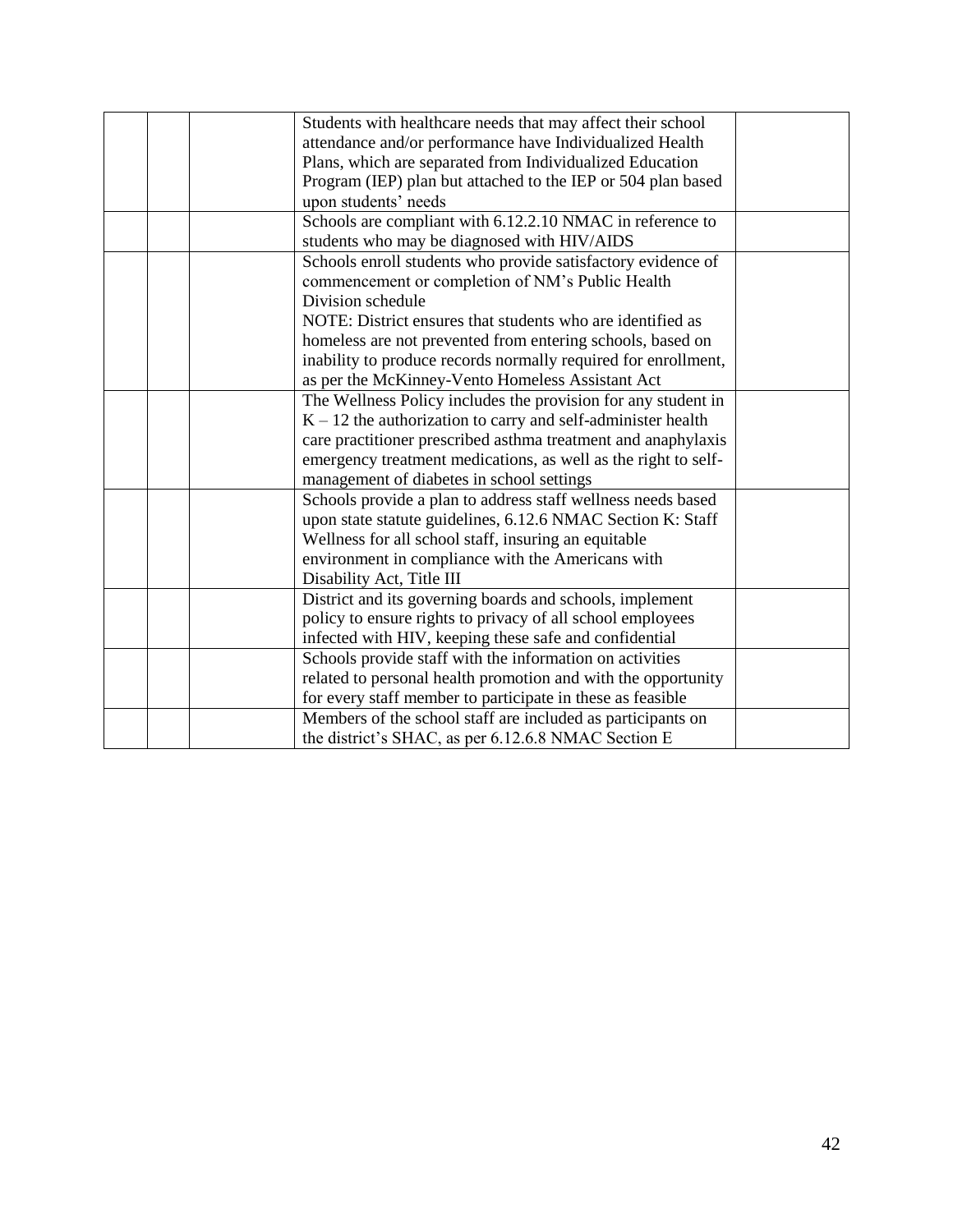# **Appendix D: Options for Measuring Impact of Wellness Policy**

| <b>Component/Activity</b>       | <b>Outcome Measures</b>                                                                                                                                                  |
|---------------------------------|--------------------------------------------------------------------------------------------------------------------------------------------------------------------------|
| School Health Advisory Council. | % of the recommendation from the School<br>The local school board adopts __                                                                                              |
|                                 | Health Advisory Council                                                                                                                                                  |
| Physical Activity.              | _% of students participated in physical activity offerings.                                                                                                              |
| Nutrition                       | 100% of the offerings in alia carte meet the guidelines set forth in subsection B of<br>6.12.5.8 NMAC.                                                                   |
|                                 |                                                                                                                                                                          |
|                                 | 100% of the clubs/sports/etc are following the guidelines for school sponsored fund                                                                                      |
|                                 | raisers during normal school hours minimally meeting guidelines set forth in<br>paragraph (I) of subsection C of 6.12.5.8 NMAC.                                          |
|                                 | 100% of the clubs/sports/etc are following the guidelines for school sponsored fund                                                                                      |
|                                 | raisers before and after school hours ensuring that at least fifty percent of the<br>offerings shall be healthy choices in accordance with the requirements set forth in |
|                                 | paragraph (2) of subsection C of 6.12.5.8 NMAC.                                                                                                                          |
| <b>Health Education</b>         | % of students meet the health education content standards with benchmarks                                                                                                |
|                                 | and performance standards as set forth in 6.30.2.19 NMAC.                                                                                                                |
| Physical Education              | _% of students meet the physical education content standards with benchmarks                                                                                             |
|                                 | and performance standards as set forth in 6.30.2.20 NMAC.                                                                                                                |
| <b>Behavior Health</b>          | __ % reduction in discipline referrals due to behavioral health problems.                                                                                                |
| School Safety                   | 100% of teachers and other school staff are aware of and know how to implement                                                                                           |
|                                 | the school level safety plans.                                                                                                                                           |
| <b>Health Services</b>          | $-\frac{6}{6}$ reduction in student absenteeism.                                                                                                                         |
|                                 | _% of students who have been screened for vision/hearing                                                                                                                 |
| <b>Staff Wellness</b>           | $\frac{9}{2}$ reduction in staff absenteeism.                                                                                                                            |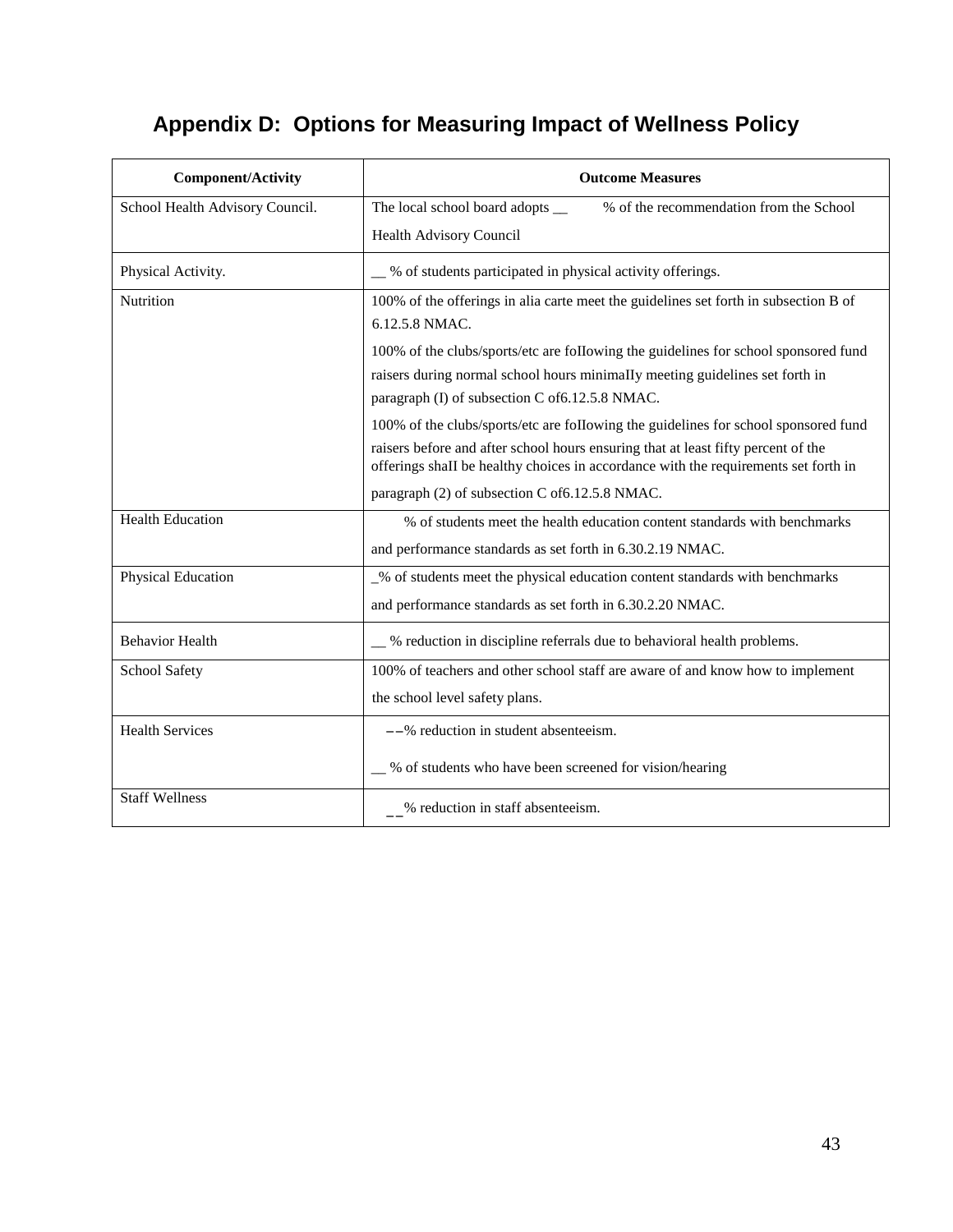# **Appendix E: Nutrition**

The goal of nutrition is to promote the role of nutrition in academic performance and quality of life, and to ensure the adoption of school policies which provide adequate nutrition opportunities to CCCS students, families and staff.

#### **Competitive Food Sales**

"Competitive Food" means a food or beverage sold at school other than one served as part of the United States Department of Agriculture school meal program. The term includes any item sold in vending machines, a la carte or through other school fundraising efforts during normal school hours.

| $\bf{A}$ . vending. |                  |                                                                                                                                                                                                                                                                                                                                                                                                                                                                               |
|---------------------|------------------|-------------------------------------------------------------------------------------------------------------------------------------------------------------------------------------------------------------------------------------------------------------------------------------------------------------------------------------------------------------------------------------------------------------------------------------------------------------------------------|
| <b>Vending</b>      | <b>Beverages</b> | Allow any time:<br>Milk 2% or less<br>Soy milk<br>Water<br>At least 50% fruit juice that has:<br>no added sweeteners<br>no more that 125 calories/container and<br>a serving size not to exceed 20 oz.<br>Non-carbonated flavored water with no added<br>sweeteners<br>• Sports drinks                                                                                                                                                                                        |
|                     | <b>Foods</b>     | <b>Allowed any time.</b><br>Foods meeting the following guidelines<br>**with the exception of nuts, seeds, cheese, yogurt, and<br>fruit.<br>• No more than 200 calories per container or per package or<br>amount served, and<br>• No more than 8 grams fats per serving with no more than 2<br>grams from saturated and trans fats per container or per<br>package or amount served and<br>• No more than 15 grams of sugar per container or per<br>package or amount served |

#### **6.12.5.8 REQUIREMENTS FOR COMPETITIVE FOODS SOLD TO STUDENTS: A: Vending:**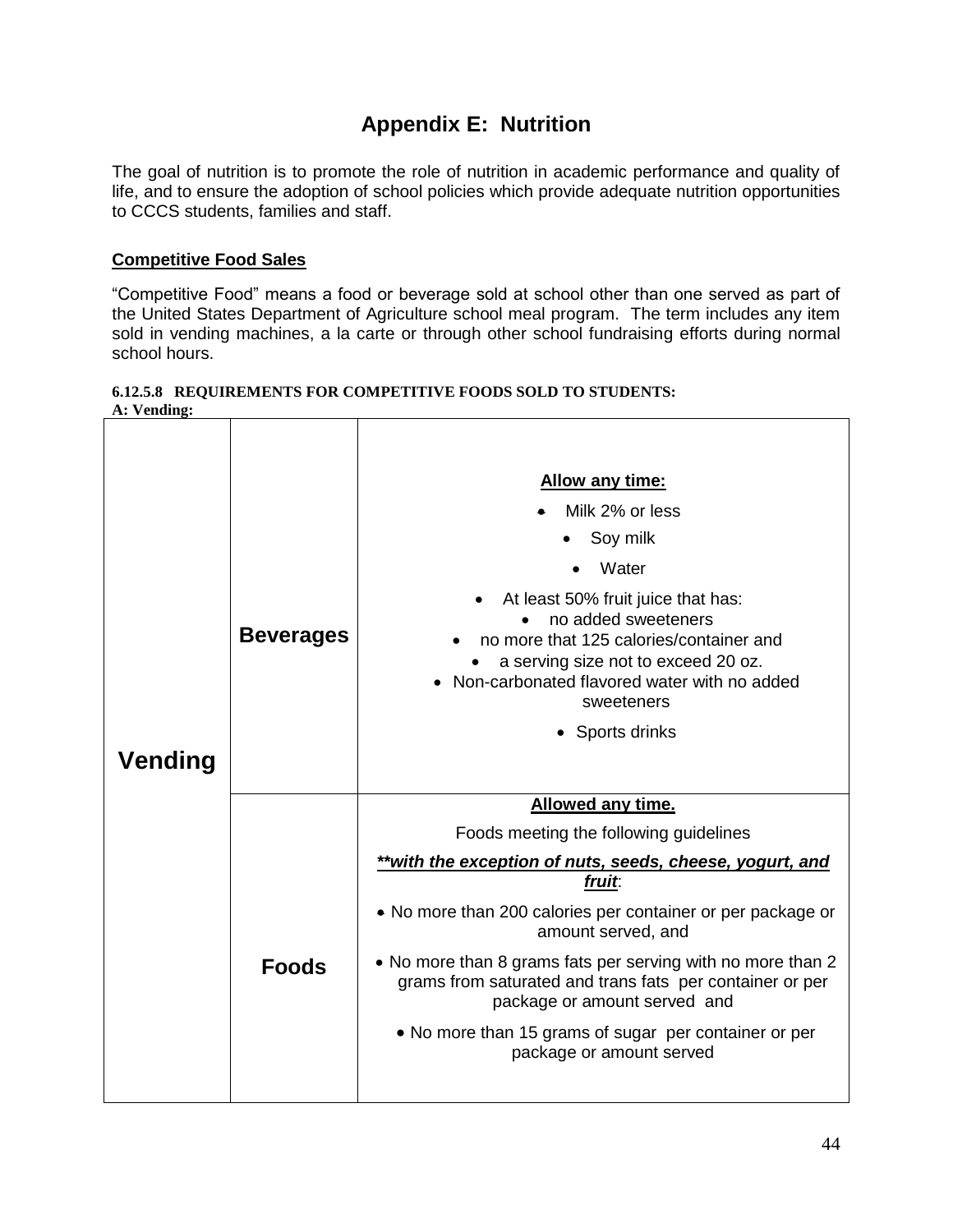|                                                                                                                                                                                                                                            |                  | Allowed only during lunch period:                                                                                                                  |
|--------------------------------------------------------------------------------------------------------------------------------------------------------------------------------------------------------------------------------------------|------------------|----------------------------------------------------------------------------------------------------------------------------------------------------|
|                                                                                                                                                                                                                                            | <b>Beverages</b> | Milk 2% or less                                                                                                                                    |
| <b>A La Carte</b>                                                                                                                                                                                                                          |                  | Soy milk                                                                                                                                           |
| (only during                                                                                                                                                                                                                               |                  | Water                                                                                                                                              |
| lunch period)                                                                                                                                                                                                                              |                  | At least 50% fruit juice that has:                                                                                                                 |
| "A la carte"<br>means a<br>beverage or<br>food product<br>sold in<br>schools to<br>students<br>during the<br>lunch period<br>that is not part<br>of the United<br><b>States</b><br>Department of<br>Agriculture<br>school meal<br>program. |                  | no added sweeteners<br>no more that 125 calories/container and<br>a serving size not to exceed 20 oz.<br><b>**No Carbonated Drinks</b>             |
|                                                                                                                                                                                                                                            | Food             | Foods products sold in High School only during the lunch<br>period as a la carte sales must meet the following guidelines                          |
|                                                                                                                                                                                                                                            |                  | **with the exception of nuts, seeds, cheese, yogurt, and fruit:                                                                                    |
|                                                                                                                                                                                                                                            |                  | No more than 400 calories per container or per<br>package or amount served; and                                                                    |
|                                                                                                                                                                                                                                            |                  | No more than 16 grams of fat (no more than 2 grams<br>from saturated and trans fats combined) per container<br>or per package or amount served and |
|                                                                                                                                                                                                                                            |                  | No more than 30 grams of total sugar per container or<br>per package or amount served.                                                             |
|                                                                                                                                                                                                                                            |                  |                                                                                                                                                    |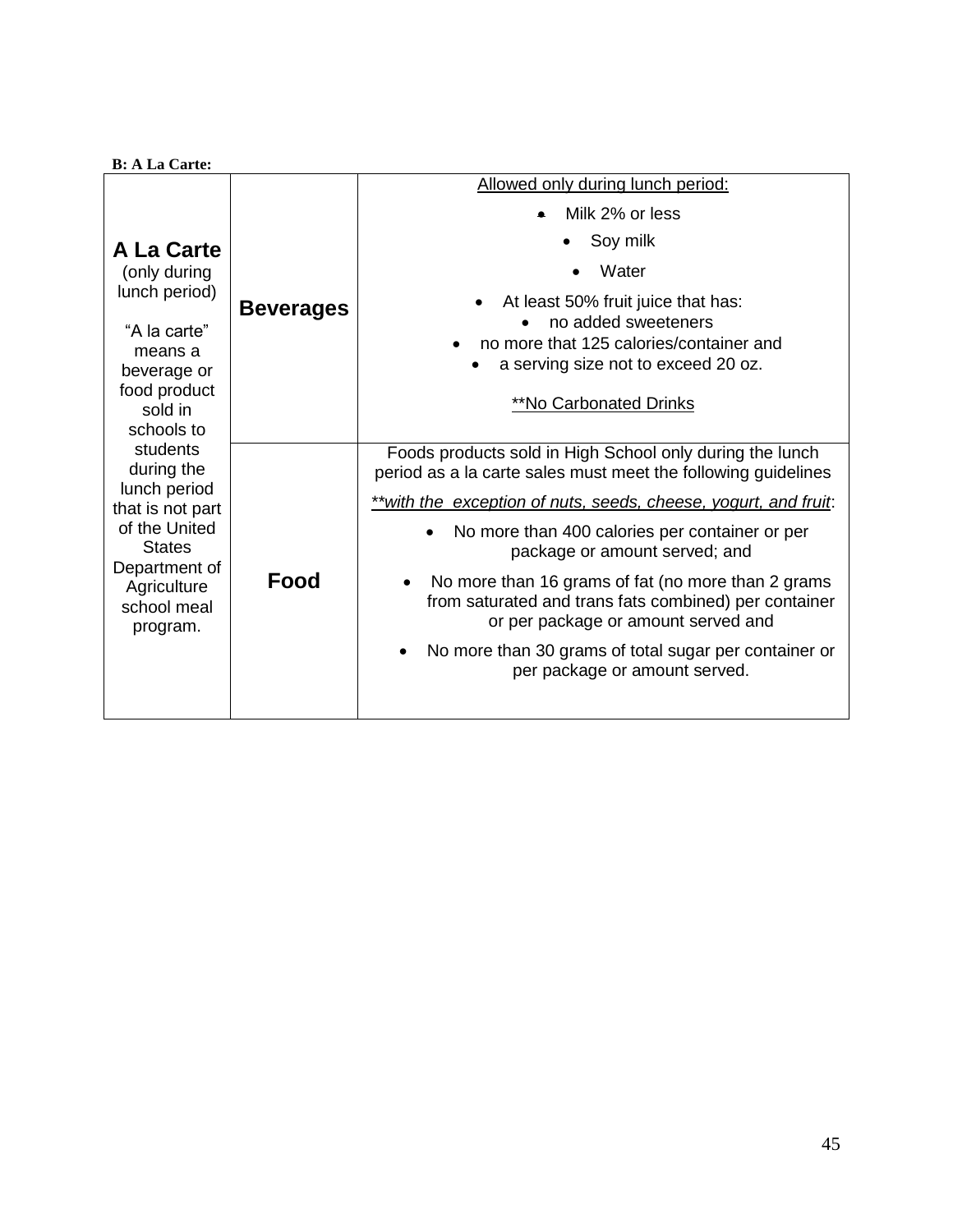#### C. **Fund raisers:**

| <b>Fund</b><br><b>Raisers</b>                                                                                                                                                                                                                                                    |                  | Beverages Allowed as fund raiser except during lunch<br><u>period</u><br>Milk 2% or less                                                                                                                                                                                                                                                                                                                                                                                                             |
|----------------------------------------------------------------------------------------------------------------------------------------------------------------------------------------------------------------------------------------------------------------------------------|------------------|------------------------------------------------------------------------------------------------------------------------------------------------------------------------------------------------------------------------------------------------------------------------------------------------------------------------------------------------------------------------------------------------------------------------------------------------------------------------------------------------------|
| <b>Inside</b>                                                                                                                                                                                                                                                                    | <b>Beverages</b> | Soy milk                                                                                                                                                                                                                                                                                                                                                                                                                                                                                             |
| <b>Normal</b><br><b>School</b>                                                                                                                                                                                                                                                   |                  | Water                                                                                                                                                                                                                                                                                                                                                                                                                                                                                                |
| <b>Hours</b><br>"Fund<br>Raisers"<br>means<br>beverage or<br>food<br>products sold<br>to raise<br>money that<br>are not sold<br>in vending<br>machines, a<br>la carte sales<br>or part of the<br><b>United States</b><br>Department<br>of Agriculture<br>school meal<br>program. |                  | At least 50% fruit juice that has:<br>no added sweeteners<br>no more that 125 calories/container and<br>a serving size not to exceed 20 oz.<br>**No Carbonated Drinks                                                                                                                                                                                                                                                                                                                                |
|                                                                                                                                                                                                                                                                                  | Food             | Allowed as fund raiser except during lunch period<br>Foods meeting the following guidelines<br>**with the exception of nuts, seeds, cheese, yogurt,<br>and fruit.<br>• No more than 200 calories per container or per package<br>or amount served, and<br>• No more than 8 grams fats per serving with no more than<br>2 grams from saturated and trans fats per container or<br>per package or amount served and<br>No more than 15 grams of sugar per container or per<br>package or amount served |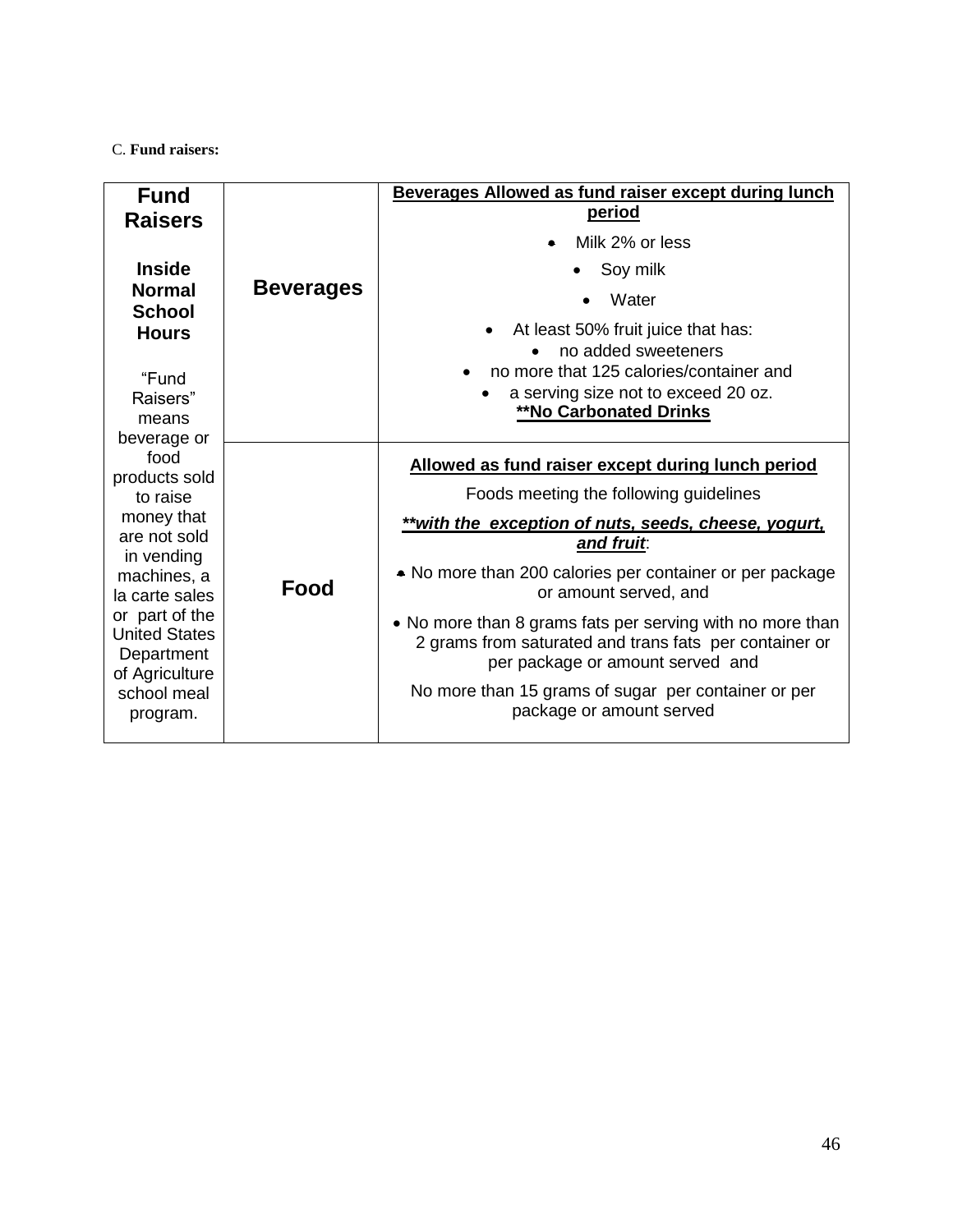| <b>Fund</b>                                                                                                                                                                                                                                                |                  | Milk 2% or less                                                                                                                                                                                                                                                                                                                                                                                     |
|------------------------------------------------------------------------------------------------------------------------------------------------------------------------------------------------------------------------------------------------------------|------------------|-----------------------------------------------------------------------------------------------------------------------------------------------------------------------------------------------------------------------------------------------------------------------------------------------------------------------------------------------------------------------------------------------------|
| <b>Raisers</b>                                                                                                                                                                                                                                             |                  | Soy milk                                                                                                                                                                                                                                                                                                                                                                                            |
|                                                                                                                                                                                                                                                            | <b>Beverages</b> | Water                                                                                                                                                                                                                                                                                                                                                                                               |
| <b>Outside</b><br><b>Normal</b><br><b>School</b><br><b>Hours</b>                                                                                                                                                                                           |                  | At least 50% fruit juice that has:<br>no added sweeteners<br>no more that 125 calories/container and<br>a serving size not to exceed 20 oz.                                                                                                                                                                                                                                                         |
| <b>Beverages</b><br>and food<br>products may<br>be sold as<br>fund raisers<br>outside of<br>normal<br>school hours<br>for High<br><b>Schools</b><br>provided that<br>at least 50<br>per cent of<br>the offerings<br>meet the<br>following<br>requirements: | Food             | **with the exception of nuts, seeds, cheese, yogurt,<br>and fruit.<br>No more than 200 calories per container or per package<br>or amount served, and<br>• No more than 8 grams fats per serving with no more<br>than 2 grams from saturated and trans fats per<br>container or per package or amount served and<br>No more than 15 grams of sugar per container or per<br>package or amount served |

[6.12.5.8 NMAC - N, 02-28-06]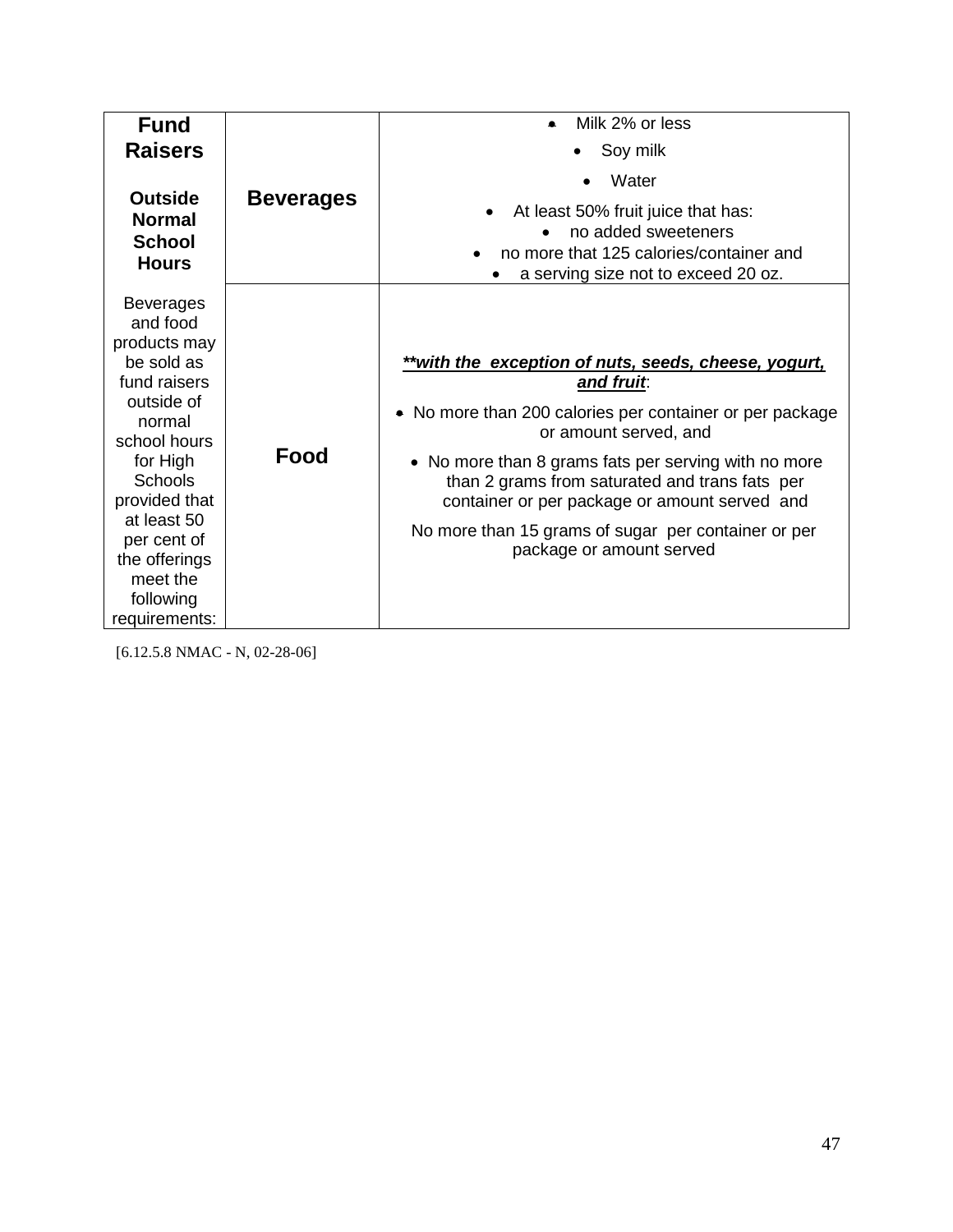# **Appendix F: Physical Activity Guidelines**

The goal of physical activity within CCCS's school health approach provides students with increased opportunities to engage in moderate to vigorous physical activity before, during and/or after school that is supported by research to promote better academic achievement.

#### **I. Physical Activity at CCCS:**

- All students will have access to an area to walk or stretch during the school day.
- All students will be encouraged to take stretching breaks during the school day.
- All students will be encouraged to ride their bikes to school by providing safe places to store their equipment during the school day.
- All staff will prohibit withholding physical activity (i.e., stretching breaks, etc.) as a means/method of punishment.
- All students will have access to information promoting community-based physical activities.
- All students will have the opportunity to engage in any athletic clubs introduced/offered at CCCS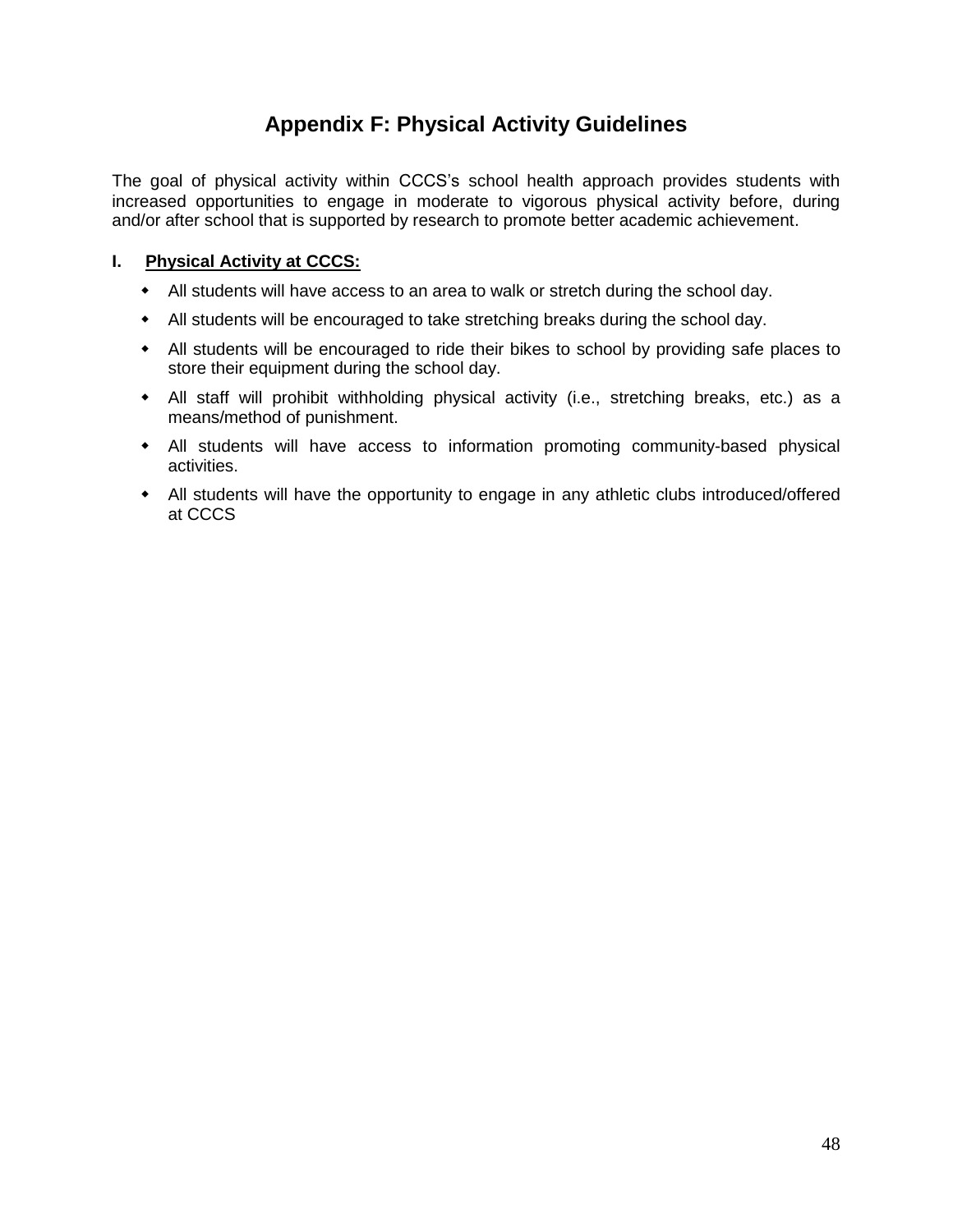# **Appendix G: Social and Emotional Wellness Plan**

The goal of the Social and Emotional plan within CCCS's school health approach is to provide all students with the opportunity to seek help for the social and emotional needs.

#### **I. Staff Wellness Plan:**

- CCCS provides access to counseling services whenever they are requested or required.
- CCCS has an onsite licensed clinical social worker available to address social emotional problems/crisis/concerns per required need.
- CCCS staff will work to reduce discipline referrals by improving methods of dealing with misbehavior and recognizing the issues at the root of the behavior.
- CCCS will provide counseling in anger management and socialization skills to students as they need them.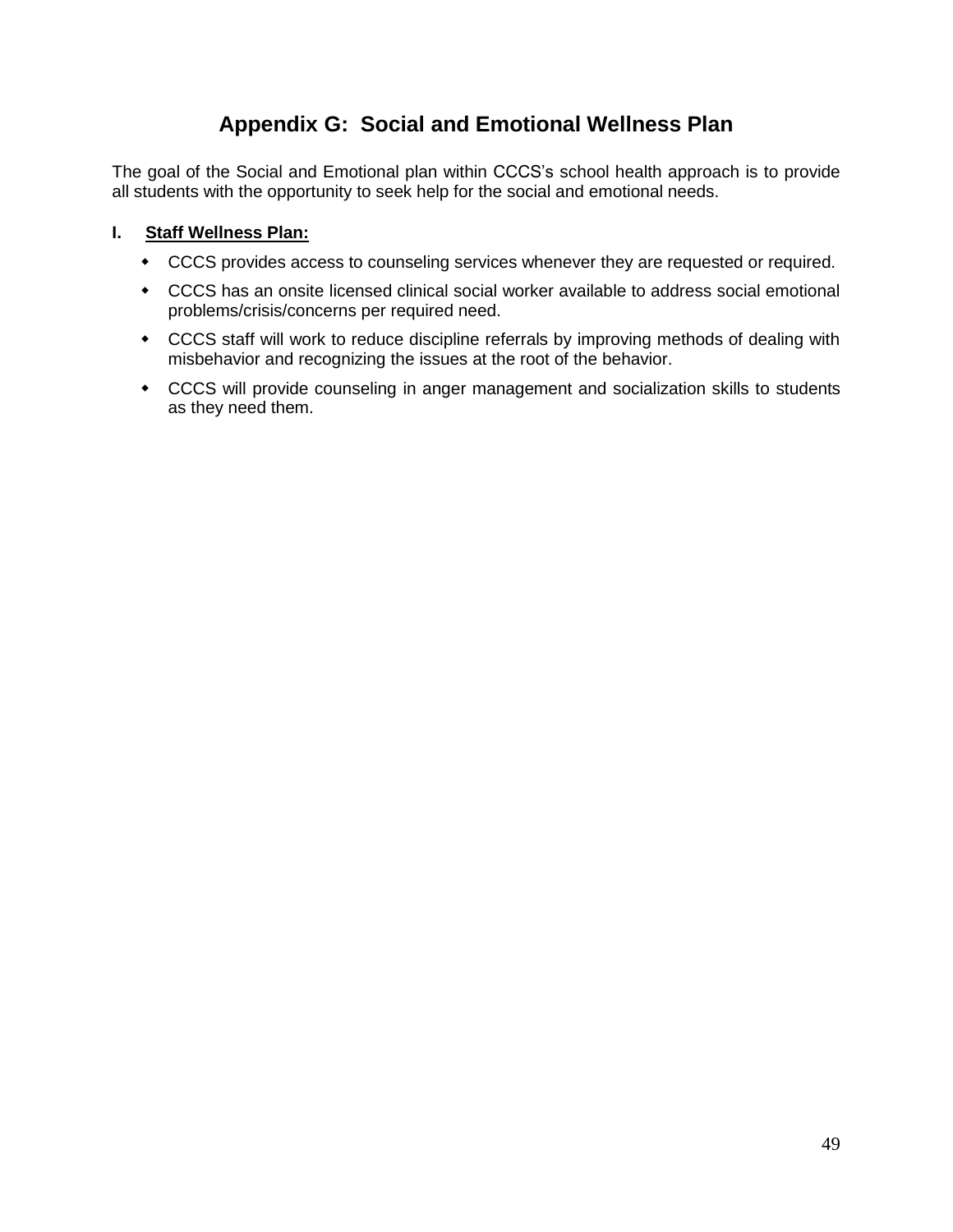# **Appendix H: Health Services Plan**

The goal of the Health Service Plan within CCCS's school health approach is to provide all students with access to community health care providers and health care attention as needed.

#### **I. Health Services Plan:**

- CCCS will provide immunization screening for their students.
- CCCS will provide vision and hearing screening for their students.
- CCCS will provide services involving other health based screenings, referrals, evaluations and assessments as needed.
- CCCS will provide first aid, emergency care, and ancillary services as needed.
- CCCS will provide references to community health care providers through counseling services.
- CCCS will provide sanitary wipes and soaps for all students to wipe down their work spaces before and after their classes in an effort to encourage preventive care.
- CCCS will provide nutritious snack options and drinking water. CCCS will provide the opportunity for daily physical activity in an effort to encourage preventive care.